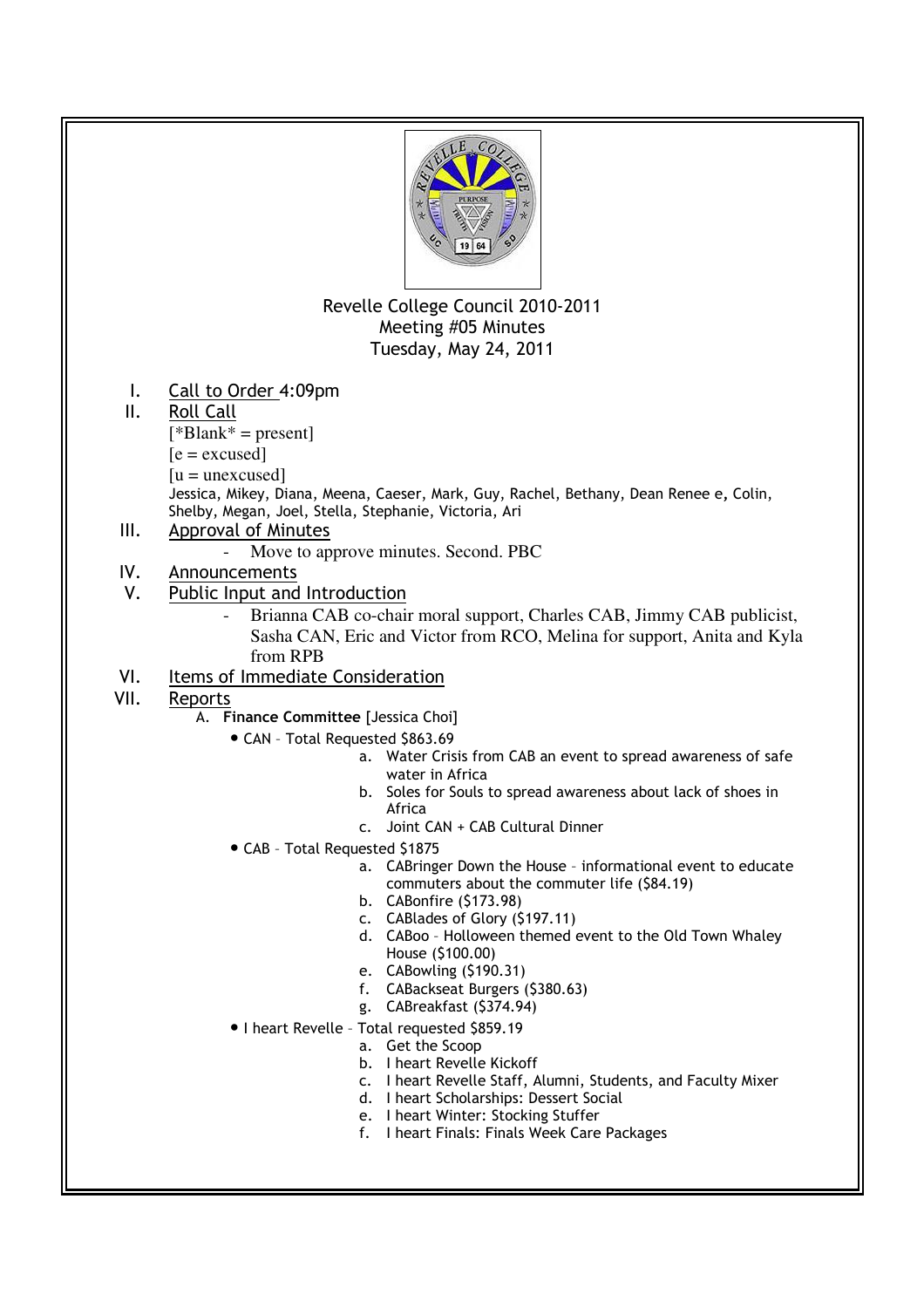- RCO Total Requested \$1420.30
	- a. Welcome Meeting
	- b. Feed the Homeless premake sandwiches to pass them out to the homeless as charity
	- c. Balboa Park Clean-up the requested money will be for the publications and the transportation
	- d. Tricker-Treat for Cans hollowween themed charity for Can Food Drive
	- e. Soup Kitchen –
	- f. Special Olympics Volunteer
	- g. Community Gardens Plot 2 hour commitment per month to spread sustainability and work ethic
- RPB Total Requested \$3,170.02
	- a. Get the Scoop (\$259.33)
	- b.  $1^{\text{st}}$  Meeting  $(\$41.12)$
	- c. Movie Night (\$161.07)
	- d. Halloween Dance (\$612.40)
	- e. Bingo Night (\$229.47)
	- f. SeaWorld (\$1,875.00)
- Semiformal Total Requested
	- a. Get the Scoop Give Aways (\$90.00)
- Move to approve CAN's fall quarter event in the amount of \$863.69 from Internal. 13-0-2. Passed.
- Move to table CAB's budget request to next week. Passes. 14-0-1.
- Move to move to fund \$859.15 from GU to I Heart Revelle. Passes 13-0-2.
- Move to suspend by-laws for the insurance liabilities and fund \$1420.30 to RCO. Passes 13-0-2.
- Move to fund \$1,875.00 from GU to RPB. Passes 12-1-2.
- Move to allocate \$113.91 from Internal to Semiformal. Passes 13-0-2
- Total Amount funded for Revelle Orgs. Today: \$6426.07
- Move to fund \$469.24 for the 10<sup>th</sup> week BBQ. Passes 12-0-3.
- Move to fund \$107.93 for RCC Leadership Broshures GU. Passes 13-0-2.
- Move to fund \$194.12 for RCC Name Badges from GU. Passes 13-0-2.
- Move to fund \$59.23 for Meeting on the Plaza from GU. Passes 13-0-2.
- Move to table Revelle Transfer Student Network Kick off to next. Passes 12-1-2
- B. Chairperson [Mikey Yamane]
	- Welcome Victoria and Ari to Council!
	- Make appointments for the One on One with Mikey
	- $\bullet$  10<sup>th</sup> week BBQ and the meeting on the Plaza will be next week. We'll be very busy
	- Chairs meeting recap CLICS task force meeting time will be arranged
- C. Vice-Chairperson [Diana Laranang]
	- If anyone would like to represent the RIMAC Board (sfab) with meeting times from 3:00-4:00pm please talk to Diana
- D. Associated Students Revelle College Senators
	- [Meena Kaushik]
		- a. Plaza Fall 2012 renovation will get polls to gauge public opinion
		- b. A.S VC Penney Rue came to talk about the UC Budget cuts \$500 million – Founders day should be an annual event – More VC's should be appointed for diversity – AS bought tables for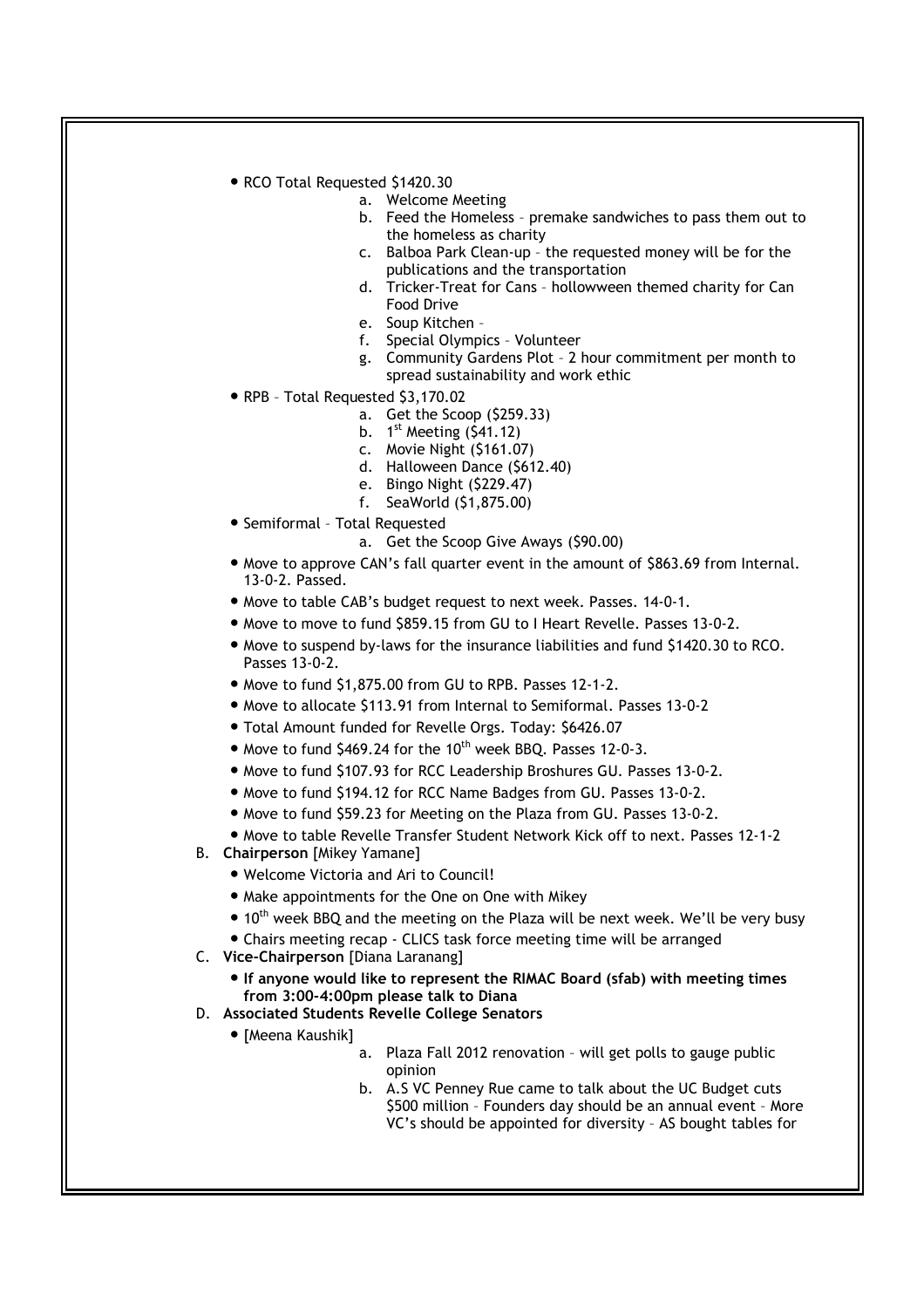the library walk as rental goods - division 1 goal was rejected at the West Meeting

- [Caeser Feng]
- a. First film school has been established in UCSD Greek Housing is pressing forward in A.S – Collaboration with Target to have a party
- b. Revelle College Facebook
- c. Green Student Initiative Funds
- d. Revelle Connection Campaign idea to publicize Revelle Orgs.
- e. Idea presentation for the Revelle mascot
- E. Speaker of the Assembly [Stephanie Sayegh]
	- First RCA meeting yesterday
	- Interviews for RCA will be tomorrow but Stephanie needs 2 more volunteers
- F. Director of Administration [Mark Park]
	- RCC Listserv issue
- G. Class Representatives
	- Senior Class Representative [Victoria Banuelos] ❖ Nothing to report
	- Junior Class Representative [Stella Chen]
		- Nothing to report
	- Sophomore Class Representative [Guy Elezra]

Welcome back sophomore event will be presented next week

• Freshman Class Representative [Rachel Yoo]

#### The Beach Blowout event has been successful

- Freshman Class Representative [Ari Ananda] ❖ Nothing to report
- 
- H. Commuter Representative [Bethany Chan]

### Nothing to report

- I. Transfer Representative [Vacant]
- J. Resident Advisor Ex-Officio [Vacant]
- K. Revelle College Assembly Ex-Officio [Vacant]
- L. Revelle College Dean of Student Affairs [Dean Renee Barnett-Terry]
	- Senior reception volunteers must be at the faculty club at 5:00pm
	- Commencement volunteers students must be out of the school housings by **Saturday**
	- Take advantage of Dine with the Prof. We only have 4 tickets left

- A. Revelle Organizations Committee [Colin King]
	- Nothing to report
- B. Visibility Committee [Shelby Yeung]
	- Crewnecks will be postponed until fall quarter of next week, Shelby wants to work on the designs for the summer.
	- Polos will be ordered and the money will be given to Freida
- C. Special Events Committee [Megan Tran]
	- Will be talking to the Porter's Pub representative for setup info for the BBQ there will be no performance
	- Getting water from Plaza and we have cups and plates
	- Next Tues. signup sheet for setup and clean-up for the 10<sup>th</sup> week BBQ
- D. Enterprise Committee [Joel Smith]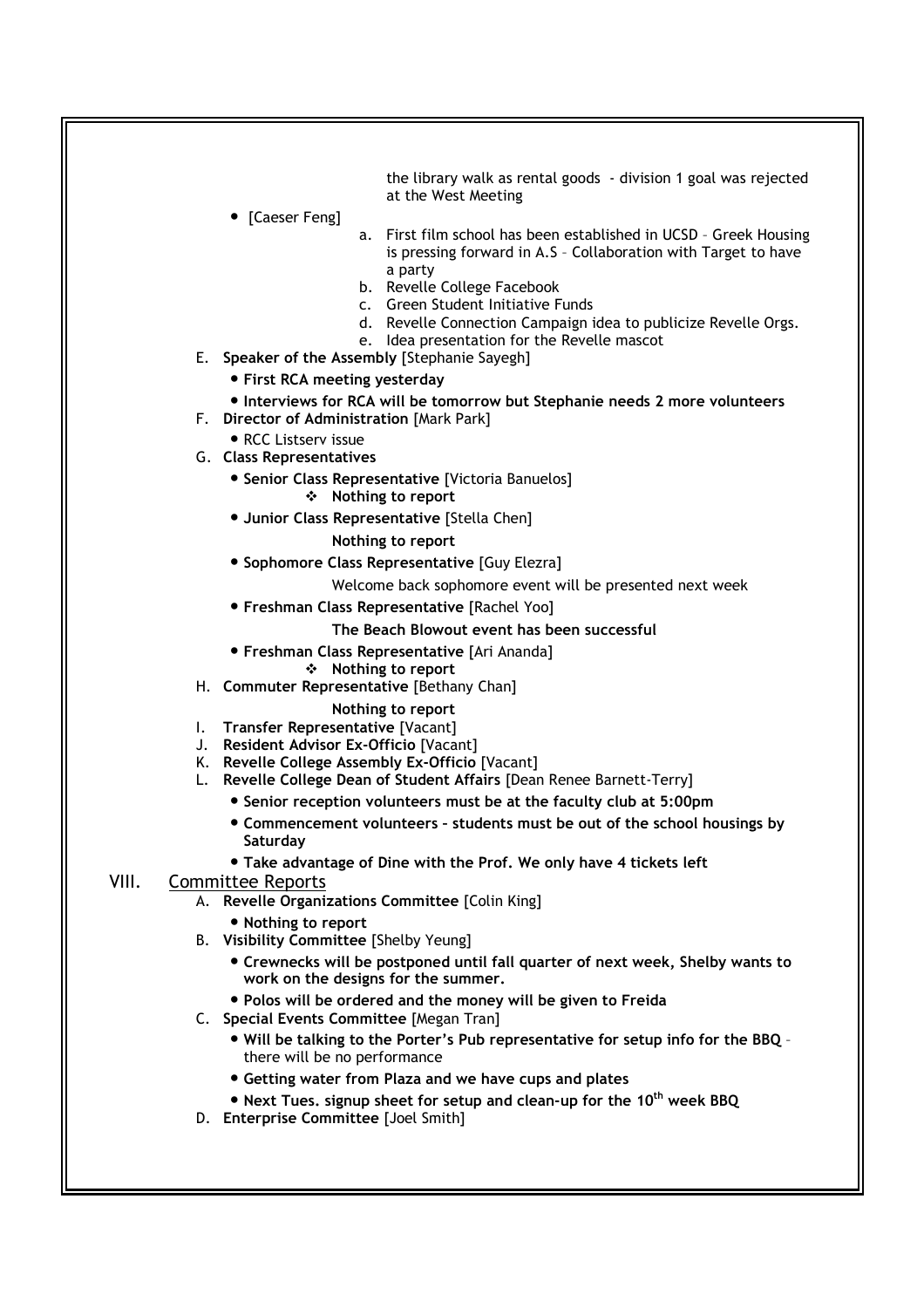|           | • Care packages updates - space/glow in the dark package - Jewish care package                                                                      |
|-----------|-----------------------------------------------------------------------------------------------------------------------------------------------------|
|           | - Glee care package - Tie-dye package - Beach day package - Harry Potter care<br>package                                                            |
|           | E. Appointments Committee [Diana Laranang]                                                                                                          |
|           | • Nothing to report                                                                                                                                 |
|           | F. Rules Committee [Mikey Yamane]                                                                                                                   |
|           | • Meeting will be held after this meeting for about 15min.<br>G. Elections Committee [Vacant]                                                       |
|           | H. Campus-Wide Representatives                                                                                                                      |
| IX.       | New Business                                                                                                                                        |
| X.<br>XI. | <b>Old Business</b><br>Announcements                                                                                                                |
|           | A. the senate will be talking about senator stipends issue                                                                                          |
| XII.      | Roll Call and Adjournment<br>7:02PM                                                                                                                 |
|           | Jessica, Mikey, Diana, Meena, Caeser, Mark, Guy, Rachel e, Bethany, Dean Renee, Colin,<br>Shelby, Megan, Joel, Stella e, Stephanie, Victoria e, Ari |
|           |                                                                                                                                                     |
|           | Quote of the Week:                                                                                                                                  |
|           | "The only place you find success before work is in the dictionary."                                                                                 |
|           | Anonymous                                                                                                                                           |
|           |                                                                                                                                                     |
|           |                                                                                                                                                     |
|           |                                                                                                                                                     |
|           |                                                                                                                                                     |
|           |                                                                                                                                                     |
|           |                                                                                                                                                     |
|           |                                                                                                                                                     |
|           |                                                                                                                                                     |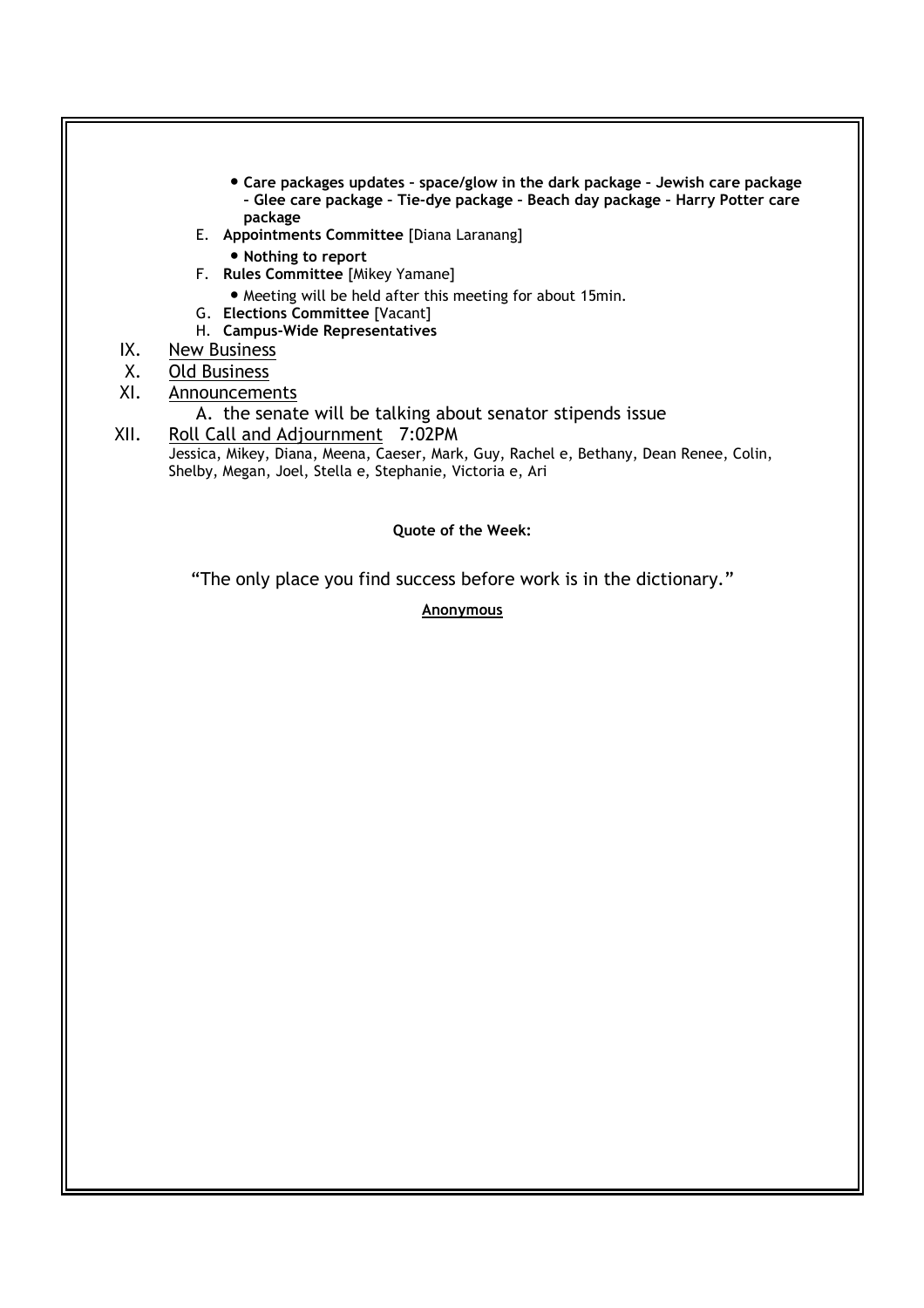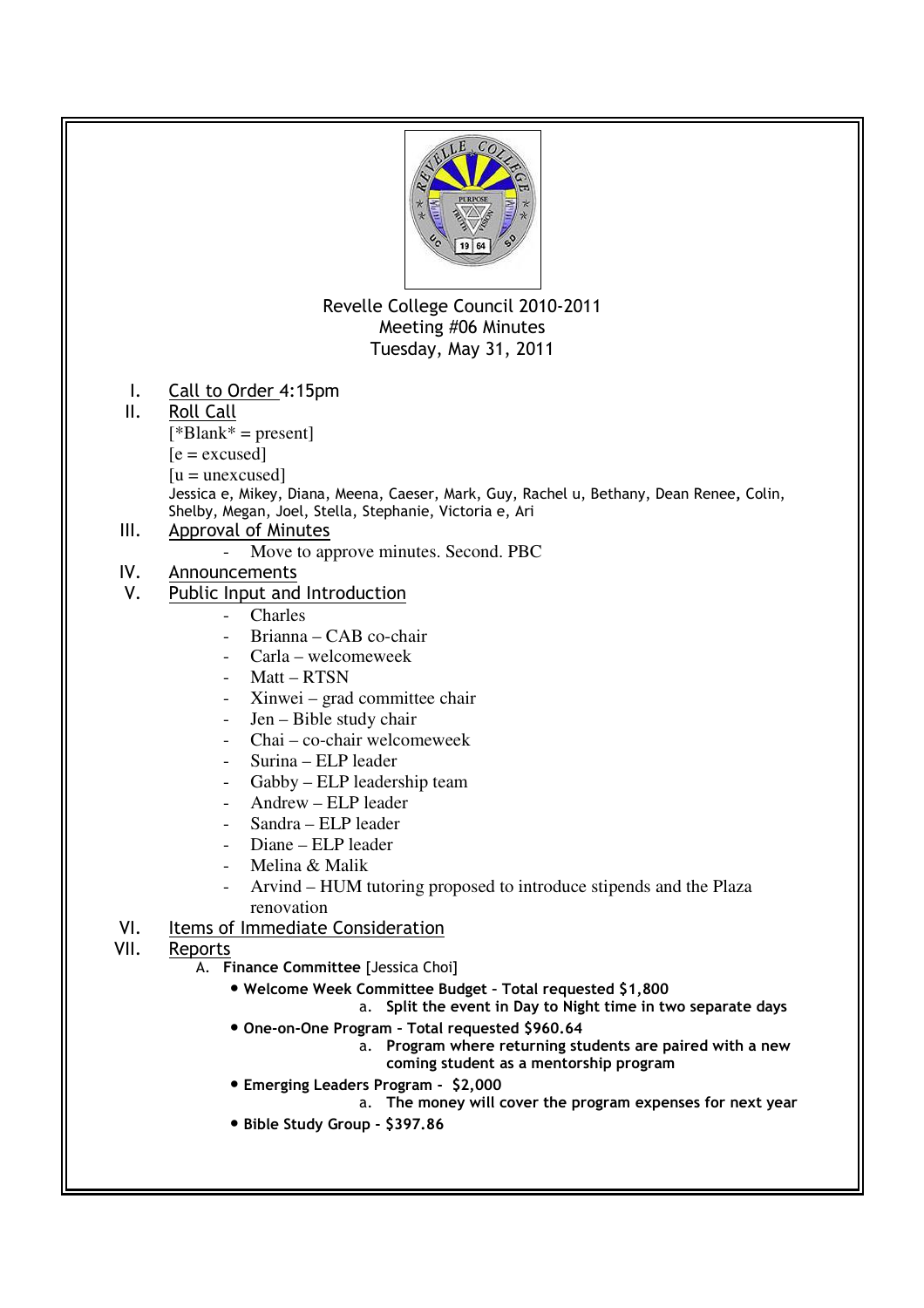a. Will cover the traditional Thanksgiving Dinner for Fall Quarter

```
• CAB - $2,428.08
```
- a. The money will cover all the CAB events like CABreakfast and many other events as presented last week
- 10<sup>th</sup> week BBQ Malik Presentation
	- a. The connection Porter's Pub have with the Koala Newspaper undermines the integrity of the institution. There are some concerns the ResLife has about the issue.
	- b. The presentation of this issue has been sudden therefore the expenses for the Porter's Pub will come elsewhere as suggested by Dean Renee
- Sophomore Welcome Buckets total requested \$488.19
- RTSN Pizza Social \$159.97
- Move to fund \$1,800 for the Welcome Week Committee for the 2 day split event from internal. Passes 13-0-1
- Move to fund the One-on-One Program \$960.64 from GU. Passes 13-0-1
- Move to designate \$1,500.00 for the Emerging Leaders Program from GU 12-0-2
- Move to fund Bible Study Group in the amount of \$397.86 for the Thanksgiving Dinner from Internal. Passes 13-0-1
- Move to fund CAB \$2,428.08 from 15% Extra. Second. 13-0-2 passes
- Move to fund \$329.81 from GU and the reminder from the extra 15% to fund the sophomore bucket 12-0-2
- Move to fund Get the Scoop Ice Cream Social in the amount of \$671.67 from Special Projects. Seconded. Passed 13-0-2
- Move to fund \$350 for the welcome week dance from special projects. Seconded. Passed 13-0-2
- Move to fund RTSN \$159.97 by moving it from 15% Extra to Internal. Seconded. 12-0-3
- Move to fund \$243.62 from special projects for the 1th week bbq
- B. Chairperson [Mikey Yamane]
	- The work between Revelle and Muir for the CLICS closure have been subsiding, however Muir College Council have been wondering why Revelle has not pressed on this issue.
	- Collaboration idea with the 6 colleges input for ideas wanted
	- Welcome week activities discussion
- C. Vice-Chairperson [Diana Laranang]
	- Don't forget to send greetings to your post-card buddy over the summer
	- New contacts list has been made
- D. Associated Students Revelle College Senators
	- [Meena Kaushik]
		- a. A.S President has been pressing for the water bottle ban and is beginning to initiate the step by step plans
		- b. AVP members have been appointed
		- c. Pancake breakfast discussion
		- d. In light of the kidnapptin incident, Alyssa proposed a safety info session
		- e. Stipends discussion
	- [Caeser Feng]
- a. College mascot project is a currently a work in progress and has been working with some graphic designers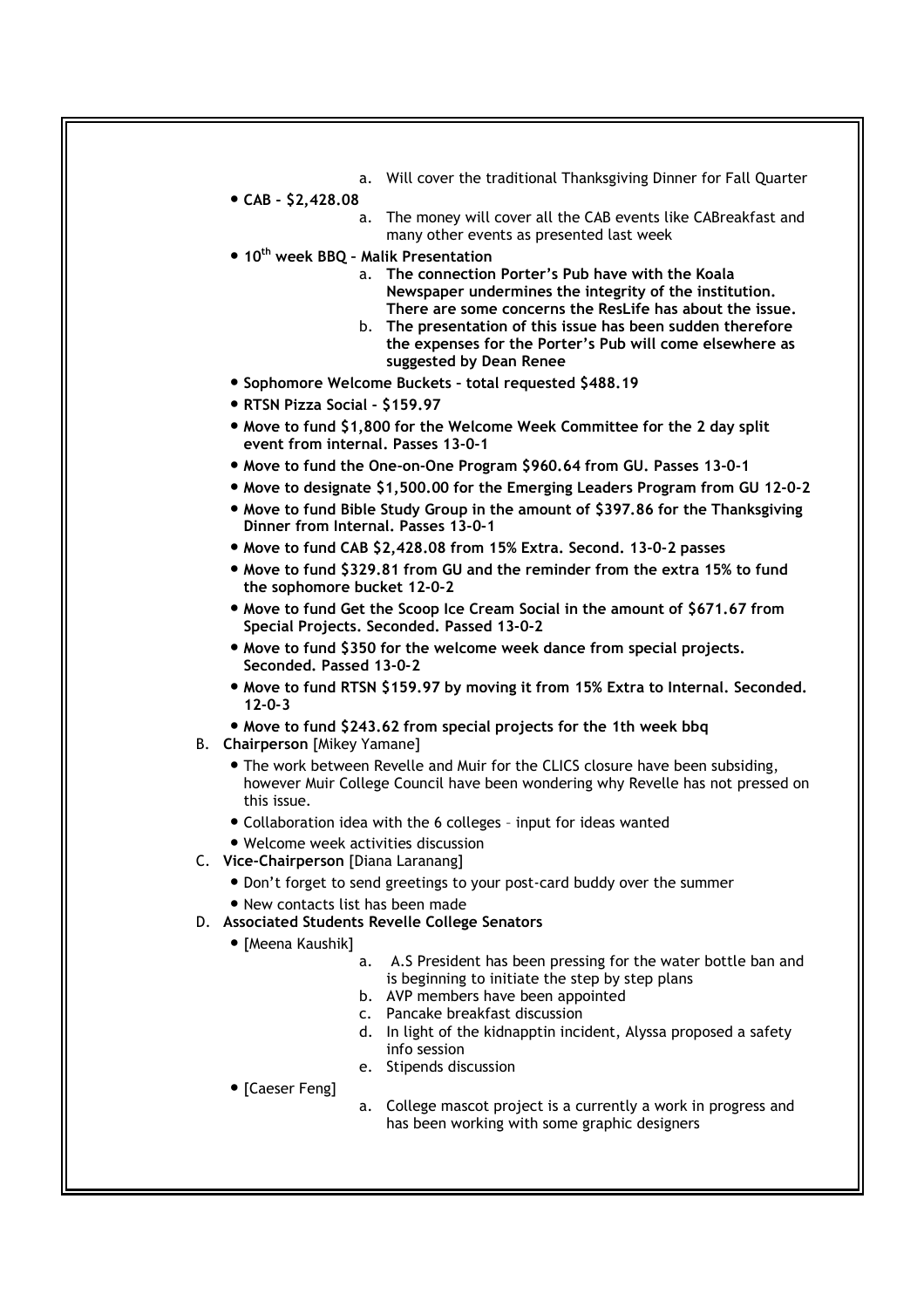- b. Will be attending a UC student governing body conference over the summer, expecting a lot of good ideas to be exchanged
- c. UCSD Division 1 proposal will be on the ballet next year
- d. Beer Garden will be 2-6pm next Thursday
- e. Take advantage of the Dine with the Prof. program while you can
- f. I Heart Revelle will be handing out Care Packages at the  $10^{th}$ Week BBQ
- E. Speaker of the Assembly [Stephanie Sayegh]
	- a. RCA beginning to solidify; excited for next year
- F. Director of Administration [Mark Park]
- Nothing to Report G. Class Representatives
	- - Senior Class Representative [Victoria Banuelos]
		- Junior Class Representative [Stella Chen] Planning to work with Dean Renee and Victoria for the Next Step program; coming up with ideas during Summer
		- Sophomore Class Representative [Guy Elezra] Planning on a "Welcome Back" type event for the 2<sup>nd</sup> years for the quarterly project.
		- Freshman Class Representative [Rachel Yoo] Nothing to report
		- Freshman Class Representative [Ari Ananda] Nothing to report
- H. Commuter Representative [Bethany Chan]
	- Nothing to report
- I. Transfer Representative [Vacant]
- J. Resident Advisor Ex-Officio [Vacant]
- K. Revelle College Assembly Ex-Officio [Vacant]
- L. Revelle College Dean of Student Affairs [Dean Renee Barnett-Terry]
	- $\bullet$  Try not to miss the 10<sup>th</sup> week BBQ and the Watermelon Events as they are our longest practiced tradition
	- Good luck on the finals and enjoy your summer vacation :D

- A. Revelle Organizations Committee [Colin King]
	- ROC name change
- B. Visibility Committee [Shelby Yeung]
	- Wants to work on the shirt design to perfect its look over the summer, thank you for your patience
- C. Special Events Committee [Megan Tran]
	- a. The  $10^{th}$  week BBQ will be taking place. If you are available
		- please come and help out at the plaza
- D. Enterprise Committee [Joel Smith]
	- Has been working closely with the WNHL for the care-packages
- E. Appointments Committee [Diana Laranang]
	- Nothing to report
- F. Rules Committee [Mikey Yamane]
	- Rules committee is neutral positive on the ROC name change on the stance that they have thoroughly done their own research
- G. Elections Committee [Vacant]
- H. Campus-Wide Representatives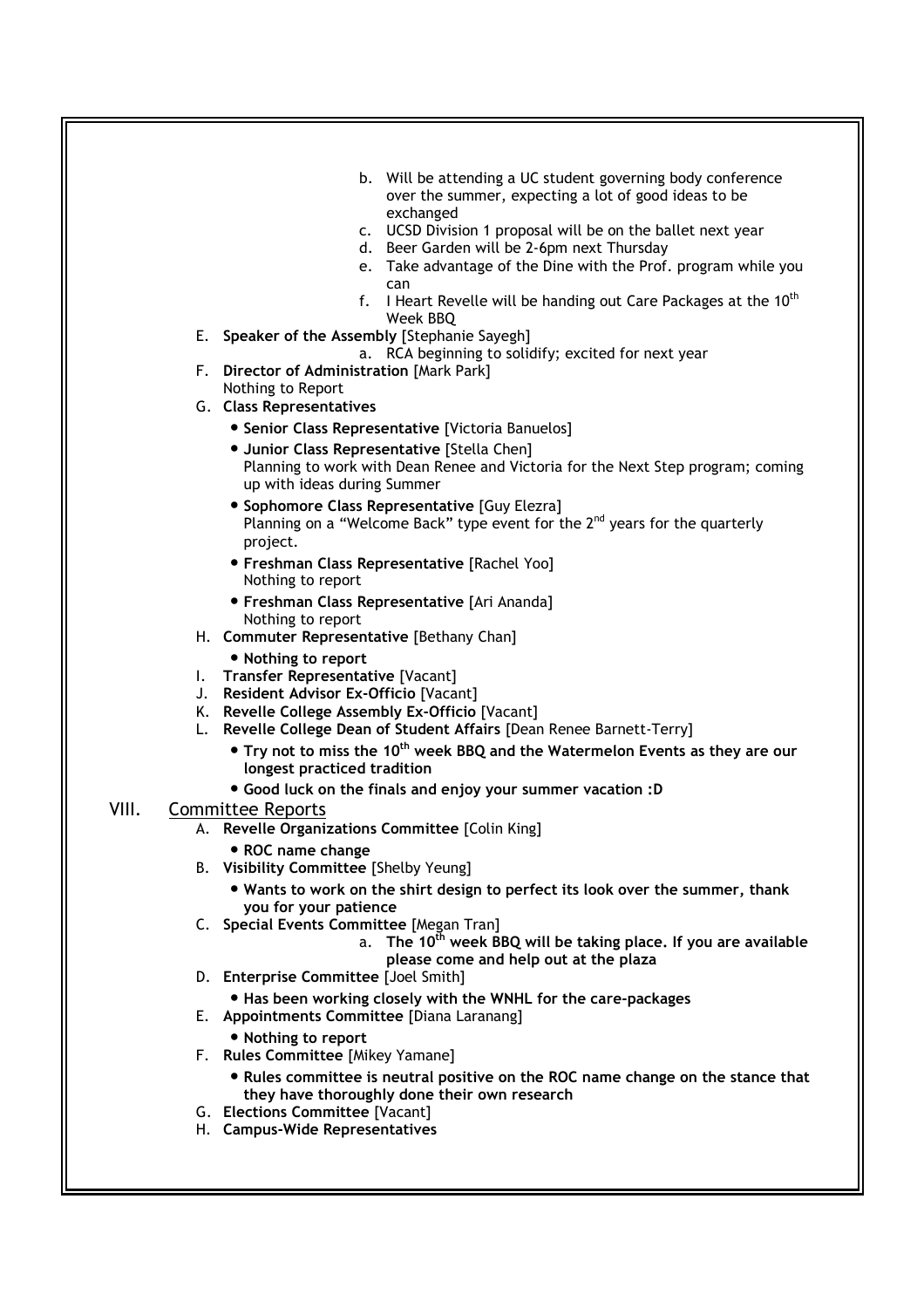#### IX. New Business

A. Move to approve of the new AS resolution. Seconded. 14-0-0 supported X. Old Business

- A. ROC name change (neutral by the rules committee)
	- Move to close the meeting from the public. Passes 12-3-2
	- Move to approve ROC to the name change to RAC. Failed, 3-4-10
	- Move to open meeting to the public. Passes 15-0-2

# XI. Announcements<br>XII. Roll Call and Ad

Roll Call and Adjournment 8:02PM Jessica, Mikey, Diana, Meena, Caeser, Mark, Guy, Rachel, Bethany, Dean Renee, Colin, Shelby, Megan, Joel, Stella, Stephanie, Victoria e, Ari

#### Quote of the Week:

"Being realistic is a sure road to mediocrity."

# Will Smith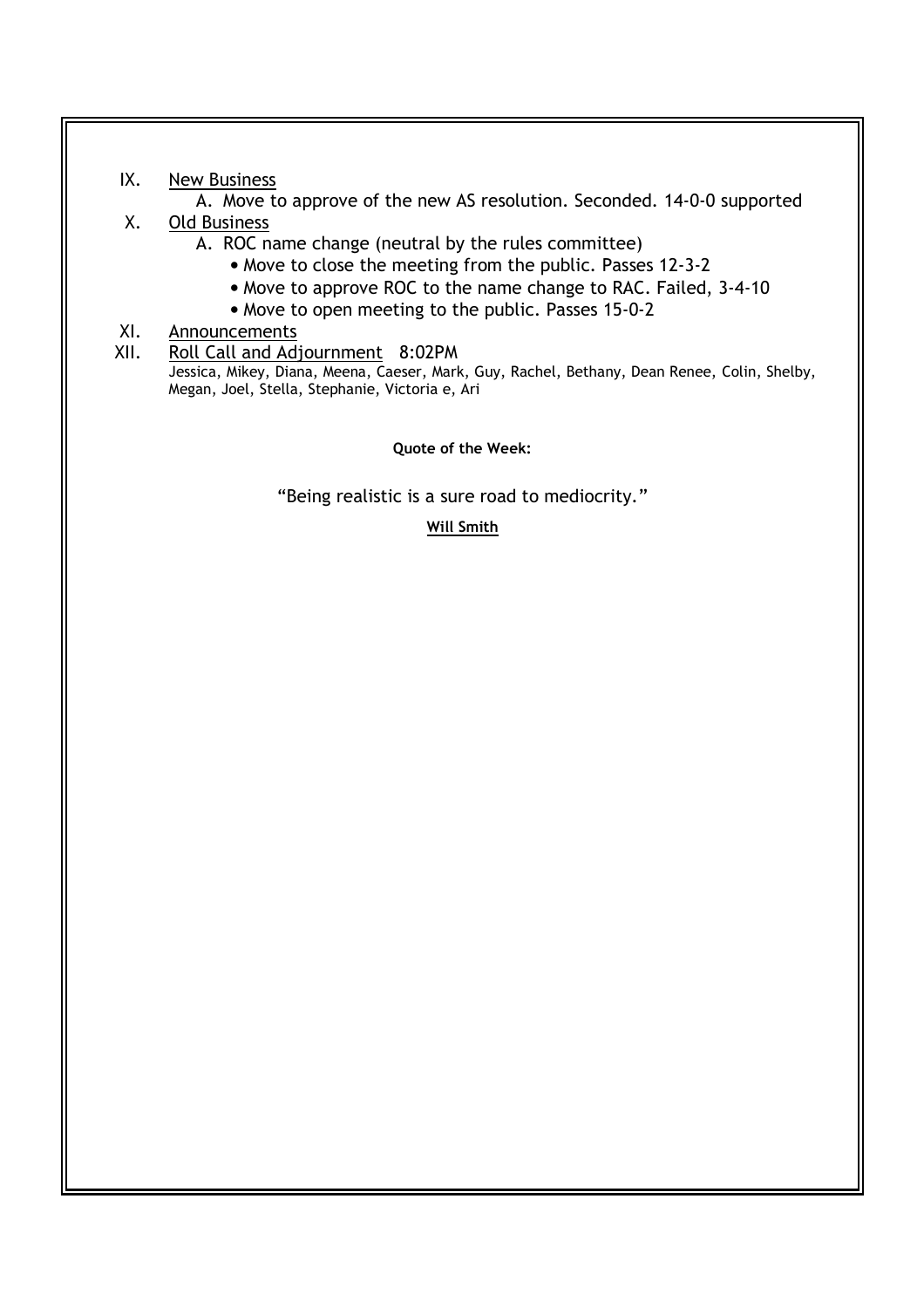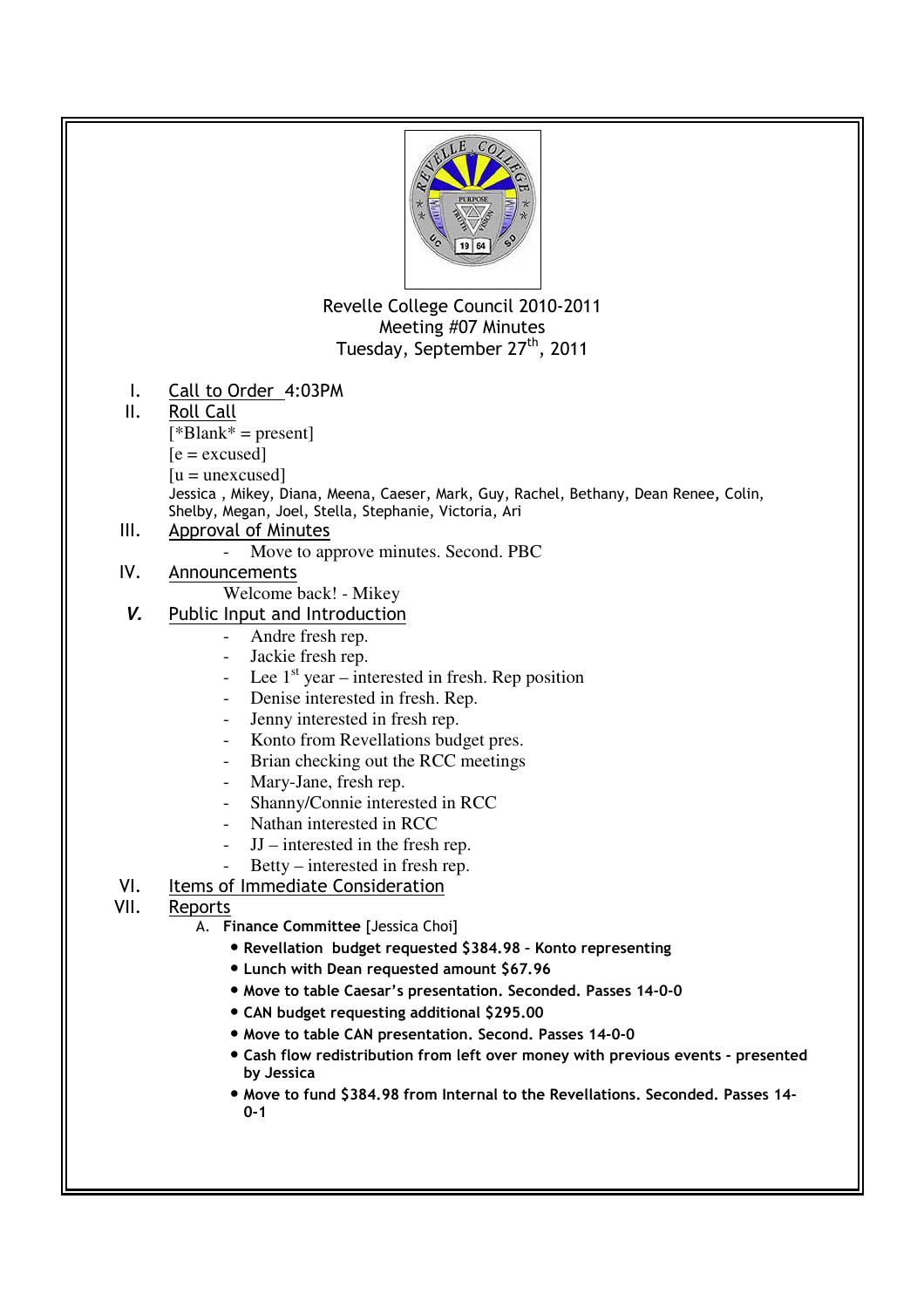- CAB seems to overestimate the number of participants, budget constraint should be reviewed and discussed in future presentations
- Move to appoint Kevin Chung and Jimmy Nguyen to the Finance Committee. Second. Passes 14-0-1
- B. Chairperson [Mikey Yamane]
	- Reports are due 10:00pm on Sundays
	- 1 on 1 will start next week. Make sure you make appointments
	- Good job on welcome week! ("let's not do stepping anymore")
	- Retreat will go over the Robert's rule
		- a. Will be on the 15<sup>th</sup>-16<sup>th</sup>
	- Andrew Ang from AS will be coming in next meeting
- C. Vice-Chairperson [Diana Laranang]
	- Welcome back everyone! :D
	- WNHL balance sheet presentation
- D. Associated Students Revelle College Senators
	- [Meena Kaushik]
- a. Aurora AVP of athletics has made a council to promote athletics
- b. ASB positions are open check them out. The deadlines for apps are online
- c. CLICS space will be available and further discussion on-going for its use
- d. Geisel is adding more computers
- e. Study Lounges will not be a part of the library therefore we might be having a 24 hr study space.
- f. Concerns with CLICS and Geisel please talk to me
- [Caeser Feng]
- a. All campus transfer commuters ASB meeting discussion
- b. Div. 1 referendum has been moved to fall
- c. Book buying program is in draft new as enterprise is up and coming
- d. UCSA congress meeting
- e. HOPE UCSA congress is promoting the holistic application review for the new coming freshmen and transfers
- f. Reform prop. 14
- g. Voter registration can be done through online
- h. Dream act has been an open discussion on Brown
- i. Pancake with Provost idea -> please offer some feedback
- E. Speaker of the Assembly [Stephanie Sayegh]
	- First RCA meeting of the year
	- Root Beer Float budget presentation next week
	- Freshman positions are available, will be taking interview
- F. Director of Administration [Mark Park]
- G. Class Representatives
	- Senior Class Representative [Victoria Banuelos]

a. Working on Next Step, check it out during fall quarter

- Junior Class Representative [Stella Chen]
	- a. Next Step is a mentorship program for the  $3<sup>rd</sup>$  and  $4<sup>th</sup>$  year students -> if you have any professor suggestion please send them to Victoria and Stella
- Sophomore Class Representative [Guy Elezra]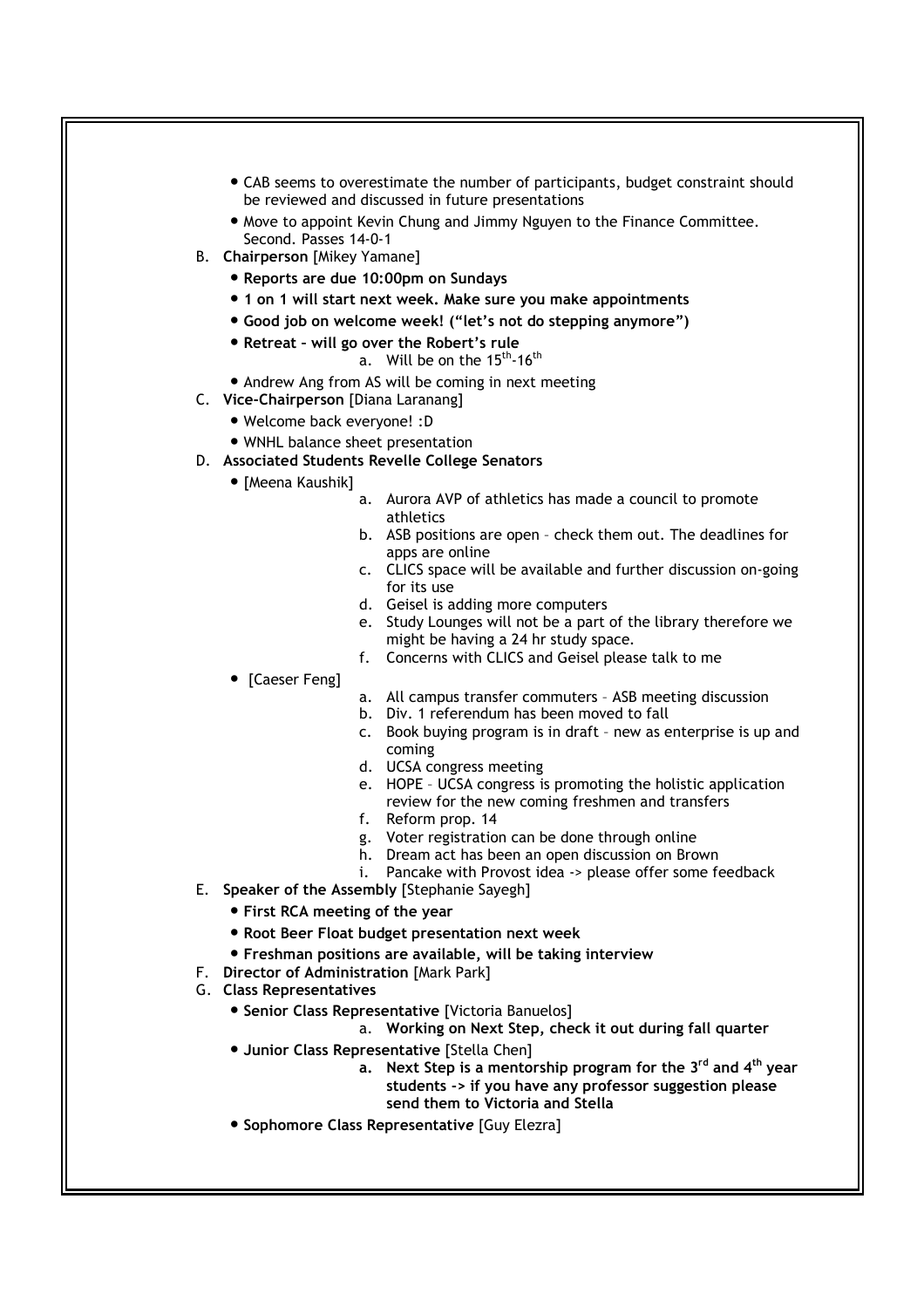- a. Welcome week buckets recap -> "Great Success" –Guy
- b. There are no TOBY spots on the apartments -> new project
- Freshman Class Representative [Rachel Yoo]
- H. Freshman Class Representative [Ari Ananda]
	- Nothing to Report
- I. Commuter Representative [Bethany Chan]
	- Planning to work with Jimmy and Stella for a commuter event
	- RCC sound system certified
- J. Transfer Representative [Vacant]
- K. Resident Advisor Ex-Officio [Vacant]
- L. Revelle College Assembly Ex-Officio [Vacant]
- M. Revelle College Dean of Student Affairs [Dean Renee Barnett-Terry]
	- Welcome back everyone
	- Given the high number of international and non-California residents in our first year classes, we are going to do a special outreach for them. If interested in helping out please let her know

- A. Revelle Organizations Committee [Colin King]
	- Thanks for everyone who came out to get the scoop. Over 700 participants.
	- Will be working with Diane Choi to get the marquee of running again
- B. Visibility Committee [Shelby Yeung]
	- Sweaters: Design overview
		- a. No name approx. \$18
- C. Special Events Committee [Megan Tran]
	- Thanks for the BBQ and the Dance help: More than 300 participants for the BBQ a. Lots of feedback, better than ERC and Warren Dances
- D. Enterprise Committee [Joel Smith]
	- Updated Care Packages needs formal approval from RCC
	- \$3464.79 available, I need approval for the ideas, not additional funding.
	- Move to approve Revelle care packages and its ideas. Seconded. 14-0-1
- E. Appointments Committee [Diana Laranang]
	- Applications due Oct.  $7<sup>th</sup>$  and they are posted online
- F. Rules Committee [Mikey Yamane]
	- We will be meeting  $2^{nd}$  or  $3^{rd}$  week and we will read over the regulations
- G. Elections Committee [Vacant]
- H. Campus-Wide Representatives
- IX. New Business
- X. Old Business
	- A. Move to reconsider Caeser's Dine with the Dean
	- B. Move to fund \$59.96 for Caesar's lunch with the dean from GU. Seconded. Passes 13-0-2
- XI. Announcements
	- A. Greek Block Party going on right now –Guy
	- B. Bands for the Revollutions. Please send suggestions –Megan
- XII. Roll Call and Adjournment 5:27PM

Jessica, Mikey, Diana, Meena, Caeser, Mark, Guy, Rachel, Bethany, Dean Renee, Colin, Shelby, Megan, Joel, Stella, Stephanie, Victoria, Ari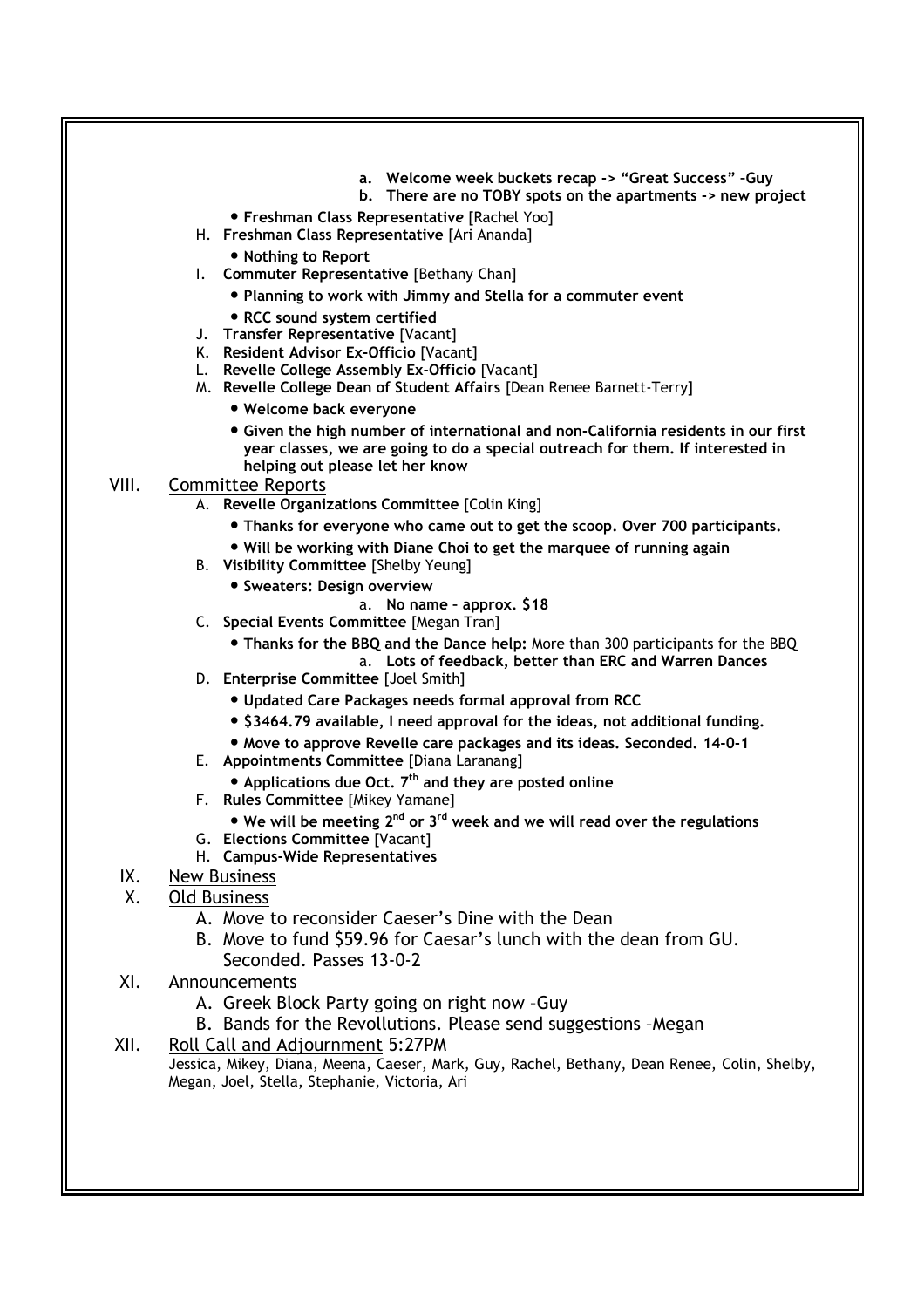#### Quote of the Week:

"Our deepest fear is not that we are inadequate, our deepest fear is that we are powerful beyond measure. It is our light, not our darkness, that most frightens us. Your playing small does not serve the world. There is nothing enlightened about shrinking so that other people won't feel insecure around you. We are all meant to shine as children do. It's not just in some of us; it's in everyone. And as we let our own light shine, we unconsciously give other people permission to do the same. As we are liberated from our own fear, our presence automatically liberates others."

#### Marianne Williamson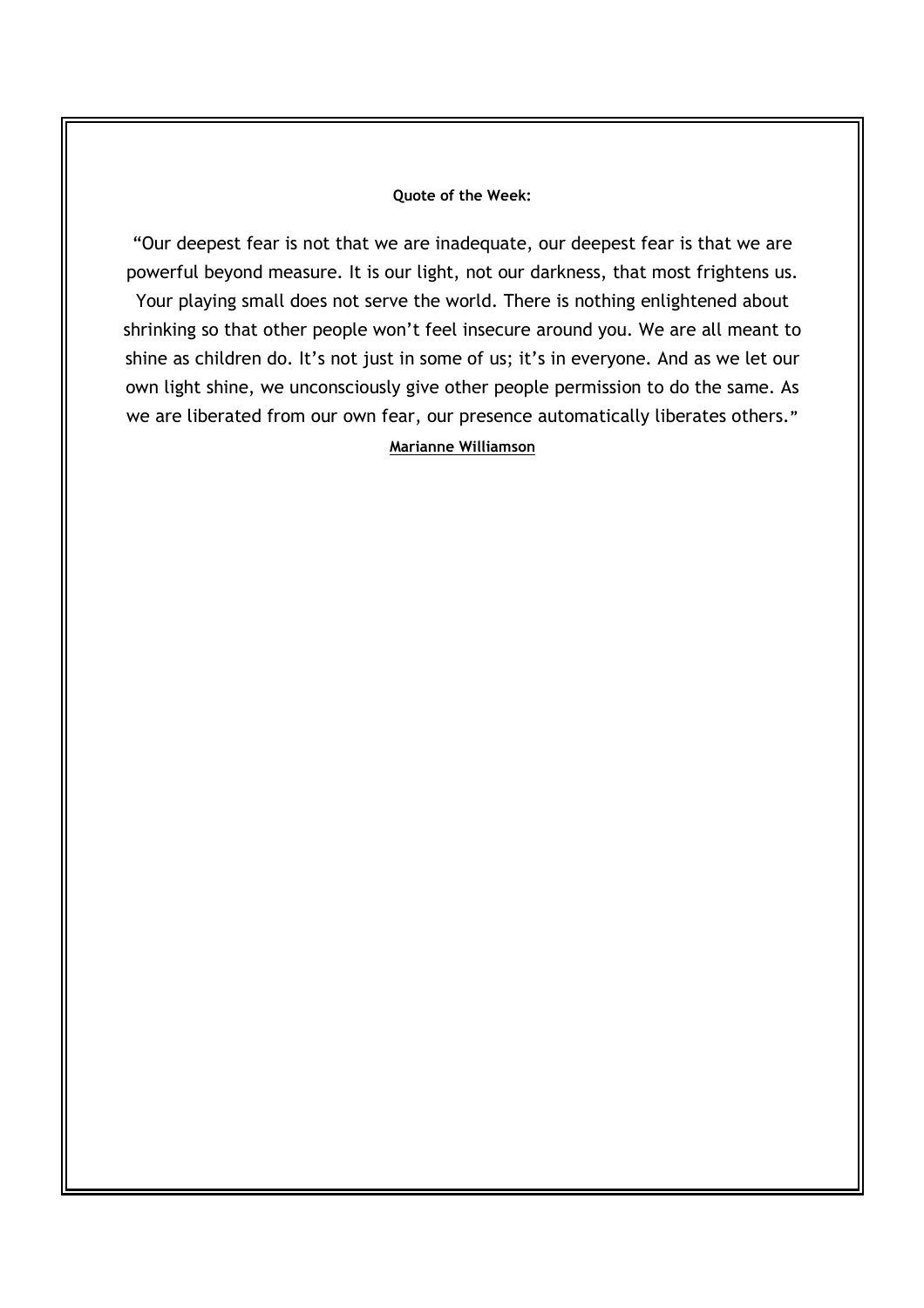

### Revelle College Council 2010-2011 Meeting #09 Minutes Tuesday, October 11<sup>th</sup>, 2011

- I. Call to Order 4:03PM
- II. Roll Call
	- $[ * Blank* = present]$
	- $[e =$  excused]
	- $[u =$ unexcused $]$

Jessica , Mikey, Diana, Meena, Caeser e, Mark, Guy, Rachel, Bethany, Dean Renee, Colin, Shelby, Megan, Joel, Stella, Stephanie, Victoria, Ari

# III. Approval of Minutes

PBC

# IV. Announcements

- $\overline{\text{Megan}}$  Tran's 20<sup>th</sup> Birthday!
- Water Relay postponed till tomorrow
- Alternative Breaks infosession wed. and tomorrow, attendance is mandatory for activity

# V. Public Input and Introduction

- Eric Weise from RCO

- Andrew Ang, the budget crisis led to cut backs on programs and removal of departments last year. For this year, we are still on reduction mode and will continue adjustments to cope with the budget cuts

Shadow position will be available to follow Andrew - aaang@ucsd.edu Daryll from CAN

# VI. Items of Immediate Consideration

- VII. Reports
	- A. Finance Committee [Jessica Choi]
		- CAN \$395.00 requested for additional funding for the Trip to Balboa Park
		- RCO \$40.00 extra additional request due to the shuttle bus price increase
		- Revellations Fall Issue requests \$52.47 for the release event
		- Next Step presentation Stella
			- a. \$111.10 requested for next step
			- b. Move to approve 111.10 from the GU account to the next step program. Seconded. Passes 12-0-1
		- Move to approve \$195 from internal with stipulates to the CAN event. Seconded. Passes 14-0-1
		- Move to approve \$52.47 from internal to fund Revellations. 14-0-1
		- Move to approve the additional \$40 from internal for RCO. Seconded. Passes 14-0-1
		- Move to approve RPB event \$28.18 from internal. Seconded. 14-0-1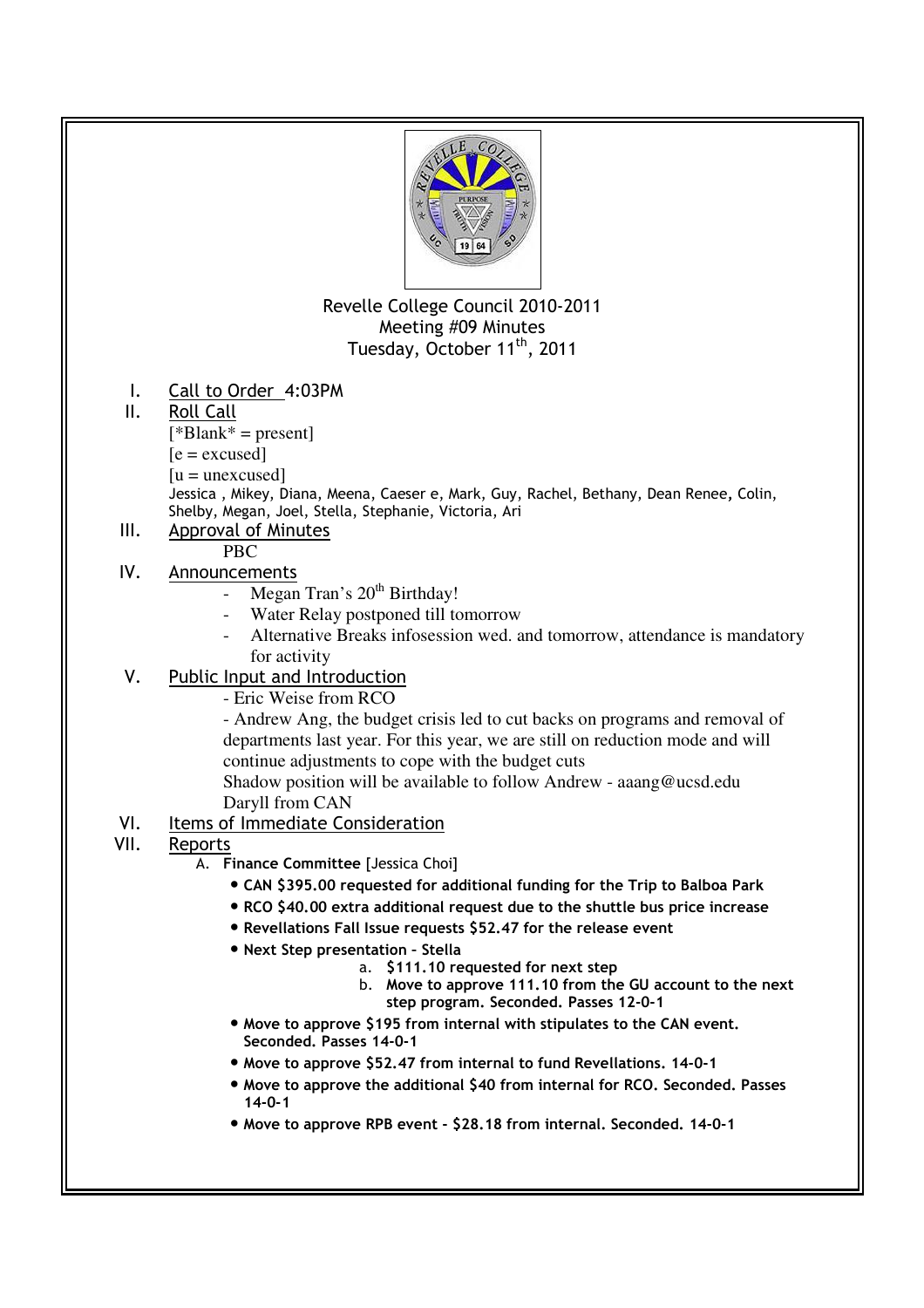- B. Chairperson [Mikey Yamane]
	- Council chairs meeting briefing
		- a. Elections code revision
		- b. Collaboration event
		- c. College council visibility week on the  $7<sup>th</sup>$  week
	- Retreat this Sat. 9am-3pm at Galbriath and a movie night
	- VC Penny Rue will come up next week think up questions
- C. Vice-Chairperson [Diana Laranang]
	- Happy Birthday Megan!
	- Guy likes soggy cereal
	- All campus representative will come to the retreat
- D. Associated Students Revelle College Senators
	- [Meena Kaushik]
		- a. UCAB update
		- b. Election code changes
		- c. Fall budget revision
		- d. Hullabaloo
		- e. Bear Garden
	- [Caeser Feng]
- E. Speaker of the Assembly [Stephanie Sayegh]
	- First quarter project in price tags
		- Student parking
		- Quirky facts
- F. Director of Administration [Mark Park]
	- No Report
- G. Class Representatives
	- Senior Class Representative [Victoria Banuelos]
		- a. Grad committee kick off event by week 5 planning underway
		- b. 3<sup>rd</sup> 4<sup>th</sup> year e-mail with the update on Next Step orientation on Monday
	- Junior Class Representative [Stella Chen]
	- Sophomore Class Representative [Guy Elezra]
		- a. No report
	- Freshman Class Representative [Rachel Yoo]
		- a. Nerd Dance planning update
- H. Freshman Class Representative [Ari Ananda]
- I. Commuter Representative [Bethany Chan]
	- Week 5 or week 6 event plan on-going
- J. Transfer Representative [Vacant]
- K. Resident Advisor Ex-Officio [Vacant]
- L. Revelle College Assembly Ex-Officio [Vacant]
- M. Revelle College Dean of Student Affairs [Dean Renee Barnett-Terry]

#### • In preparation of the retreat please bring a quote

- A. Revelle Organizations Committee [Colin King]
- B. Visibility Committee [Shelby Yeung]
	- Sweater design discussion
- C. Special Events Committee [Megan Tran]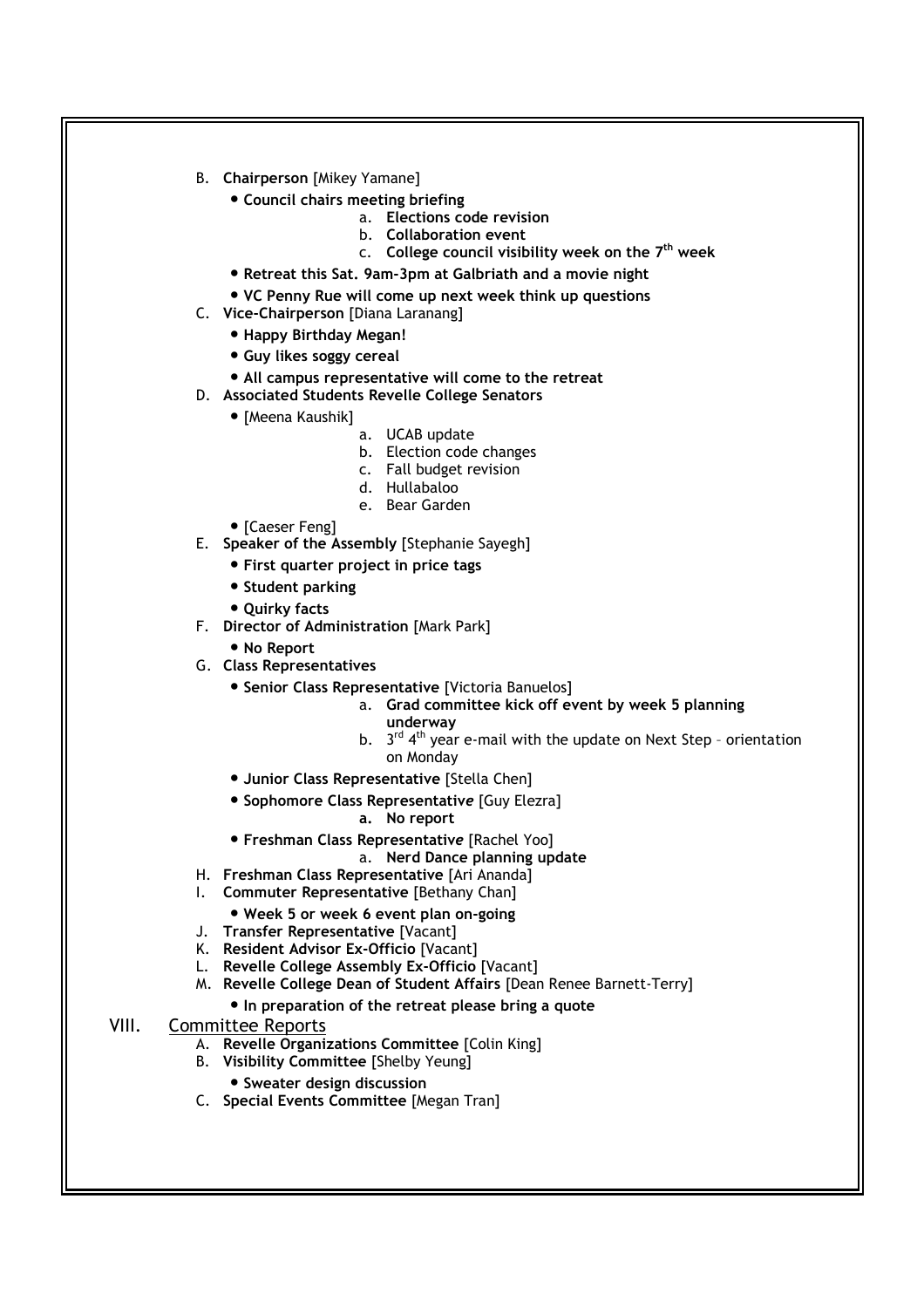• Artist suggestions for revollution – beginning of spring quarter 1 or 2 weeks before Sun God D. Enterprise Committee [Joel Smith] • Nothing to Report E. Appointments Committee [Diana Laranang] • Interviews start at \$5:15 • Move to appoint Justine aceballos, Wendy Luk, Joshua Yang, Betelhem Kifle, Mary-Jane Schmidt, Khannly Nguyen, Denise Vo, Miu Yamashita and Timothy Yu to their respective appointments. Seconded. Passes 15-0-1 • Move to appoint Andre and JJ as the freshman reps. Seconded. Fails 7-5-0 • Move to reconsider Andre and JJ as the freshman reps. Seconded. • Move to approve JJ and Andre as Fresh reps. Seconded. Passes 8-2-2. F. Rules Committee [Mikey Yamane] G. Elections Committee [Vacant] H. Campus-Wide Representatives IX. New Business X. Old Business XI. Announcements XII. Roll Call and Adjournment 5:08PM Jessica, Mikey, Diana, Meena, Caeser, Mark, Guy e, Rachel e, Bethany, Dean Renee e, Colin, Shelby, Megan, Joel, Stella, Stephanie, Victoria e, Ari

#### Quote of the Week:

"You can't connect the dots looking forward; you can only connect them looking backwards. So you have to trust that the dots will somehow connect in your future. You have to trust in something – your gut, destiny, life, karma, whatever. This approach has never let me down, and it has made all the difference in my life"

#### Steve Jobs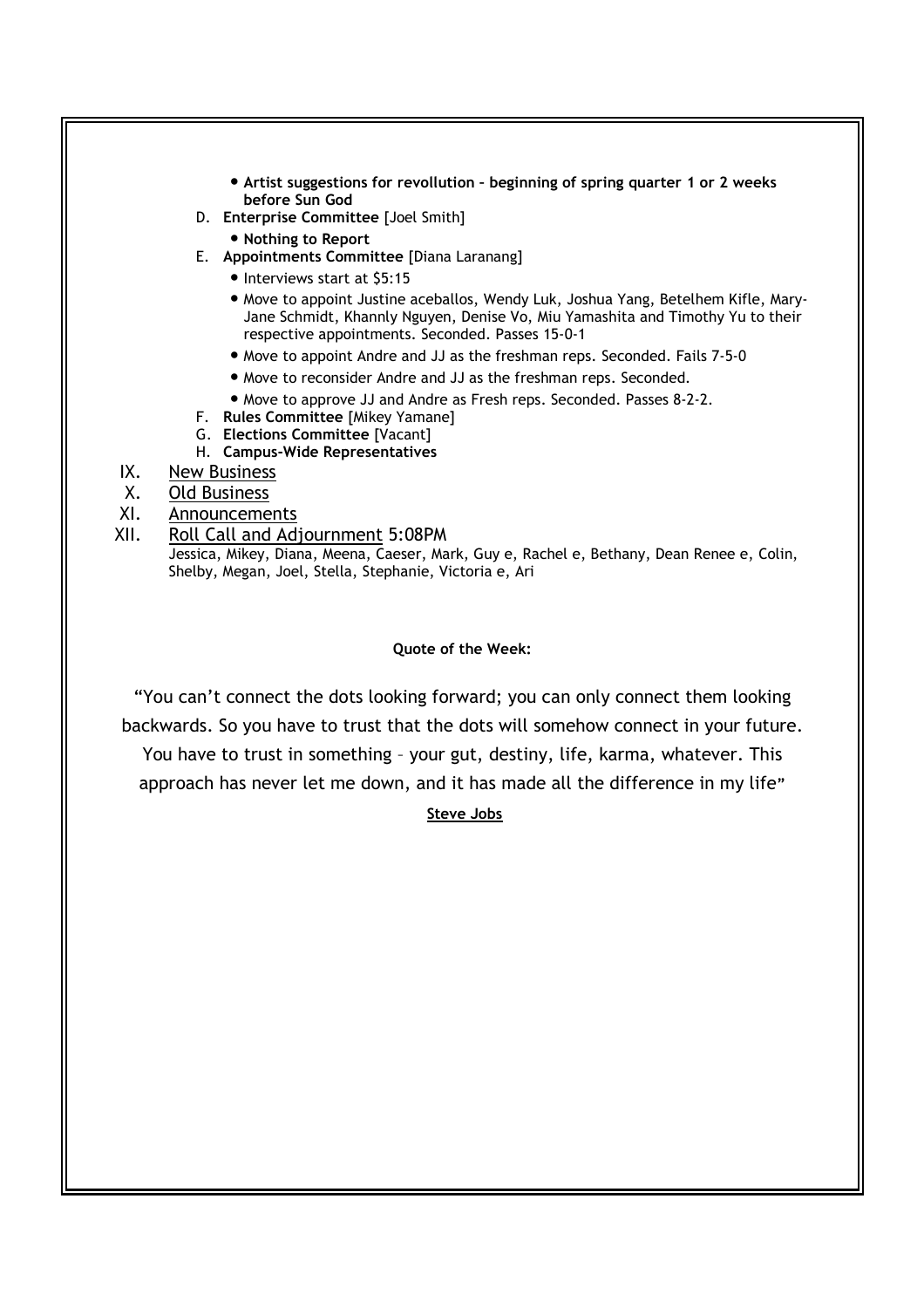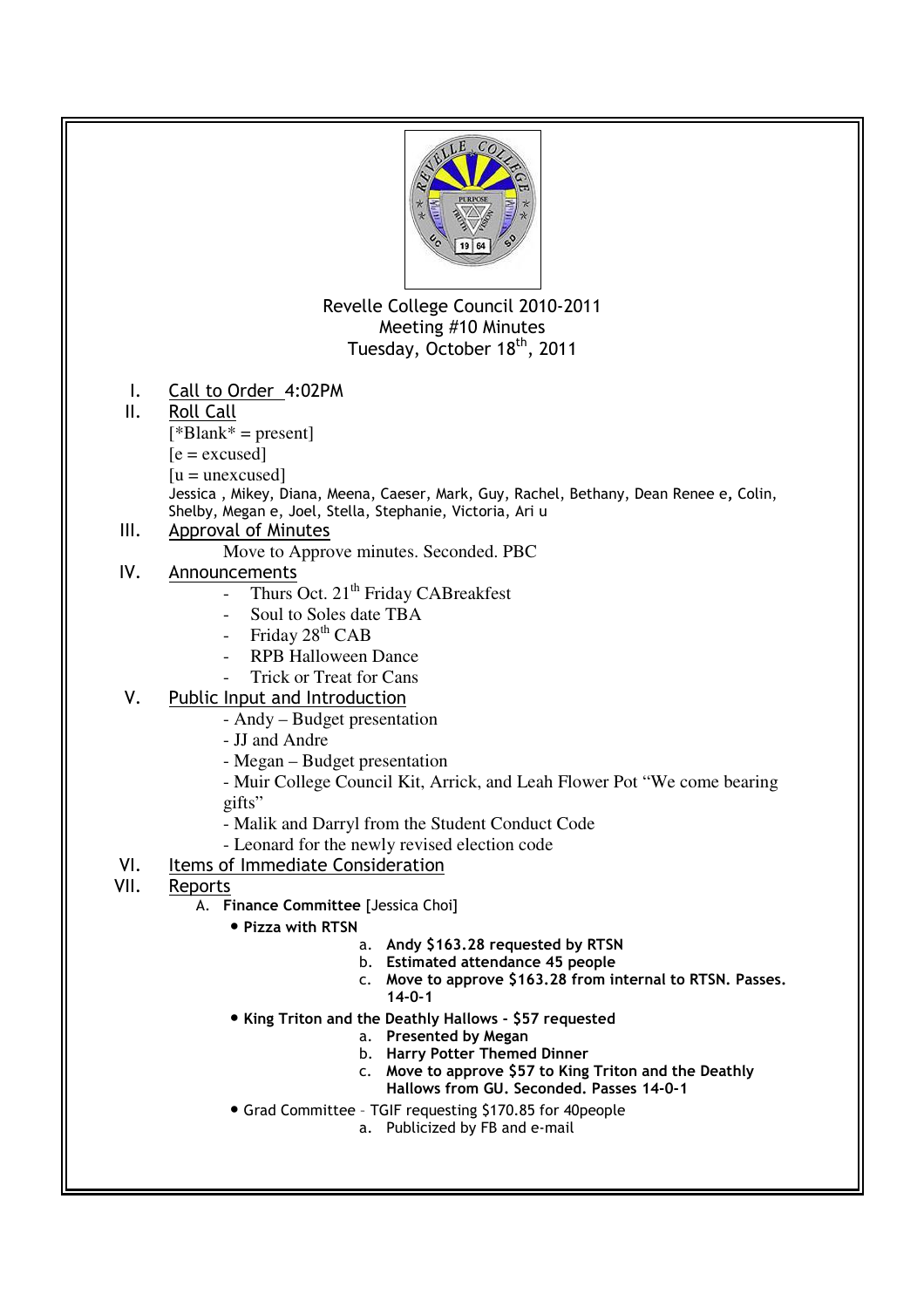- b. Move to approve 170.85 for the Grad Committee from Internal Seconded. Passes 14-0-1
- B. Chairperson [Mikey Yamane]
	- Thanks for sending in the reports
	- Please make appointments for One-on-Ones
	- Diana and Mikey will look into challenge courses, bowling, skating
	- VC Penny Rue will be coming in next week be ready to ask her questions a. Wear our polos
	- Will be going over RCC goals after the meeting
- C. Vice-Chairperson [Diana Laranang]
	- New Revelle College Council Contact List has been made
	- All campus rep buddy system
- D. Associated Students Revelle College Senators
	- [Meena Kaushik]
		- a. AS is looking into a campus wide philanthropy leaning towards soup kitchens
	- [Caeser Feng]
- a. Bear Gardens event had 16,000 people come
- b. Register to vote please!
- c. Financial aid reform is going on right now
- d. Looking for a new AS Director
- e. Senetor project continued today Lunch with the Dean
- E. Speaker of the Assembly [Stephanie Sayegh]
	- RCC and RCA mixer
	- RCA Goals
- a. Promote visibility
- b. Improve student life
- c. Increase communication between RCA and the student body
- F. Director of Administration [Mark Park]
	- No Report
- G. Class Representatives
	- Senior Class Representative [Victoria Banuelos]
		- a. Next-Step Update
		- b. Next Thursday Event Porter's Pub Mixer
	- Junior Class Representative [Stella Chen]
		- a. Kick-off budget will be presented next week
			- i. 5 dollars per person
			- ii. 2 meat options salad and pasta as well as a beverage
				-
			- iii. Provost office and dean office budget split planning
	- Sophomore Class Representative [Guy Elezra]
		- a. Vlog class rep.
	- Freshman Class Representative [Rachel Yoo]
		- a. Finalized budget for RCC Dance
		- b. Collaborating with the new fresh rep.
- H. Freshman Class Representative [Ari Ananda]
- I. Commuter Representative [Bethany Chan]
	- Self health and safety
	- Budget has been set, will be presented
- J. Transfer Representative [Vacant]
- K. Resident Advisor Ex-Officio [Vacant]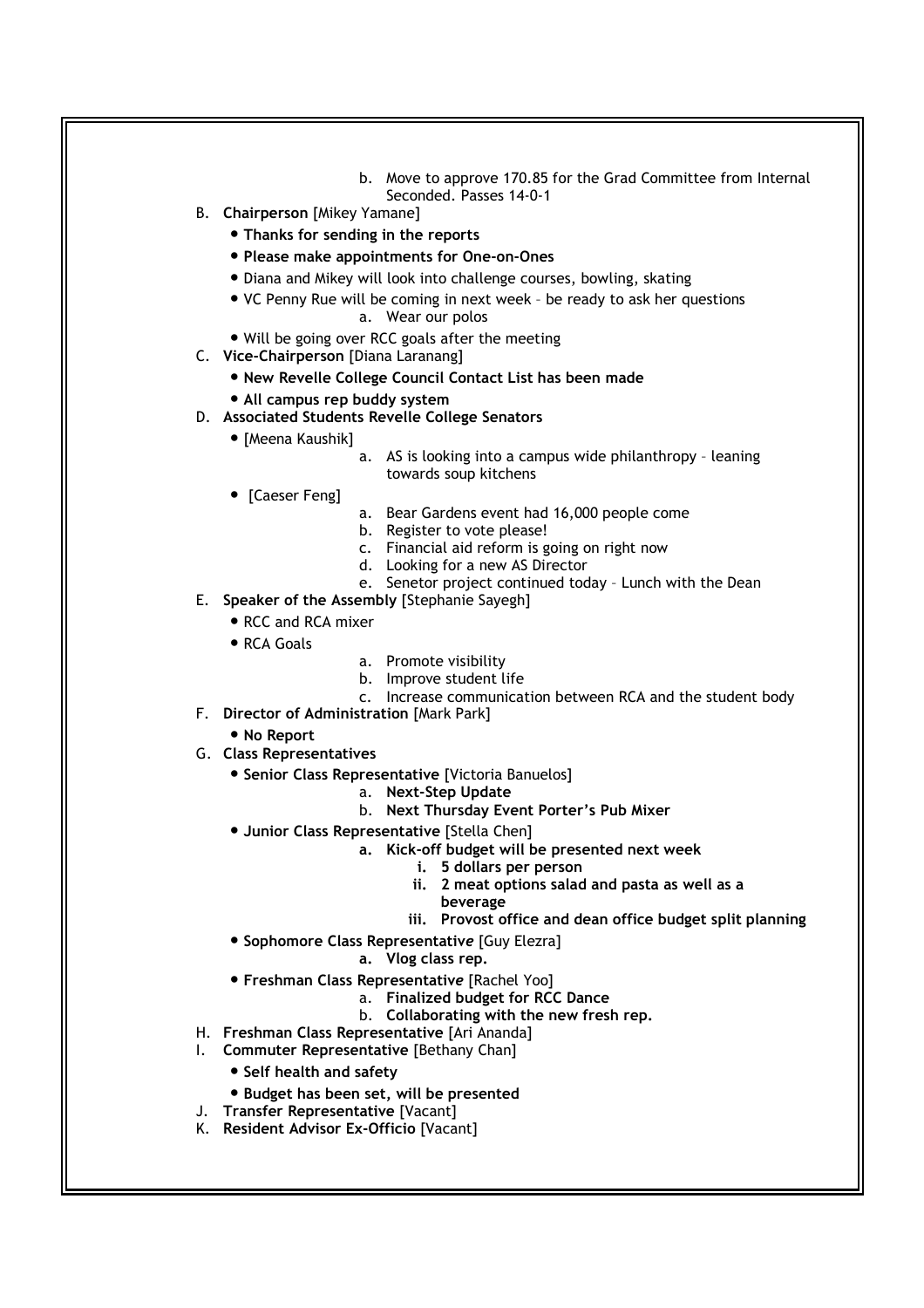|       | L. Revelle College Assembly Ex-Officio [Vacant]                                                                                  |
|-------|----------------------------------------------------------------------------------------------------------------------------------|
|       | M. Revelle College Dean of Student Affairs [Dean Renee Barnett-Terry]                                                            |
|       | • Family Weekend is coming up<br>a. Will be outside the Anchor                                                                   |
|       | • No leadership retreat instead will be having a mixer on Sunday November 6 <sup>th</sup> 7pm<br>in the conference rooms         |
|       | • PC Ballroom career services                                                                                                    |
|       |                                                                                                                                  |
| VIII. | <b>Committee Reports</b>                                                                                                         |
|       | A. Revelle Organizations Committee [Colin King]                                                                                  |
|       | • SAO intern came in our meeting<br>B. Visibility Committee [Shelby Yeung]                                                       |
|       | • Will be ordering the sweaters                                                                                                  |
|       | C. Special Events Committee [Megan Tran]                                                                                         |
|       | • In contact with the artist for Revollutions                                                                                    |
|       | D. Enterprise Committee [Joel Smith]                                                                                             |
|       | E. Appointments Committee [Diana Laranang]                                                                                       |
|       | • Looking for transfer reps                                                                                                      |
|       | F. Rules Committee [Mikey Yamane]                                                                                                |
|       | • Meeting time TBA                                                                                                               |
|       | G. Elections Committee [Vacant]                                                                                                  |
|       | H. Campus-Wide Representatives                                                                                                   |
| IX.   | <b>New Business</b>                                                                                                              |
| Χ.    | <b>Old Business</b>                                                                                                              |
| XI.   | Announcements                                                                                                                    |
| XII.  | Roll Call and Adjournment 6:15 PM                                                                                                |
|       | Jessica, Mikey, Diana, Meena, Caeser, Mark, Guy, Bethany, Dean Renee, Colin, Shelby, Megan,<br>Joel, Stella, Stephanie, Victoria |

ΓF

 $\overline{\mathbf{r}}$ 

Quote of the Week:

"You can't connect the dots looking forward; you can only connect them looking backwards. So you have to trust that the dots will somehow connect in your future. You have to trust in something – your gut, destiny, life, karma, whatever. This approach has never let me down, and it has made all the difference in my life"

Steve Jobs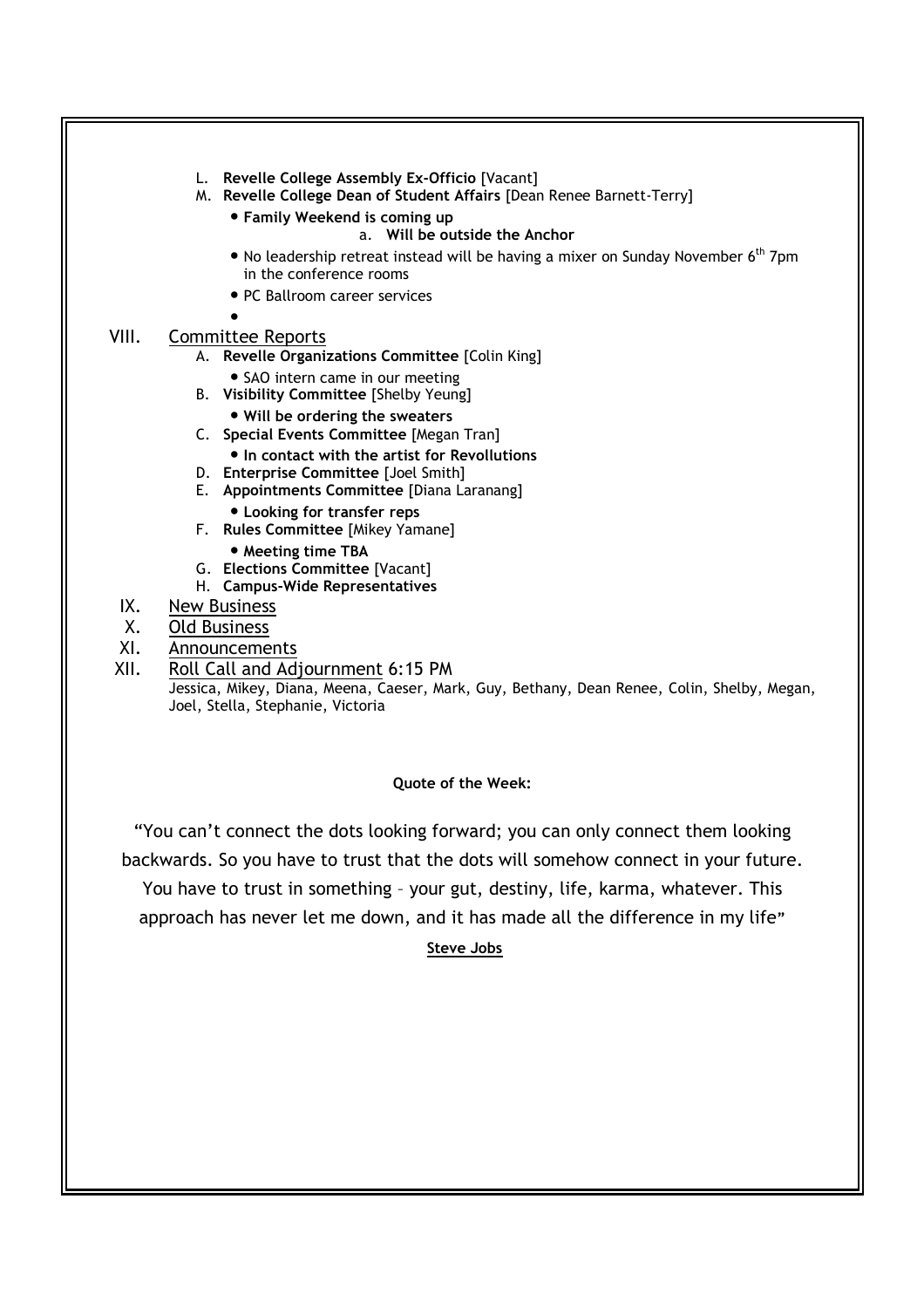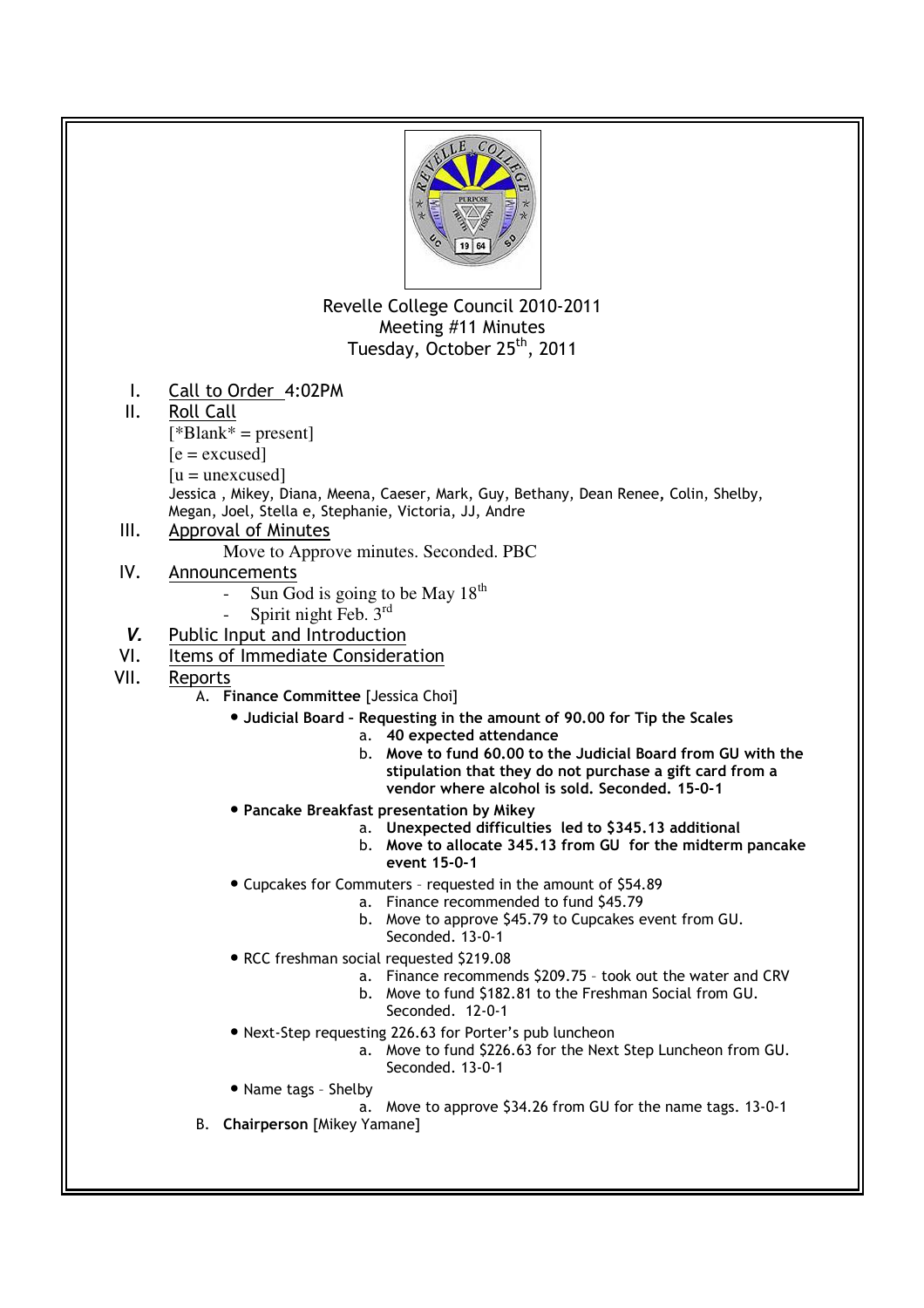- Reports due Sundays at 10pm
- Provost will be coming in next week
- Visibility Week discussion will be coming
- C. Vice-Chairperson [Diana Laranang]
	- Quirky Fact Shelby
- D. Associated Students Revelle College Senators
	- [Meena Kaushik]
		- a. AS update:
			- i. Student sustainability collective and their Green Initiative Fund
			- ii. Water Bottle ban
			- iii. Contract with Pepsi Co. will end next year
			- iv. Transfer senator and the freshman rep has been appointed
			- v. AVP academic affairs has been working on the AS Grants
			- vi. Hulaballoo
			- vii. AS college newsletter
			- viii. Student Conduct Code presentation
			- b. Will be revising the RCC Constitution By laws
	- [Caeser Feng]

a. Student Regent breakfast has been canceled

E. Speaker of the Assembly [Stephanie Sayegh]

• Will be appointing a committee for decoration for spirit night

- F. Director of Administration [Mark Park]
	- Send Mark
- a. Name
- b. Major
- c. Hometown
- d. One Goal for the year
- e. Email
- G. Class Representatives
	- Senior Class Representative [Victoria Banuelos]
		- a. Next Step is going to be awesome!
	- Junior Class Representative [Stella Chen]
		- a. Kick-off luncheon
	- Sophomore Class Representative [Guy Elezra]
		- a. Nothing to report
	- Freshman Class Representative [JJ Magallon]
- Freshman Class Representative [André Mota]
	- H. Commuter Representative [Bethany Chan]
		- Come to the Cupcake Event!
	- I. Transfer Representative [Vacant]
	- J. Resident Advisor Ex-Officio [Vacant]
	- K. Revelle College Assembly Ex-Officio [Vacant]
	- L. Revelle College Dean of Student Affairs [Dean Renee Barnett-Terry]
		- Week 7 in Nov. the school will be having an event for the international/out-ofstate students - Let Dean Renee know if you want to help out.
- VIII. Committee Reports
	- A. Revelle Organizations Committee [Colin King]
		- Schedule your ROC buddies
	- B. Visibility Committee [Shelby Yeung]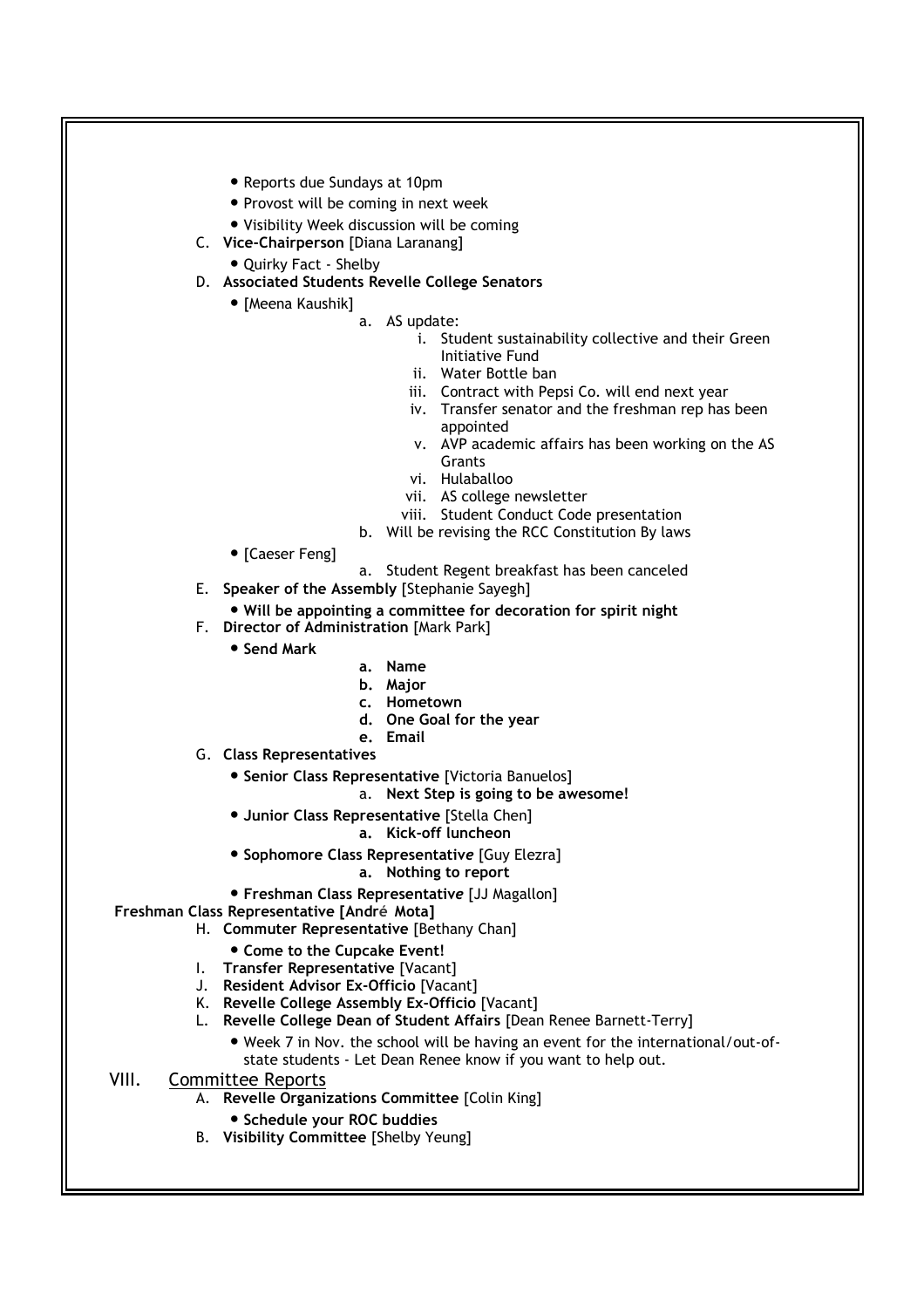- Sweaters have been ordered
- C. Special Events Committee [Megan Tran]
	- Nothing to Report
- D. Enterprise Committee [Joel Smith]
	- Currently in the process of ordering inventories for the WNH?L
	- Looking for Enterprise Committee appointments
- E. Appointments Committee [Diana Laranang]
	- Move to appoint Devin Knece as the Transfer Rep. Seconded. 15-0-1
	- Move to appoint Shyamprasad Radhakrishna to the Student Fee Advisory Committee and Ly Nguyen to the University Centers Advisory Board. Seconded. Passes 15-0-1
- F. Rules Committee [Mikey Yamane]
- G. Elections Committee [Vacant]
- H. Campus-Wide Representatives
- IX. New Business
- X. Old Business
- XI. Announcements
- XII. Roll Call and Adjournment 6:38 PM
- Jessica, Mikey, Diana, Meena, Caeser, Mark, Guy, Bethany, Dean Renee, Colin, Shelby, Megan e, Joel, Stella, Stephanie e, Victoria, Andre e, JJ

#### Quote of the Week:

"The fear of death follows from the fear of life. A man who lives fully is prepared to

die at any time."

#### Mark Twain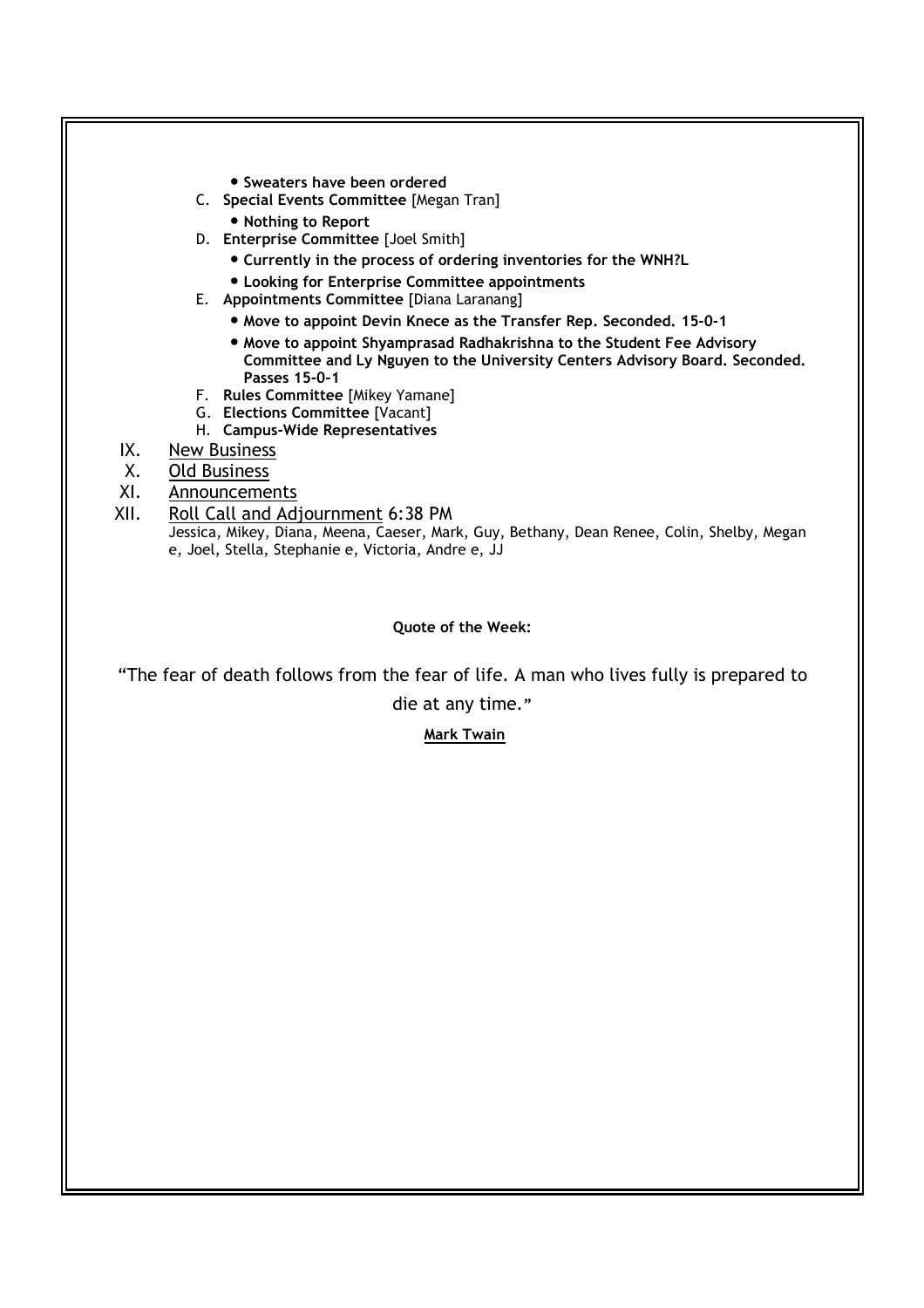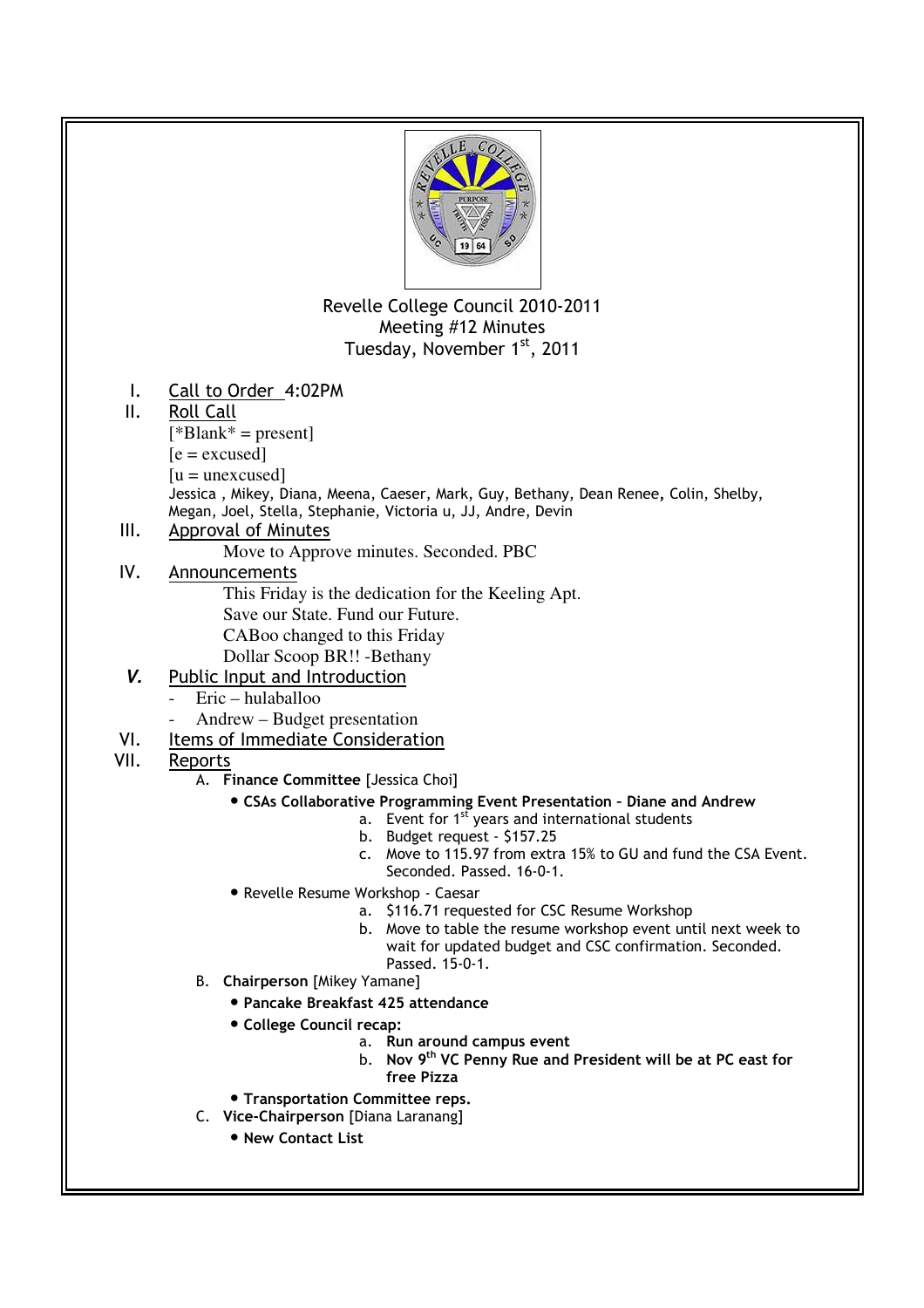- D. Associated Students Revelle College Senators
	- [Meena Kaushik]
- a. By-laws revision
- b. CLICS is in the process of selecting the executive architects
- c. Registration is coming up for Winter Quarter HUM workshop
- [Caeser Feng]
- a. Parking and Transportation Committee
- E. Speaker of the Assembly [Stephanie Sayegh]
	- Drafted the letter they are going to present to the Plaza
- F. Director of Administration [Mark Park]
	- Send Mark
- a. Name
- b. Major
- c. Hometown
- d. One Goal for the year
- e. Email
- G. Class Representatives
	- Senior Class Representative [Victoria Banuelos]
	- Junior Class Representative [Stella Chen]
	- Sophomore Class Representative [Guy Elezra]
		- a. Nothing to report
	- Freshman Class Representative [JJ Magallon]
		- a. 7PM at the conference room Freshman Social
	- Freshman Class Representative [André Mota]
		- a. AS freshman council meeting
- H. Commuter Representative [Bethany Chan]
- Come to the Cupcake Event this Friday!
- I. Transfer Representative [Devin Knece]
	- First meeting on RCC.
- J. Resident Advisor Ex-Officio [Vacant]
- K. Revelle College Assembly Ex-Officio [Vacant]
- L. Revelle College Dean of Student Affairs [Dean Renee Barnett-Terry]
	- Happy week 6!
	- Don't forget the leadership mixer on Sunday 7PM
	- Keep the Thursdays free for next quarter with the new schedule
	- Dedication of the Keeling Apt will be on Friday

- A. Revelle Organizations Committee [Colin King]
	- Schedule your ROC buddies
	- Mission Statement will be revised for ROC
- B. Visibility Committee [Shelby Yeung]
	- Sweaters are here! "Yay" –everyone
	- Ideas for Stress Relief event
- C. Special Events Committee [Megan Tran]
	- 10<sup>th</sup> week BBQ is right around the corner will be presenting next week
	- Revollution split RCC into committees
- D. Enterprise Committee [Joel Smith]
	- WNH?L items
	- Community Philanthropy event, Bedazzle Sweatshirts
- E. Appointments Committee [Diana Laranang]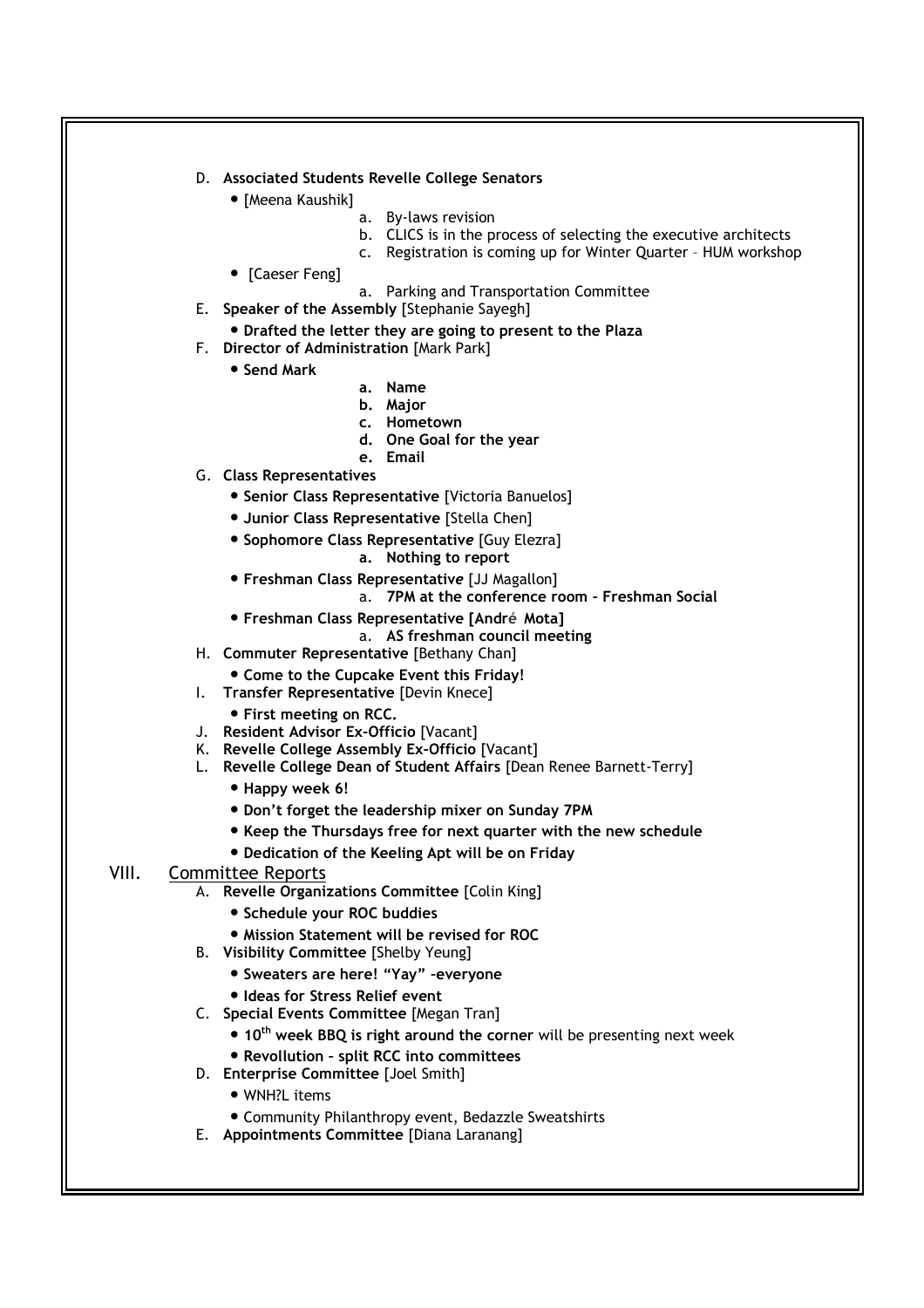- F. Rules Committee [Mikey Yamane]
- G. Elections Committee [Vacant]
- H. Campus-Wide Representatives
- IX. New Business
	- A. Visibility Week Wed. Thu. At week 7 or week 8
		- Stephanie Spirit Night blurb
		- Guy, Stella freebies
		- Jessica, JJ, Caeser –logistics
		- Shelby RCC blurb
		- Rev. blurb Megan
		- Price ceiling \$50
- X. Old Business
- XI. Announcements
	- A. Megan will e-mail the blurbs for all the committee responsibilities
	- B. Update Jessica on the freebies
- XII. Roll Call and Adjournment 6:44 PM

Jessica, Mikey, Diana, Meena, Caeser, Mark, Guy, Bethany, Dean Renee, Colin, Shelby, Megan, Joel, Stella, Stephanie, Victoria e, Andre e, JJ, Devin

#### Quote of the Week:

"Our doubts are traitors, and make us lose the good we oft might win, by fearing to attempt."

#### William Shakespear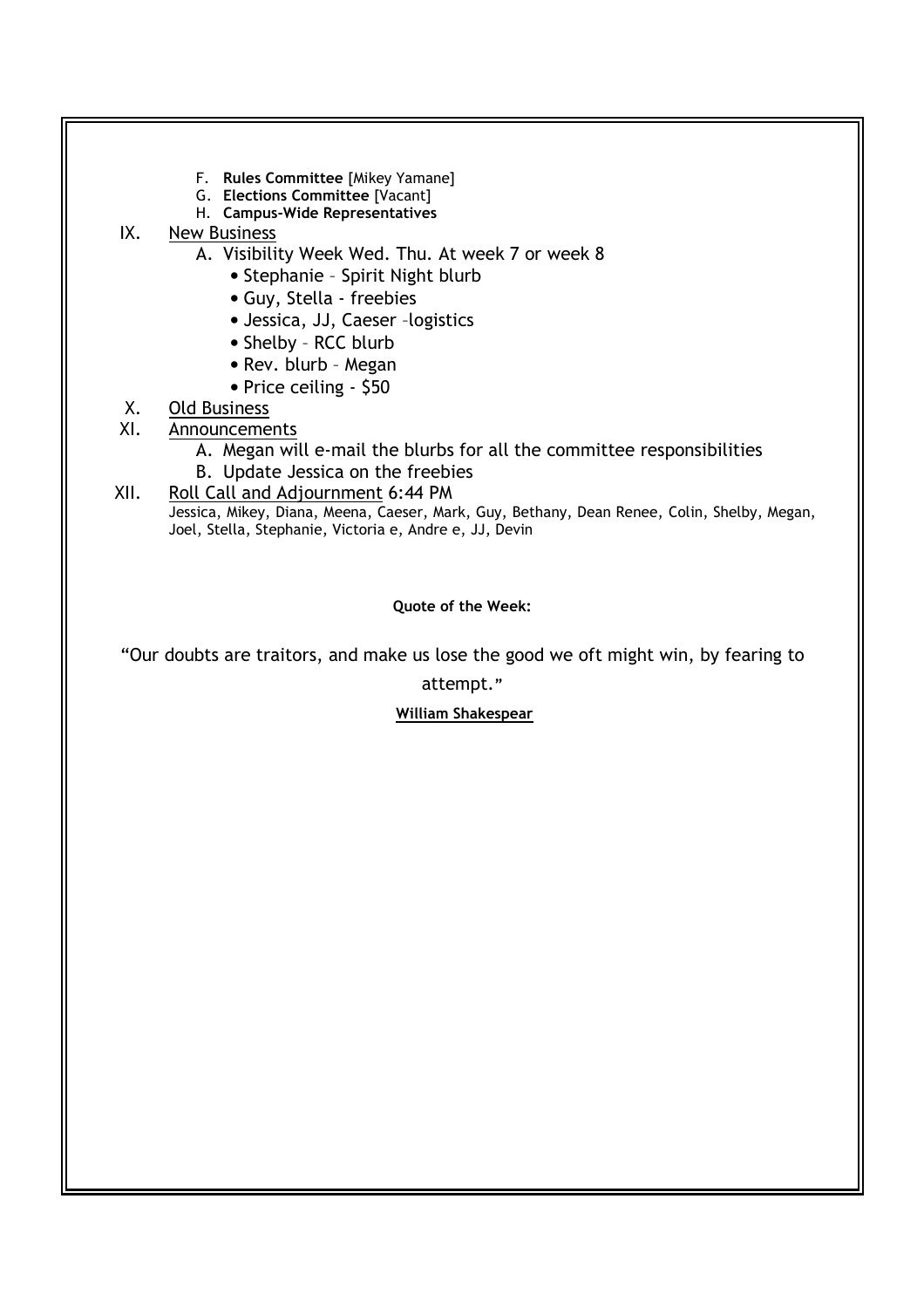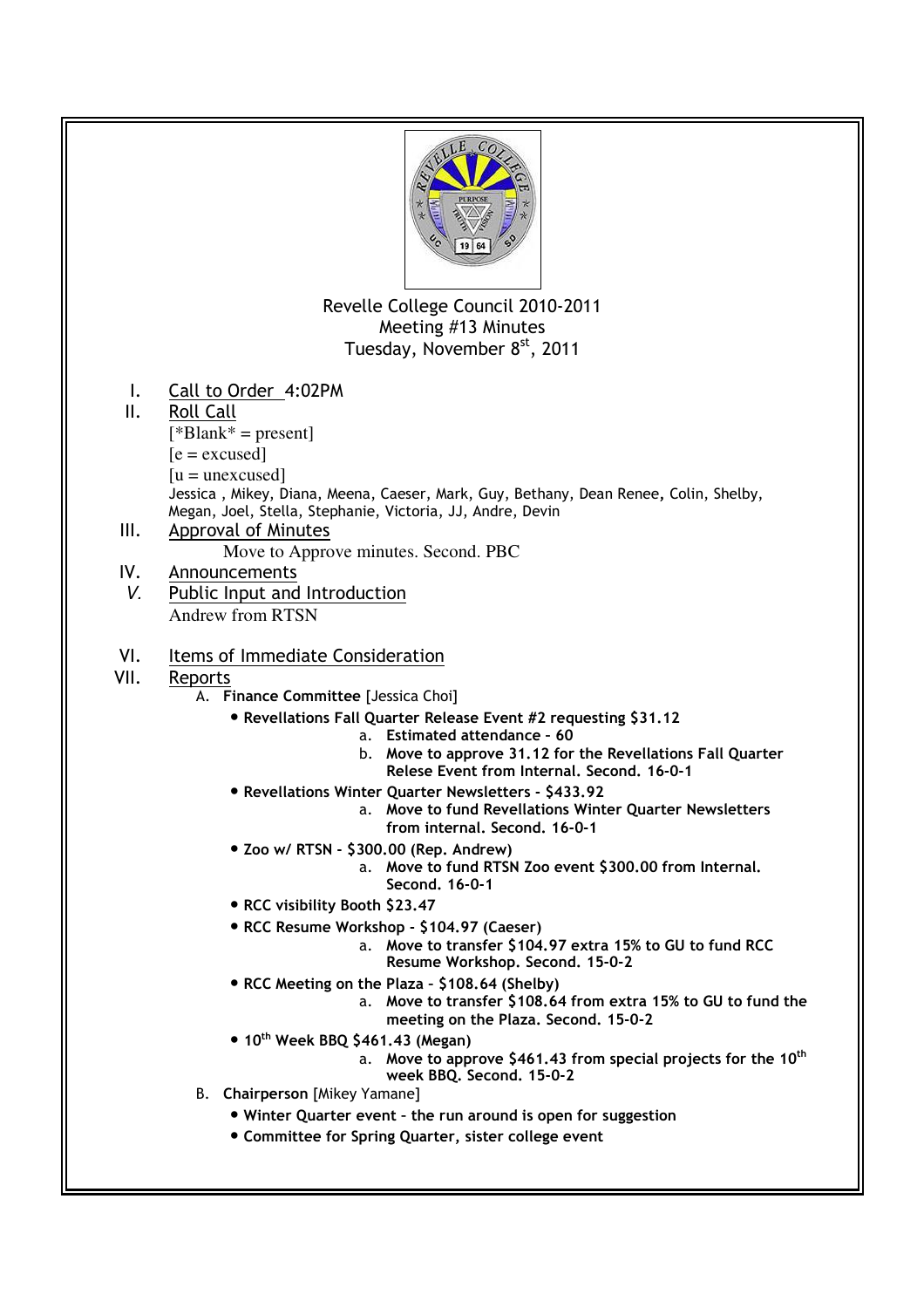- C. Vice-Chairperson [Diana Laranang]
	- RCC buddies and lunch buddies
- D. Associated Students Revelle College Senators
	- [Meena Kaushik]
- a. Student Regent presentation: Alfredo Mirales and Jonathan Stein
- b. Web Reg Change in Discussion classes feature
- c. Pizza with the P's this Wed. 12-1pm in PC East Atrium
- d. 2.0 minimum GPA to maintain Fin. Aid
- e. A.S. Grant recipients sent over listserv; made public
- f. Printers

• [Caeser Feng]

- E. Speaker of the Assembly [Stephanie Sayegh]
	- Appointed ex-officio Kristen Miller
	- Spirit Night Triton on Argo, Big Triton on the Fountain, etc.
	- Decoration for the Keeling Apt.
	- First Spirit Night Info. Session Free Pizza and drinks
	- Spirit night first meeting at RIMAC
	- Looking to Transfer Rep. contacted RTSN
	- Proposal to bring freshly cut fruit to plaza café.
- F. Director of Administration [Mark Park]
	- Profiles are e-mailed to Diane
- G. Class Representatives
	- Senior Class Representative [Victoria Banuelos]
		- a. Next-Step
			- b. Monthly PDF newsletter
	- Junior Class Representative [Stella Chen] a. Nothing to Report
	- Sophomore Class Representative [Guy Elezra] a. Red bull sponsor update
	- Freshman Class Representative [JJ Magallon] a. First Event was a success
	- Freshman Class Representative [André Mota]
		- a. Shock the vote
- H. Commuter Representative [Bethany Chan]
	- a. This Friday bonding event BBQ
- I. Transfer Representative [Devin Knece]
	- a. RTSN Meeting
- J. Resident Advisor Ex-Officio [Vacant]
- K. Revelle College Assembly Ex-Officio [Vacant]
- L. Revelle College Dean of Student Affairs [Dean Renee Barnett-Terry]
	- Dine with Prof has expanded Zanzibar and the Pub up to 24\$ but no alcohol
	- Dinner for the international and out-of-state students has been
	- NASFA maxed out conference, prep. starting on Tuesday.

- A. Revelle Organizations Committee [Colin King]
	- Please sent Colin information about Winter Quarter's schedule
	- Mission statement of ROC has been changed
- B. Visibility Committee [Shelby Yeung]
	- Thank you for passing the meeting on the plaza budget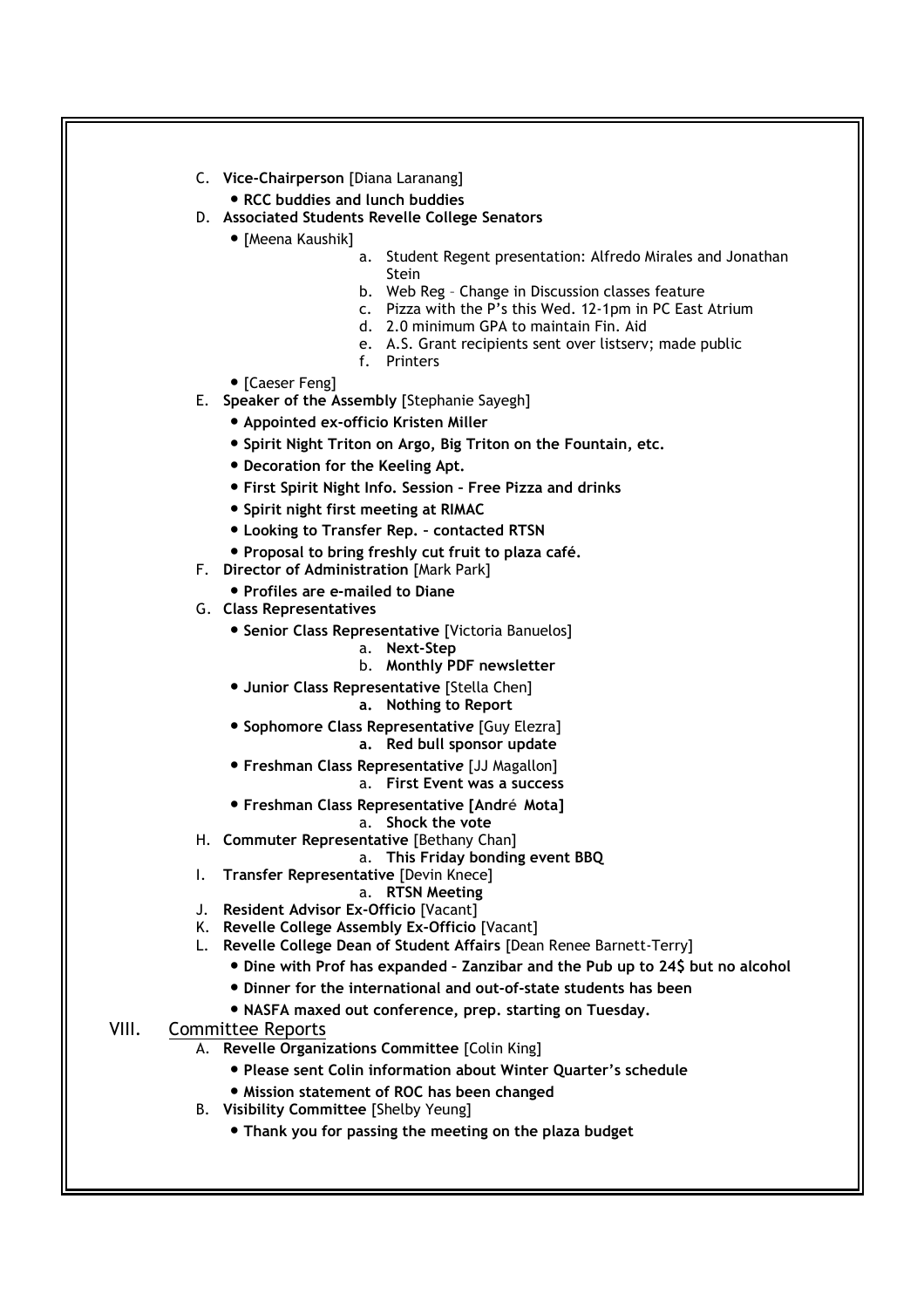- Will send out a Doodle for the booth schedule
- C. Special Events Committee [Megan Tran]
	- Thanks for Sign up for Revellutions Committees
		- a. Marketing and Publicity.
		- b. Entertainment
		- c. Production and Logistics
		- d. Hospitality and Sponsorship
	- May  $4^{th}$ , Spring Quarter  $5^{th}$  week will be Revellutions
		- a. Double check the truck vendors
- D. Enterprise Committee [Joel Smith]
	- First enterprise committee on the lookout for more members
	- Will be working with Kim from the WNH?L to have quarterly enterprise updates
	- Meeting with Dean Renee : Bedazzling event discussion more art supplies
- E. Appointments Committee [Diana Laranang]
	- Move to appoint Kristen Miller as Revelle College Assembly Ex-Officio. Second. 12-0-1
- F. Rules Committee [Mikey Yamane]
	- Presentation on the smaller changes and grammar edits for the RCC by-laws (Meena)
- G. Elections Committee [Vacant]
- H. Campus-Wide Representatives
- IX. New Business
- X. Old Business
	- A. Visibility Week
		- Poster Paper
		- Markers
		- Candy
		- Pencils
		- Blurbs
- XI. Announcements

#### XII. Roll Call and Adjournment 7:10 PM

Jessica, Mikey, Diana e, Meena, Caeser, Mark, Guy e, Bethany, Dean Renee e, Colin e, Shelby, Megan, Joel, Stella e, Stephanie, Victoria e, Andre e, JJ, Devin e

#### Quote of the Week:

"Life is your professor and experience is his lesson – get to class."

#### Anonymous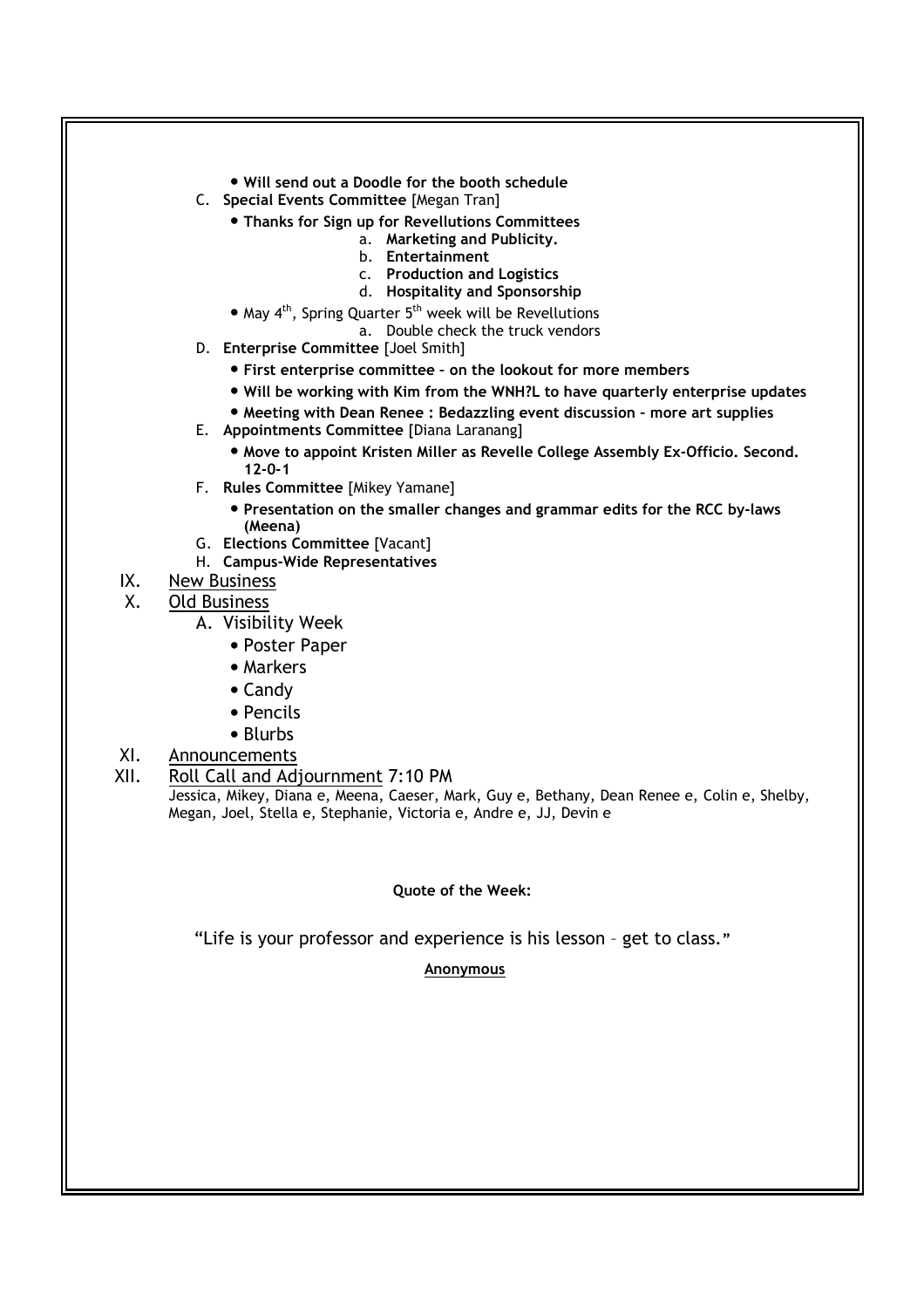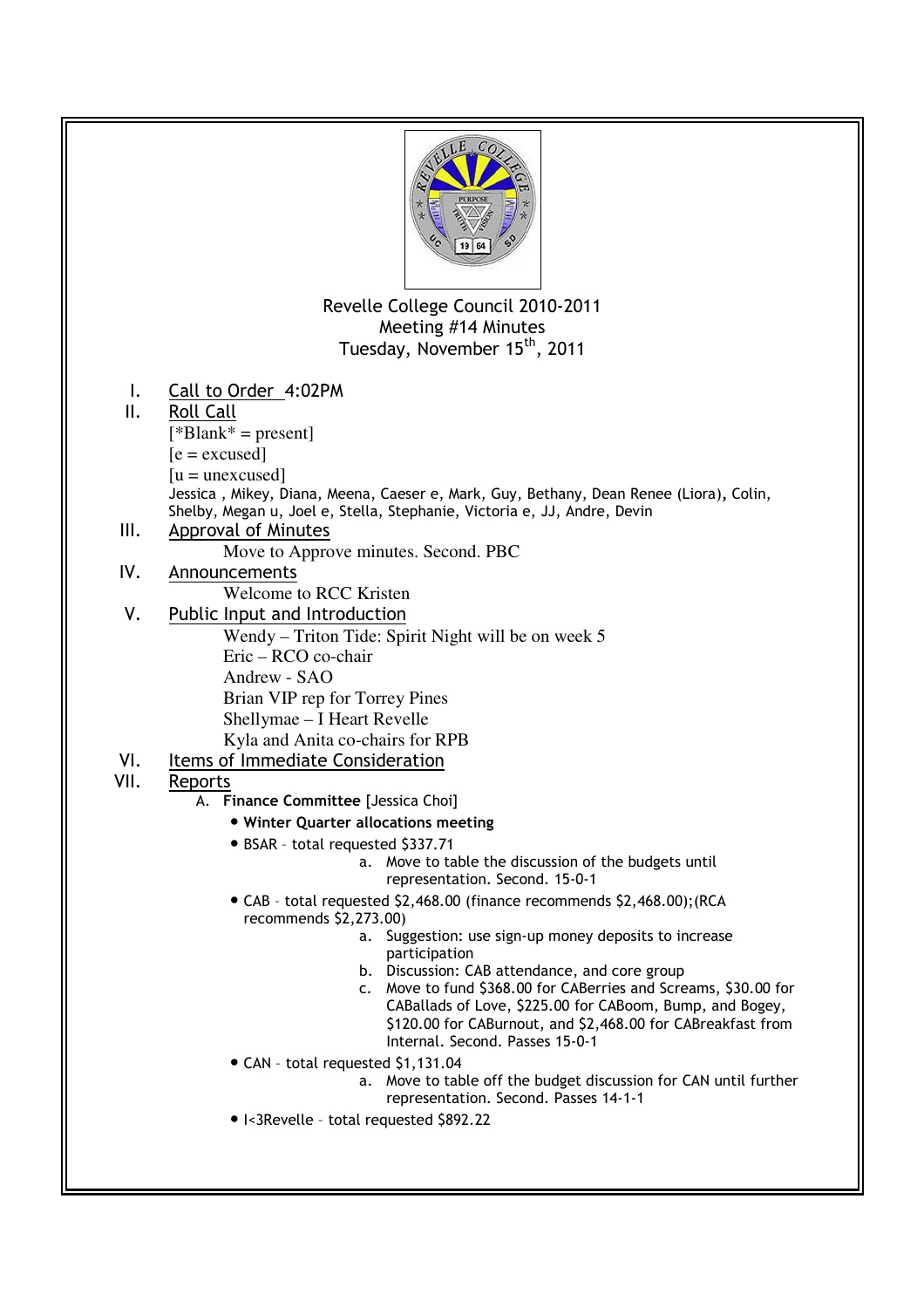- a. Suggestion: keep in contact with Liora, she has information useful for faculty recruiting for "Speed Friending"
- b. Suggestion: do cash request in advanced for the gift cards
- c. Move to fund \$120.22 for I Heart Scholarships, \$353.37 for I heart Mixer, \$44.80 for I Heat Crushes, \$52.00 for I Heart Roger and \$321.83 for I Heart Finals. Seconded. Passes 14-0-2
- RCO total requested \$912.88
	- a. Suggestion post vehicle driver incentives to bring more people into the community services
	- b. Move to fund RCO for the events Soup Kitchen, Feed the Homeless, Torrey Pines Trail Clean-up, Senior Home Visit with the total of \$912.88 from Internal. Second. 15-0-1
- RPB total requested \$2,525.58
	- a. Move to fund RPB for the events: Arcade Night, College Game Night, Concert, Roger Revelle's 103rd Birthday in total of \$2,525.58 from Internal. Second. 15-0-1
- 3 RCC Budgets

Leadership Space – total requested \$101.64

- a. Budget for restocking
- b. Suggestion: Liora is willing to help out for organization, might want to have a organization party
- c. Move to approve \$88.72 stocking the leadership space from GU. Second. Passes 13-0-2

Finals prep. from your freshman reps. – total requested \$50.00

- a. Suggestion: fountain poster approval from Liora
- b. Suggestion: Move to fund \$50.00 from GU for the Finals Prep. from your Freshmen event. Second. Passes 13-0-2
- Bedazzling Event total requested \$445.67

a. Move to table the Bedazzling Event funding request to next week. Second. Passes 13-0-1

- B. Chairperson [Mikey Yamane]
	- Sixth College heptathon
	- Guy Elezra will be RCC rep for the MCC collaboration
	- $\bullet$  10<sup>th</sup> week BBO brian-storming
- C. Vice-Chairperson [Diana Laranang]
	- Check your e-mail for their weekly lunch partner
	- Council member of the quarter votes
- D. Associated Students Revelle College Senators
	- [Meena Kaushik]
- a. Revellutions and entertainment
- b. Public AS meeting will be held tomorrow come out to mingle with the council members
- c. Will be meeting with the graphics designers for the Revelle map
- d. Thanks everyone for helping out on the visibility week
- e. One of the senators have been impeached for AS
- [Caeser Feng]
- a. Nothing to Report
- E. Speaker of the Assembly [Stephanie Sayegh]
	- Received a lot of signatures for the fresh fruit petition
	- Friend interested in a DJ gig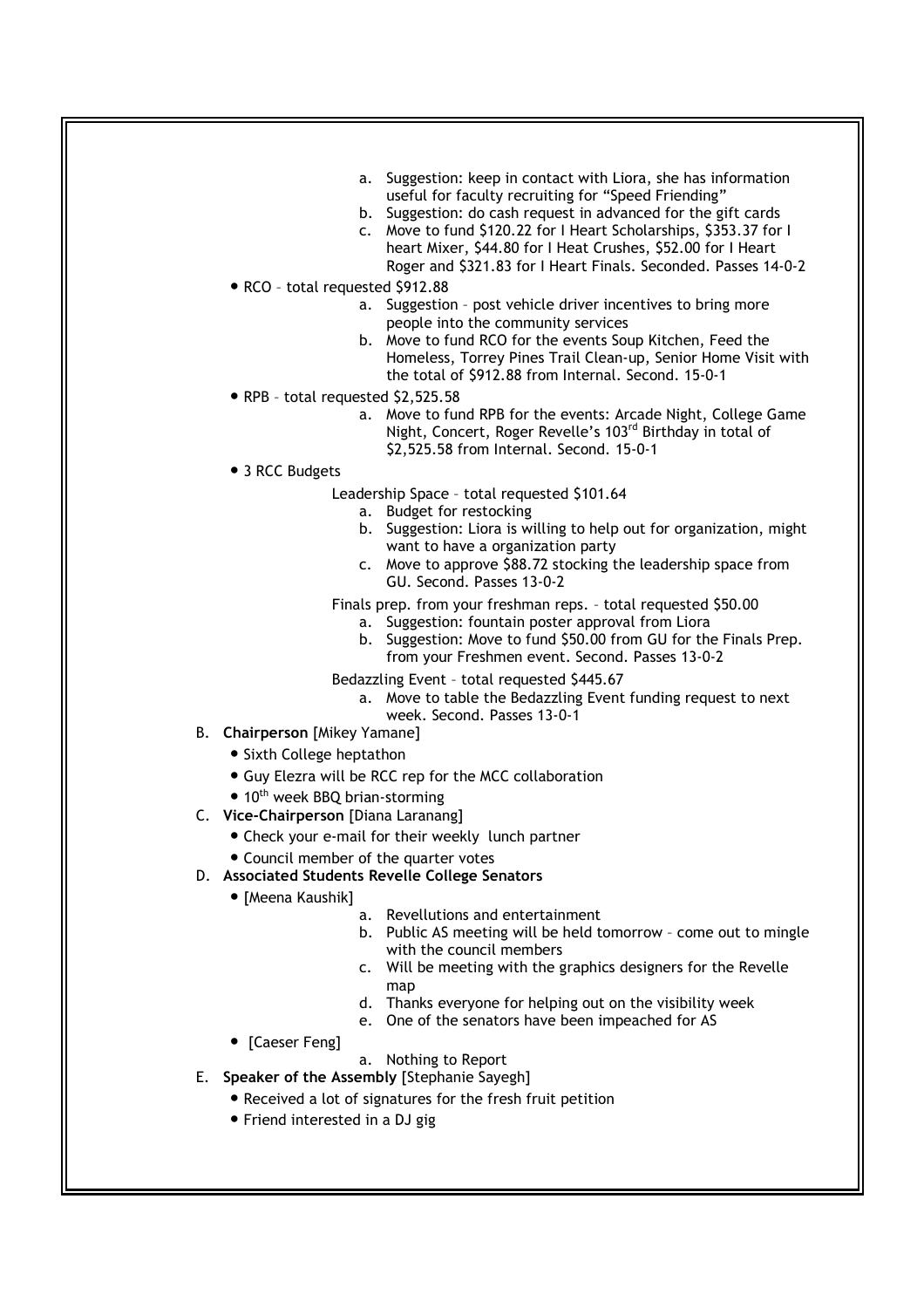- Foam fingers and thuder-sticks • Spirit Night info session next Monday night 8pm formal lounge F. Director of Administration [Mark Park] • Nothing to Report G. Class Representatives • Senior Class Representative [Victoria Banuelos] a. PDF senior newsletter – input for ideas b. "You are all great people!!" • Junior Class Representative [Stella Chen] a. Music on the Plaza idea in progress • Sophomore Class Representative [Guy Elezra] a. Would like to add to our goals on the ROC groups • Freshman Class Representative [JJ Magallon] a. Nothing to Report • Freshman Class Representative [André Mota] H. Commuter Representative [Bethany Chan] • BBQ was great I. Transfer Representative [Devin Knece] • Working with Andy for the past week J. Resident Advisor Ex-Officio [Kristen Miller] • Spirit Commissioner: please come out to spirit night to support K. Revelle College Assembly Ex-Officio [Vacant] L. Revelle College Dean of Student Affairs [Dean Renee Barnett-Terry (Liora Kian Gutierrez filling in)] • This Friday will be the second celebration of the UC Sandiego Founders' Day program. All Six Colleges will be sharing booth this year and will be providing trivia questions to answer for fun prizes • Heads up to all student leaders. The next Leadership Retreat for Revelle leaders will be held on Sunday, Feb 5<sup>th</sup> at 7:00pm • Next Tues, Assistant Dean Liora will be rejoining RCC and will provide keys to set up the sound system for the meeting. VIII. Committee Reports A. Revelle Organizations Committee [Colin King] • Thanks Jessica for helping out with the Financial stuff • E-mails for the Winter Quarter schedules B. Visibility Committee [Shelby Yeung] • Dress for the cold weather tomorrow for Meeting on the Plaza a. Will send out a Doodle for help and sound system C. Special Events Committee [Megan Tran] • Malik approved \$900 for the  $10^{th}$  week BBQ • Thanks Guy and Meena for Revellutions initiative • Logistics reminder: JJ, Stella and Joel D. Enterprise Committee [Joel Smith] • Nothing to Report E. Appointments Committee [Diana Laranang] • Nothing to Report F. Rules Committee [Mikey Yamane] • Will be going over the constitution and by-laws change G. Elections Committee [Vacant]
	- H. Campus-Wide Representatives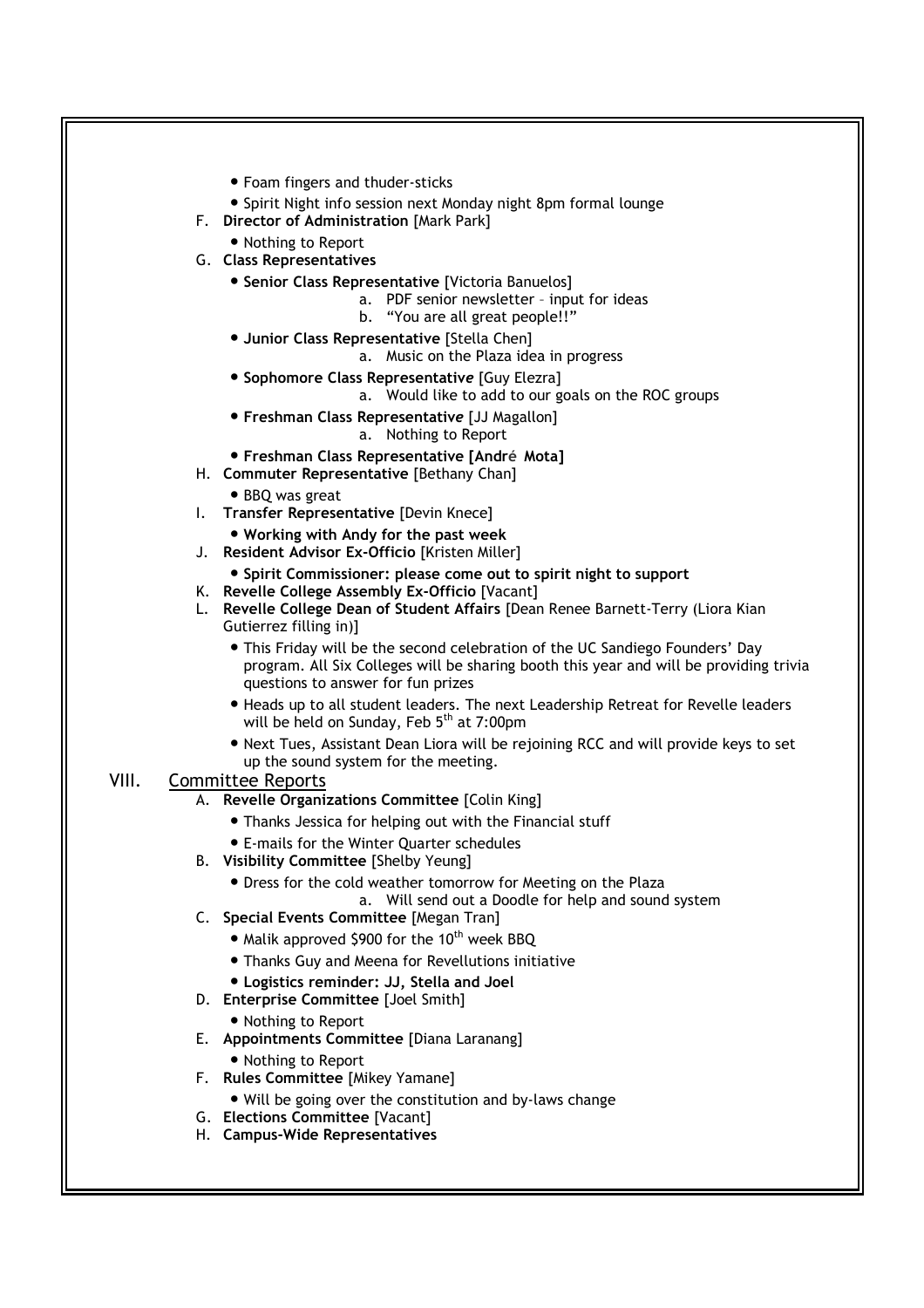- IX. New Business<br>X. Old Business
- X. Old Business<br>XI. Announcemer
- **Announcements**
- A. Thanks everyone for sticking through the budget presentation –Mikey XII. Roll Call and Adjournment 7:04 PM

Jessica, Mikey, Diana, Meena, Caeser, Mark, Guy e, Bethany, Dean Renee, Colin e, Shelby, Megan, Joel, Stella, Stephanie, Victoria e, Andre e, JJ, Devin

#### Quote of the Week:

"Life is your professor and experience is his lesson – get to class."

#### Anonymous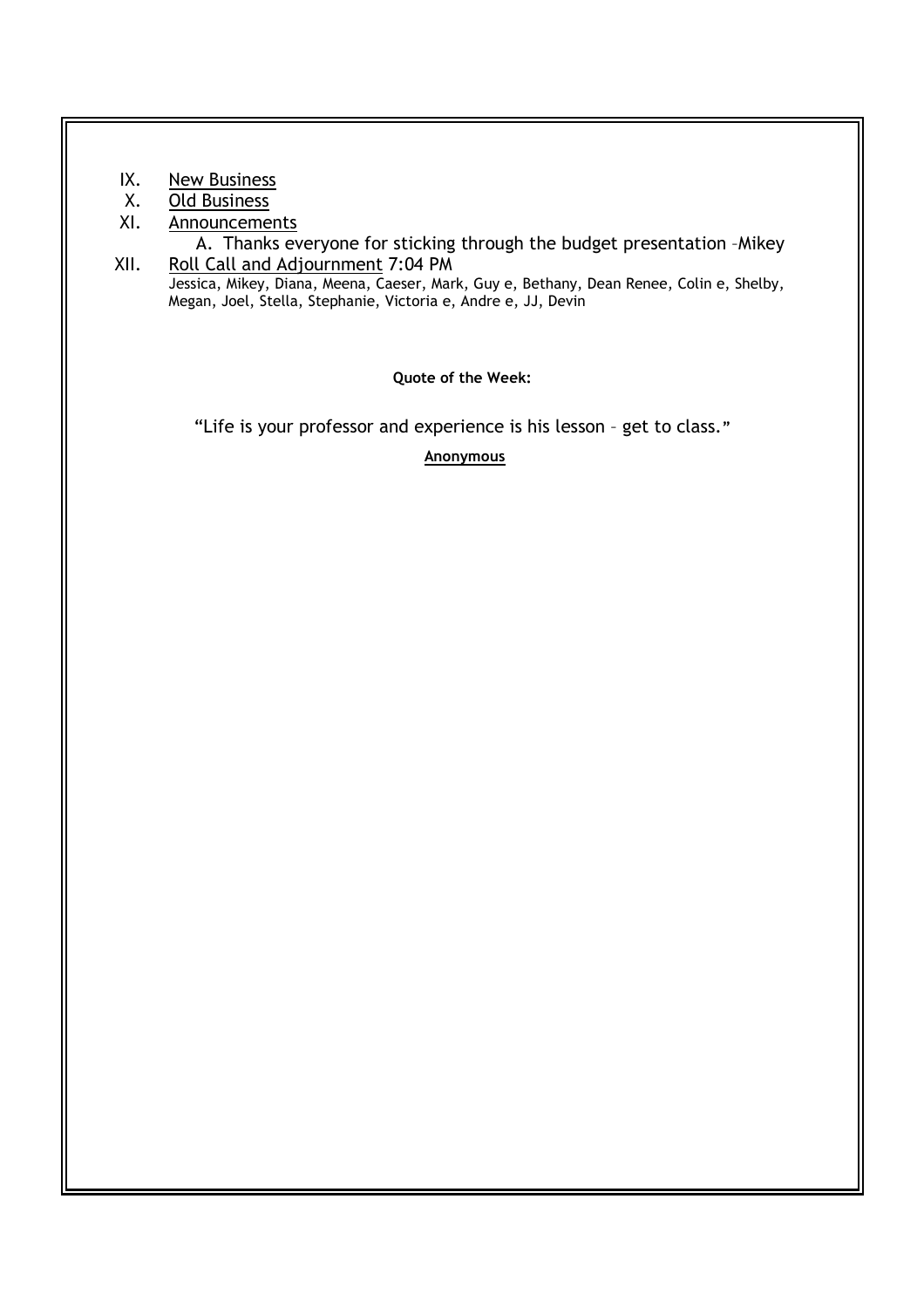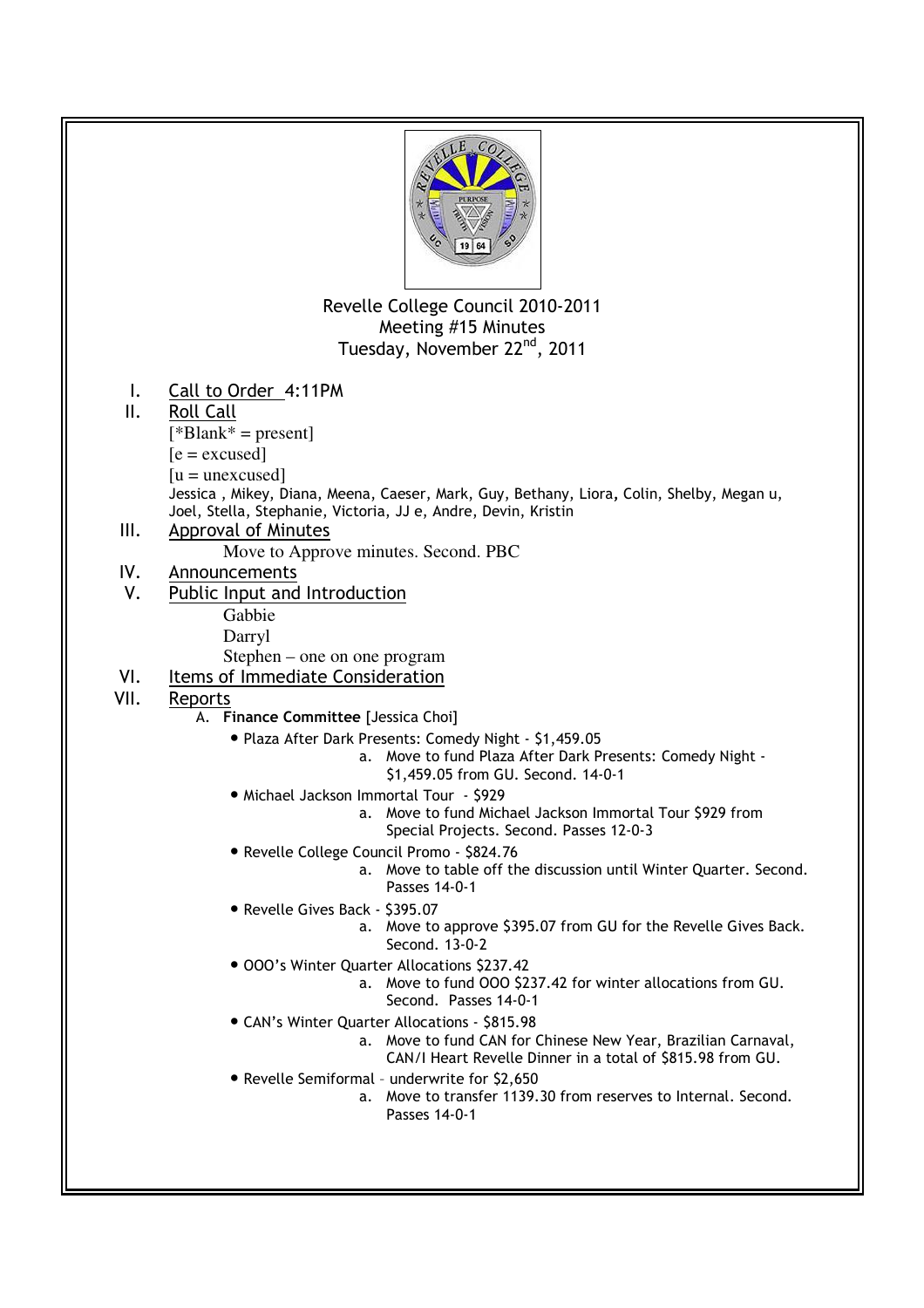- b. Move to underwrite \$2,650 for Semiformal from Internal. Second. Passes 14-0-1
- B. Chairperson [Mikey Yamane]
	- Did not have a meeting for the college councils this week, will keep you updated
	- Remember to keep the deadline reports
- C. Vice-Chairperson [Diana Laranang]
	- Secret snowflakes
- D. Associated Students Revelle College Senators
	- [Meena Kaushik]
		- a. By-laws presentation please check your email
		- b. Regents meeting rescheduled
		- c. Free Speech protection agreement will be in place due to the UC Davis pepper-spray incident
		- d. Division referendum increase in student fees
	- [Caeser Feng]
- E. Speaker of the Assembly [Stephanie Sayegh]
	- Will be meeting with Malik for Keelings apartment decorations Spirit Night
- F. Director of Administration [Mark Park]
	- Nothing to Report
- G. Class Representatives
	- Senior Class Representative [Victoria Banuelos] Nothing to Report
	- Junior Class Representative [Stella Chen]
		- Nothing to Report
	- Sophomore Class Representative [Guy Elezra]
		- Nothing to Report
	- Freshman Class Representative [JJ Magallon]
	- Freshman Class Representative [André Mota]
		- Will be having a booth table at Pines
		- Freshman Council will be hosting a t-shirt designing contest
- H. Commuter Representative [Bethany Chan]
	- Nothing to report
- I. Transfer Representative [Devin Knece]
	- Nothing to report
- J. Resident Advisor Ex-Officio [Kristin Miller]
	- Infonight went well and we have several ideas for Spirit Night
- K. Revelle College Assembly Ex-Officio [Vacant]
- L. Revelle College Dean of Student Affairs [Dean Renee Barnett-Terry (Assistant Dean Liora filling-in for temporary absence)]
	- Thanks for allowing me to come! Please don't hesitate to ask for my help, I love to help everyone. Have a wonderful Thanksgiving.

- A. Revelle Organizations Committee [Colin King]
	- Nothing to Report
- B. Visibility Committee [Shelby Yeung]
	- Nothing to Report
- C. Special Events Committee [Megan Tran]
	- $\bullet$  10<sup>th</sup> week BBQ is next week will be sending out e-mails
- D. Enterprise Committee [Joel Smith]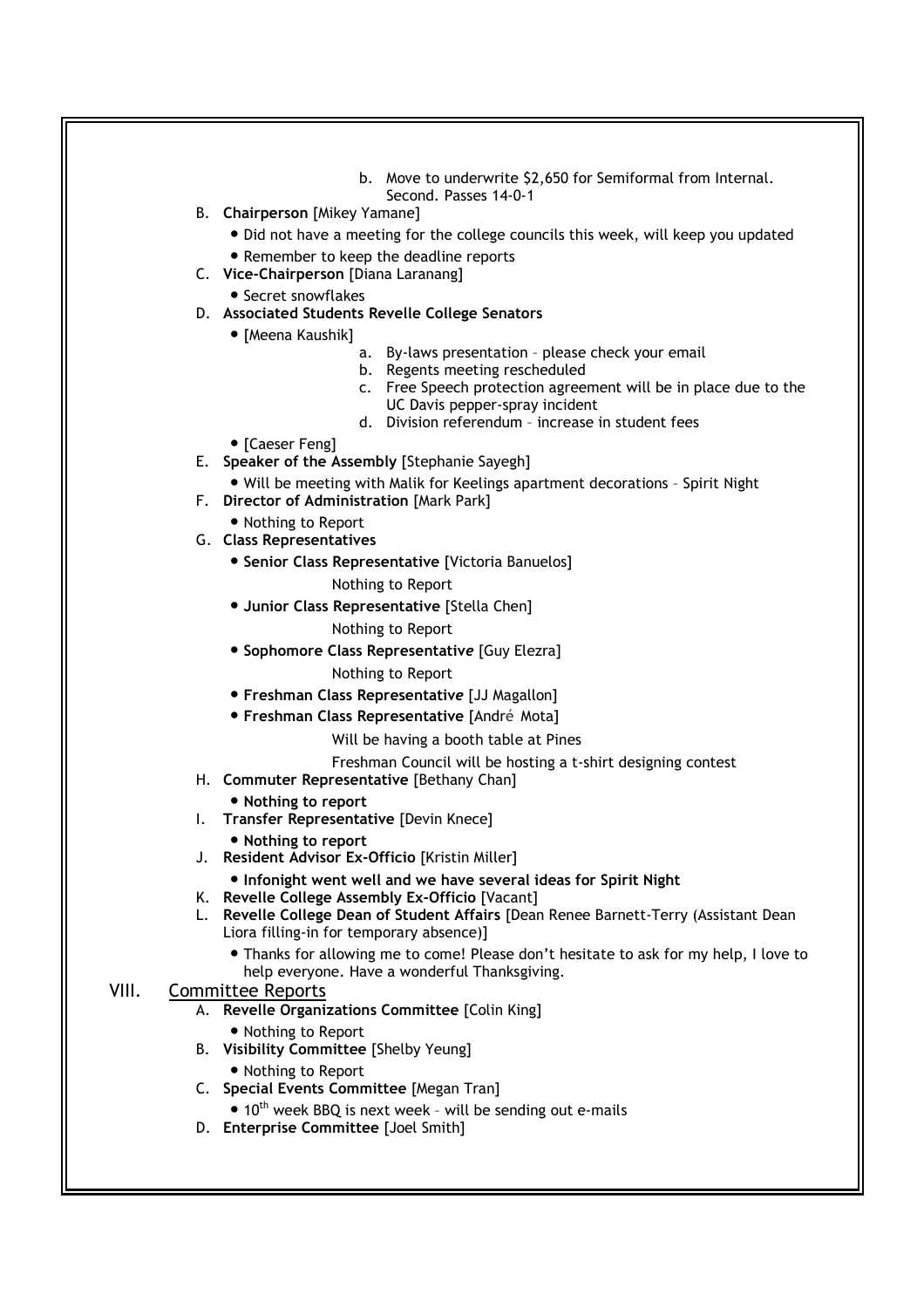- We have new merchandise at the WNHL, come and check them out.
- E. Appointments Committee [Diana Laranang]
	- Nothing to Report
- F. Rules Committee [Mikey Yamane]
	- Will be meeting for the by-laws changes
- G. Elections Committee [Vacant]
- H. Campus-Wide Representatives
- IX. New Business
- X. Old Business<br>XI. Announceme
- **Announcements**
- A. Thanks everyone for sticking through the budget presentation –Mikey XII. Roll Call and Adjournment 5:55 PM
- Jessica, Mikey, Diana, Meena, Caeser, Mark, Guy, Bethany, Liora, Colin, Shelby, Megan, Joel, Stella, Stephanie, Victoria, Andre, JJ e, Devin, Kristin

#### Quote of the Week:

"Life is your professor and experience is his lesson – get to class."

#### Anonymous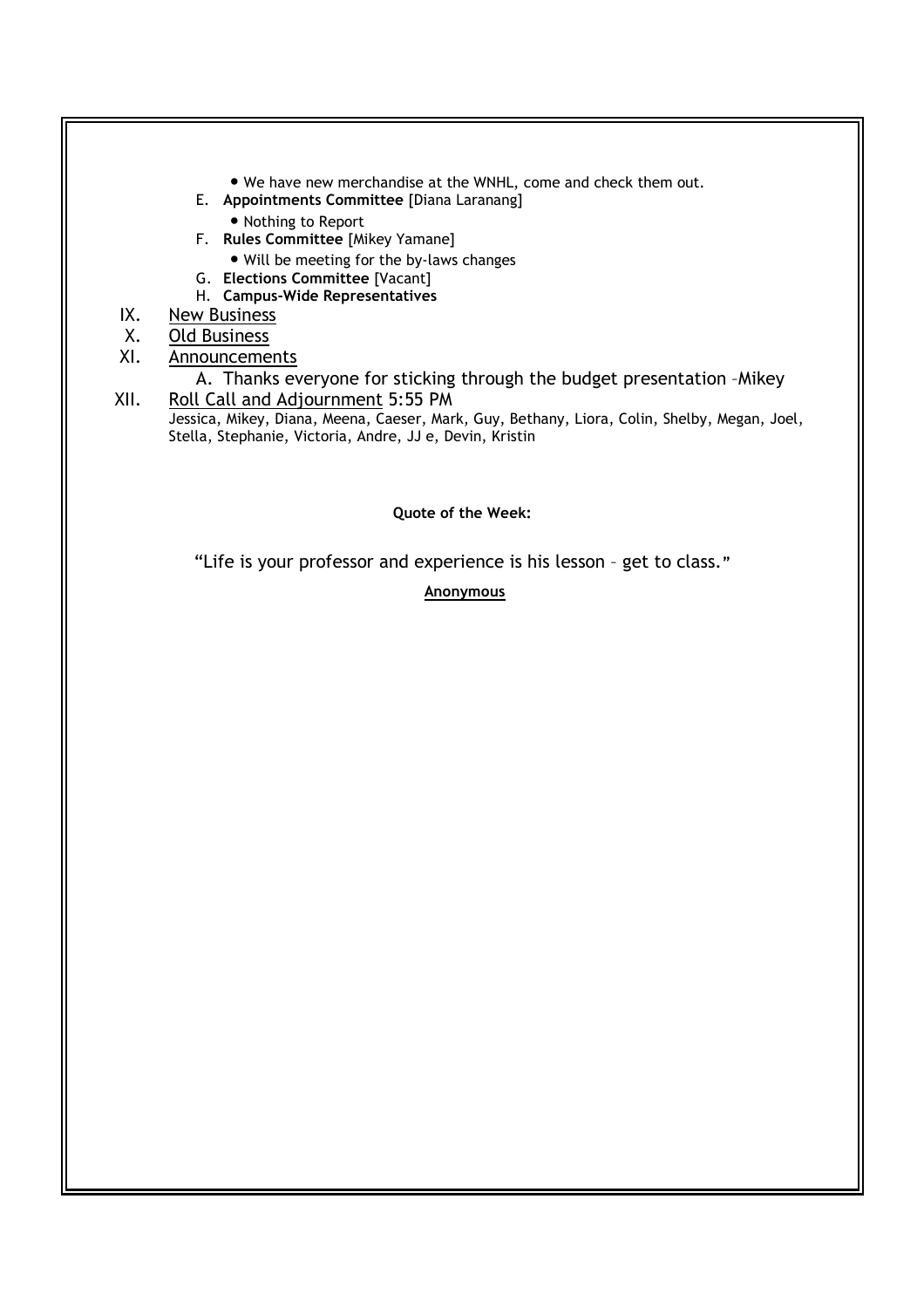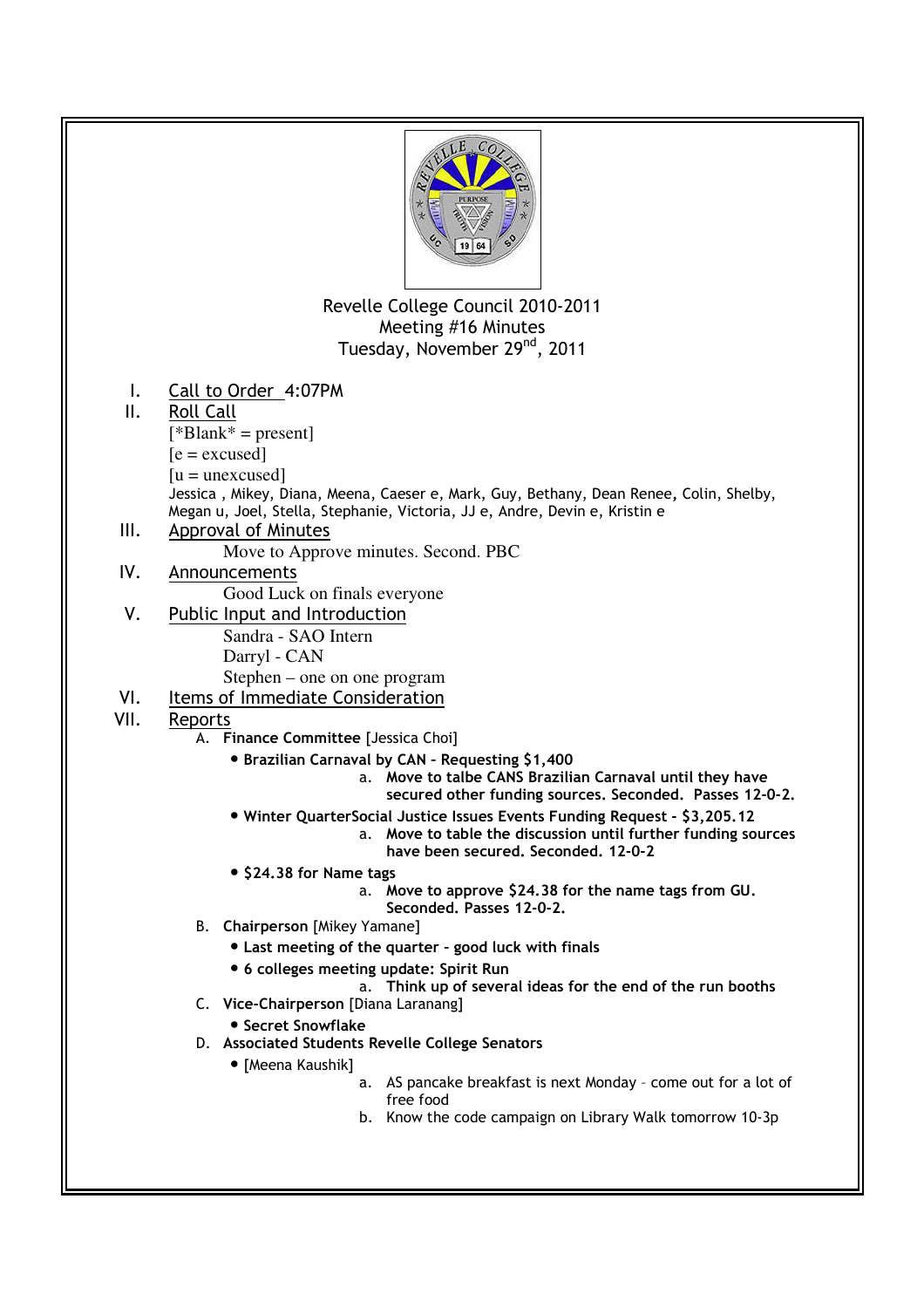- c. Chancellor Search Town Hall meeting on Friday, 12/2 at 12-2p in PC Forum
- d. Revelle map: locations!
- e. Know the Code project w/ AVP advocacy
- f. Division 1 referendum
- [Caeser Feng]
- a. Will be focusing on Sustainability for the quarterly project this Winter Quarter.
- E. Speaker of the Assembly [Stephanie Sayegh]
	- Customized foam fingers and thundersticks
	- Meeting with Malik for the Keelings apt.
	- Will be focusing on parking lot issue next quarter
- F. Director of Administration [Mark Park]
	- Nothing to report
- G. Class Representatives
	- Senior Class Representative [Victoria Banuelos] a. Next Step luncheon will be planned
	- Junior Class Representative [Stella Chen]
		- a. Next step luncheon is on plan
	- Sophomore Class Representative [Guy Elezra]
		- a. Nothing to report
	- Freshman Class Representative [JJ Magallon]
		- a. Had a tabling today for council
			- b. Plaza 1-3p, Freshman finals prep event
	- Freshman Class Representative [André Mota]
- H. Commuter Representative [Bethany Chan]
	- Nothing to report
- I. Transfer Representative [Devin Knece]
- J. Resident Advisor Ex-Officio [Kristin Miller]
- K. Revelle College Assembly Ex-Officio [Vacant]
- L. Revelle College Dean of Student Affairs [Dean Renee Barnett-Terry]
	- Nothing to report

- A. Revelle Organizations Committee [Colin King]
	- E-mail the winter quarter schedules ASAP please
- B. Visibility Committee [Shelby Yeung]
	- Nothing to report
- C. Special Events Committee [Megan Tran]
	- 10<sup>th</sup> week BBQ: pep-band will be
	- Move to approve \$50.00 for pep-band donation from special projects. Seconded. Passes 12-0-2.
- D. Enterprise Committee [Joel Smith]
	- Revelle Gives Back event 11/30/11 6pm at Revelle Plaza
- E. Appointments Committee [Diana Laranang]
- F. Rules Committee [Mikey Yamane]
- G. Elections Committee [Vacant]
- H. Campus-Wide Representatives
- IX. New Business
- X. Old Business
	- A. Election code bylaws and Constitutions Presentation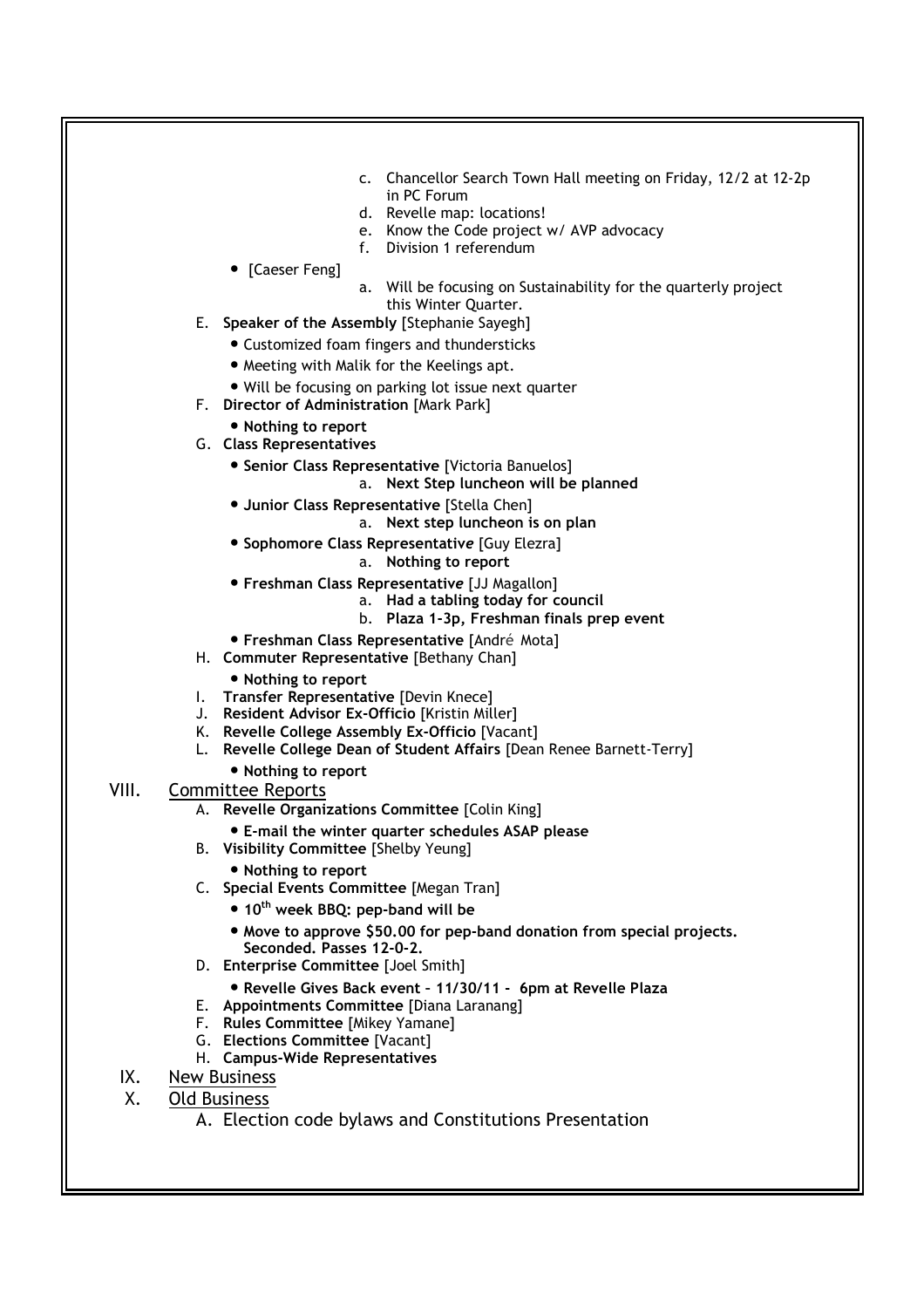# XI. Announcements

A. Please send in post-event reports if you organize an event XII. Roll Call and Adjournment 6:16 PM Jessica , Mikey, Diana, Meena, Caeser, Mark, Guy, Bethany, Dean Renee, Colin, Shelby, Megan, Joel e, Stella e, Stephanie, Victoria, Andre, JJ, Devin e, Kristin e

Quote of the Week:

"Life is your professor and experience is his lesson – get to class."

**Anonymous**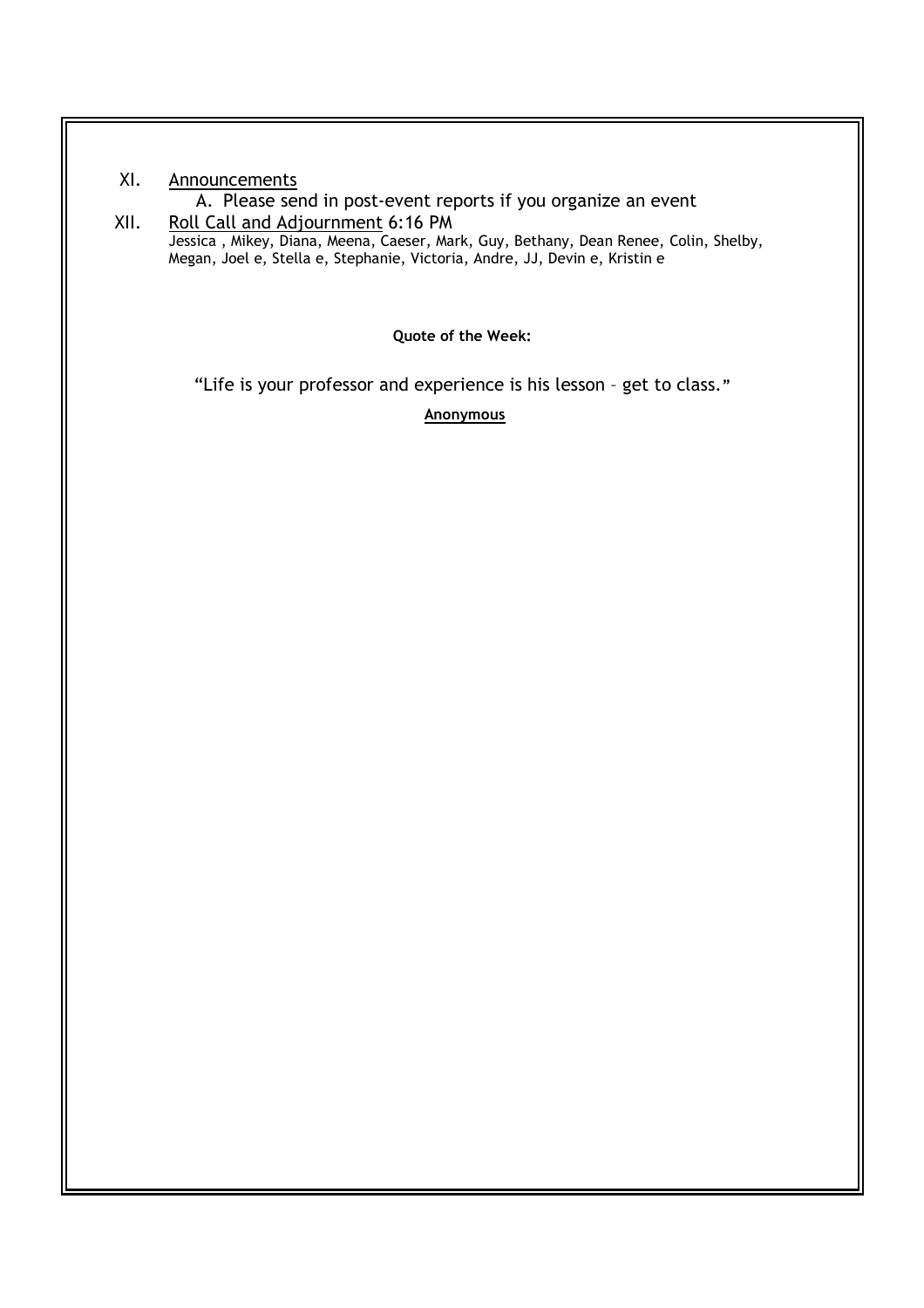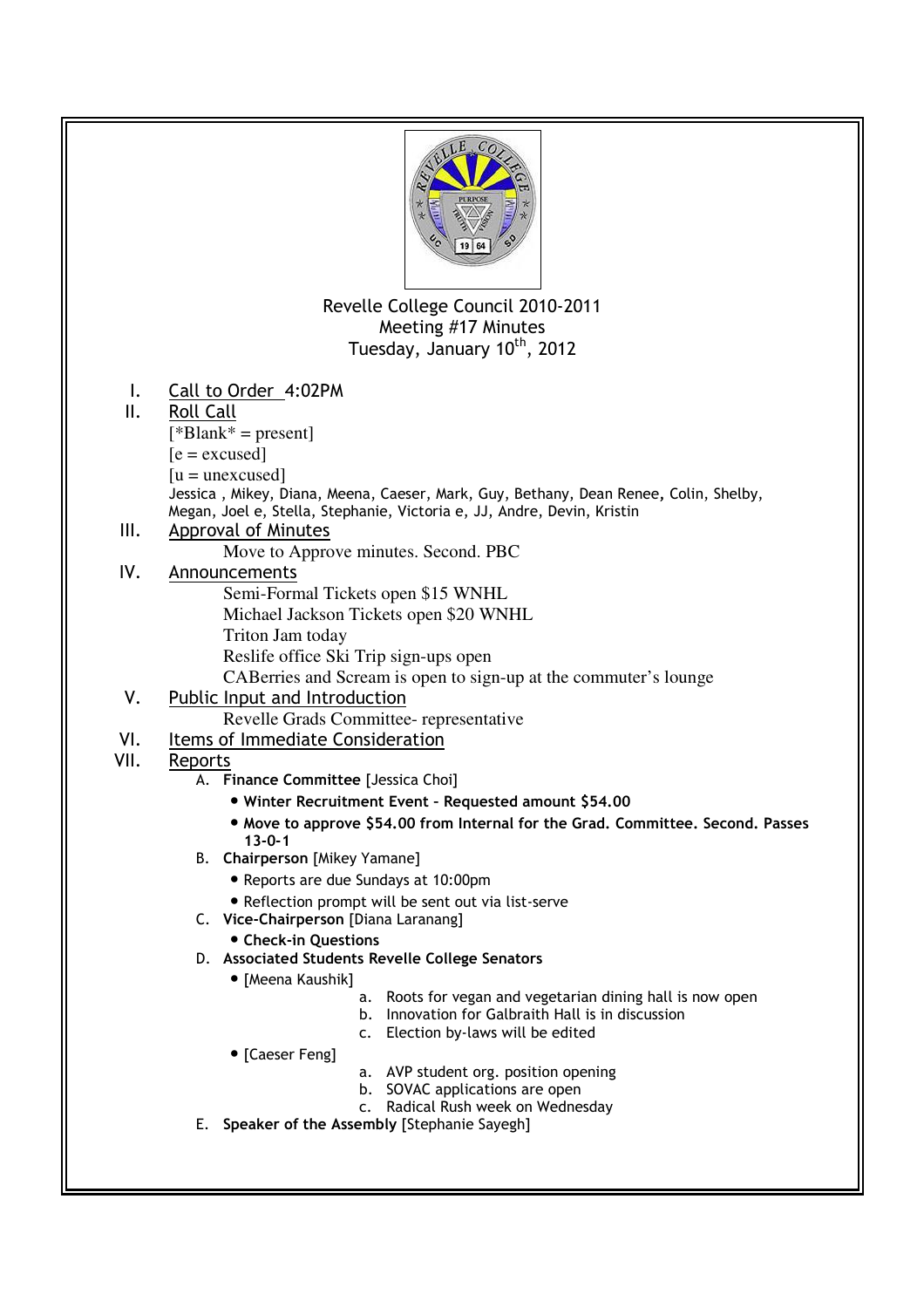| • Triton Jam is tonight, please come out for attendance points                                                                                                                     |
|------------------------------------------------------------------------------------------------------------------------------------------------------------------------------------|
| • Ordered all the equipment for decorations - spirit week                                                                                                                          |
| • RCA will be focusing on parking this quarter<br>F. Director of Administration [Mark Park]                                                                                        |
| • Nothing to report<br>G. Class Representatives                                                                                                                                    |
| • Senior Class Representative [Victoria Banuelos]                                                                                                                                  |
| • Junior Class Representative [Stella Chen]<br>a. Next Step feedback received - will be looking over<br>improvements<br>b. Approximately 30 more spots for the bus reservation for |
| the Michael Jackson Show                                                                                                                                                           |
| • Sophomore Class Representative [Guy Elezra]<br>a. Working on the Revellution entertainment list                                                                                  |
| • Freshman Class Representative [JJ Magallon]<br>a. Nothing to Report                                                                                                              |
| • Freshman Class Representative [André Mota]<br>a. Nothing to Report                                                                                                               |
| H. Commuter Representative [Bethany Chan]                                                                                                                                          |
| • Will be working on newsletters for commuters<br>Ι.<br>Transfer Representative [Devin Knece]                                                                                      |
| • Nothing to Report<br>J. Resident Advisor Ex-Officio [Kristin Miller]                                                                                                             |
| • Please go to Triton Jam                                                                                                                                                          |
| • Knockout competition recruitment                                                                                                                                                 |
| • First Spirit Night committee meeting on Friday<br>K. Revelle College Assembly Ex-Officio [Vacant]<br>L. Revelle College Dean of Student Affairs [Dean Renee Barnett-Terry]       |
| • Martin Luther King Parade                                                                                                                                                        |
| VIII.<br><b>Committee Reports</b>                                                                                                                                                  |
| A. Revelle Organizations Committee [Colin King]                                                                                                                                    |
| • Nothing to Report<br>B. Visibility Committee [Shelby Yeung]                                                                                                                      |
| • Brainstorming ideas for quarterly event<br>C. Special Events Committee [Megan Tran]                                                                                              |
| • Please send some input for 10 <sup>th</sup> week BBQ<br>D. Enterprise Committee [Joel Smith]<br>E. Appointments Committee [Diana Laranang]                                       |
| • SOVAC rep, and Elections Manager needed<br>F. Rules Committee [Mikey Yamane]<br>G. Elections Committee [Vacant]                                                                  |
| H. Campus-Wide Representatives                                                                                                                                                     |
| IX.<br><b>New Business</b>                                                                                                                                                         |
| Χ.<br><b>Old Business</b><br>A. Move to approve election By-Laws. Second. Passes 14-0-1                                                                                            |
| XI.<br>Announcements                                                                                                                                                               |
| XII.<br>Roll Call and Adjournment 5:00 PM<br>Jessica, Mikey, Diana, Meena, Caeser, Mark, Guy, Bethany, Dean Renee, Colin, Shelby,                                                  |
| Megan, Joel, Stella, Stephanie, Victoria e, Andre, JJ, Devin, Kristin                                                                                                              |
|                                                                                                                                                                                    |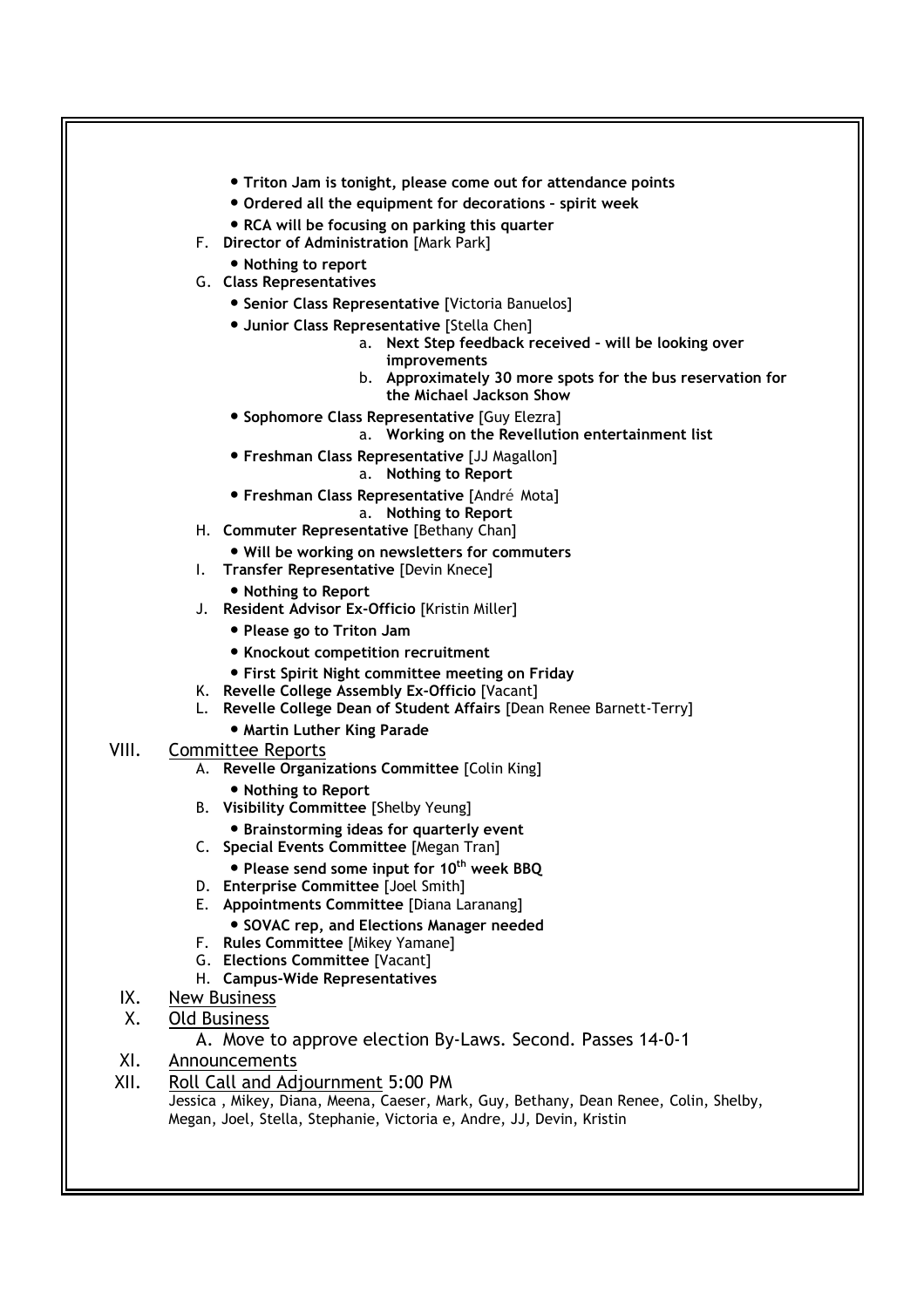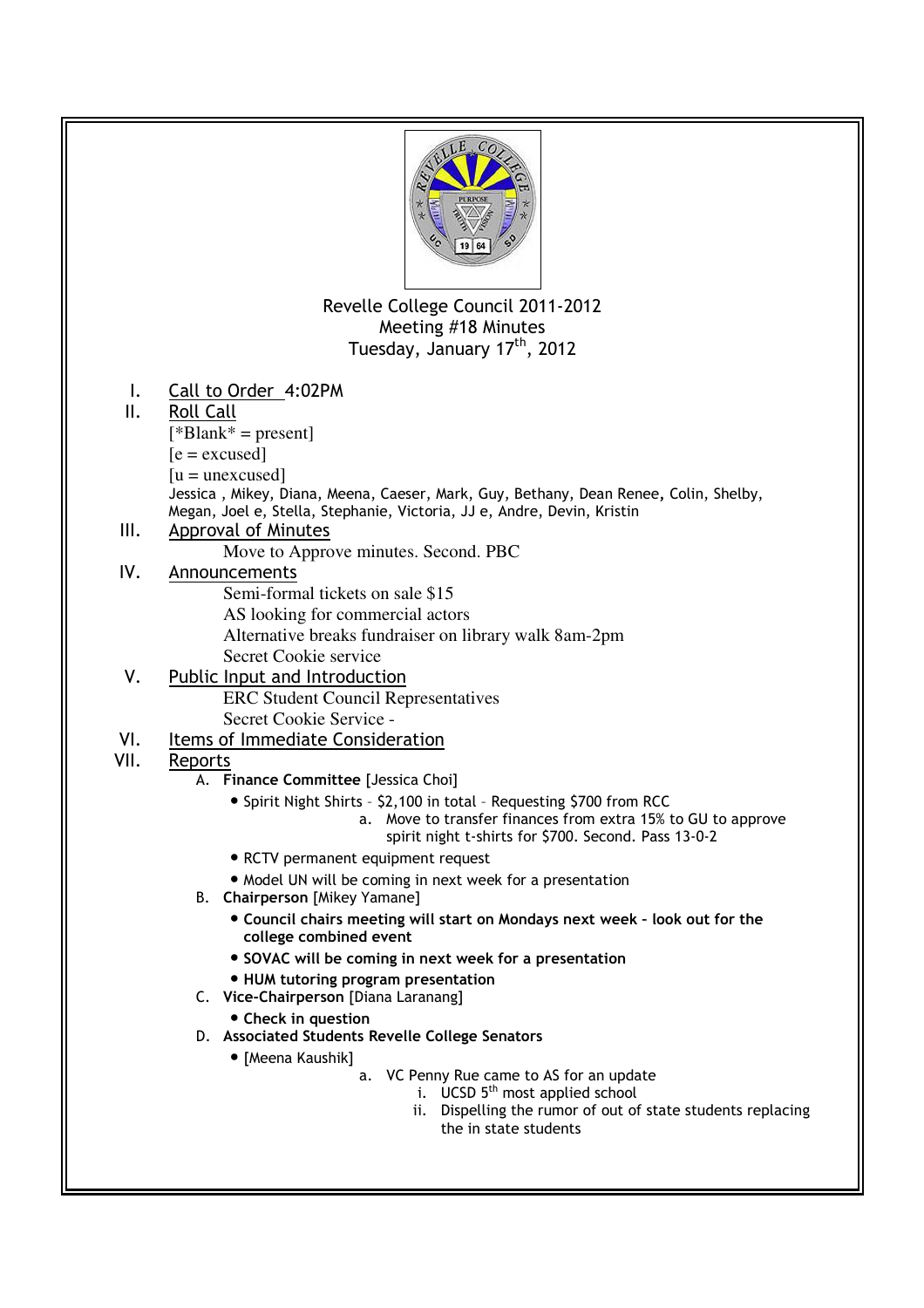|       | b. Yellow Ribbon campaign                                                                                                   |
|-------|-----------------------------------------------------------------------------------------------------------------------------|
|       | • [Caeser Feng]                                                                                                             |
|       | a. CAL Grant GPA increase<br>b. AVP academics grade distribution transparency program                                       |
|       | E. Speaker of the Assembly [Stephanie Sayegh]                                                                               |
|       | • Triton JAM update                                                                                                         |
|       |                                                                                                                             |
|       | • Sat. jan. 28 <sup>th</sup> and 29 <sup>th</sup> - decoration date for Spirit<br>F. Director of Administration [Mark Park] |
|       | • Nothing to Report                                                                                                         |
|       | G. Class Representatives                                                                                                    |
|       | • Senior Class Representative [Victoria Banuelos]                                                                           |
|       | a. 2 events will be coming up for the Next Step program this                                                                |
|       | quarter                                                                                                                     |
|       | • Junior Class Representative [Stella Chen]                                                                                 |
|       | a. Reminder for Dine with a Prof program                                                                                    |
|       | • Sophomore Class Representative [Guy Elezra]                                                                               |
|       | a. Nothing to Report                                                                                                        |
|       | • Freshman Class Representative [JJ Magallon]                                                                               |
|       | · Freshman Class Representative [André Mota]                                                                                |
|       | a. Will be brainstorming for new events this quarter                                                                        |
|       | H. Commuter Representative [Bethany Chan]                                                                                   |
|       | • In contact with RASAO for event ideas                                                                                     |
|       | I. Transfer Representative [Devin Knece]                                                                                    |
|       | • Big collaboration event will be organized aimed towards transfer students                                                 |
|       | J. Resident Advisor Ex-Officio [Kristin Miller]                                                                             |
|       | • RCA has been starting on parking issue                                                                                    |
|       | • Spirit Night - new way to decorate the windows<br>K. Revelle College Assembly Ex-Officio [Vacant]                         |
|       | L. Revelle College Dean of Student Affairs [Dean Renee Barnett-Terry]                                                       |
|       | • 12:15pm lunch with the RCC                                                                                                |
| VIII. | <b>Committee Reports</b>                                                                                                    |
|       | A. Revelle Organizations Committee [Colin King]                                                                             |
|       | • Send in your schedules for the RCC buddy                                                                                  |
|       | • Show case event planned for the spring quarter                                                                            |
|       | B. Visibility Committee [Shelby Yeung]                                                                                      |
|       | • Sound system for RCC - will be working with Frieda                                                                        |
|       | C. Special Events Committee [Megan Tran]                                                                                    |
|       | • Thank you for the people who came to the Revellutions meeting yesterday                                                   |
|       | • Budget distribution                                                                                                       |
|       | . Audition for Revellutions performers will be held soon                                                                    |
|       | D. Enterprise Committee [Joel Smith]                                                                                        |
|       | E. Appointments Committee [Diana Laranang]                                                                                  |
|       | • Appoint election manager                                                                                                  |
|       | • Move to appoint Diana as elections manager 13-0-2                                                                         |
|       | F. Rules Committee [Mikey Yamane]                                                                                           |
|       | • HUM tutoring presentation                                                                                                 |
|       | G. Elections Committee [Vacant]                                                                                             |
|       | H. Campus-Wide Representatives                                                                                              |
| IX.   | New Business                                                                                                                |
|       |                                                                                                                             |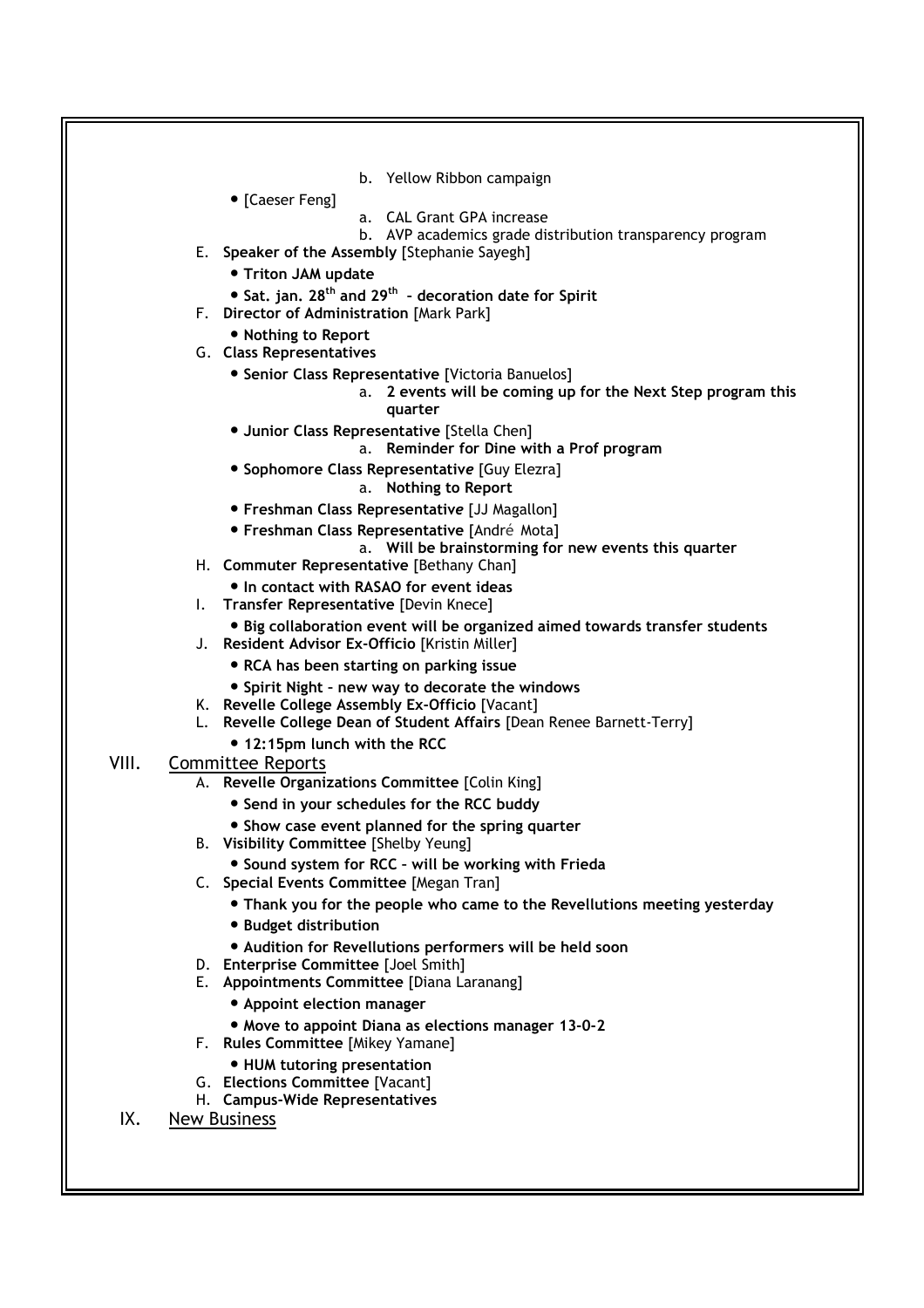# X. Old Business<br>XI. Announceme

# XI. Announcements<br>XII. Roll Call and Ad

Roll Call and Adjournment 5:20 PM

Jessica , Mikey, Diana, Meena, Caeser, Mark, Guy, Bethany, Dean Renee, Colin, Shelby, Megan, Joel, Stella, Stephanie, Victoria, Andre, JJ e, Devin, Kristin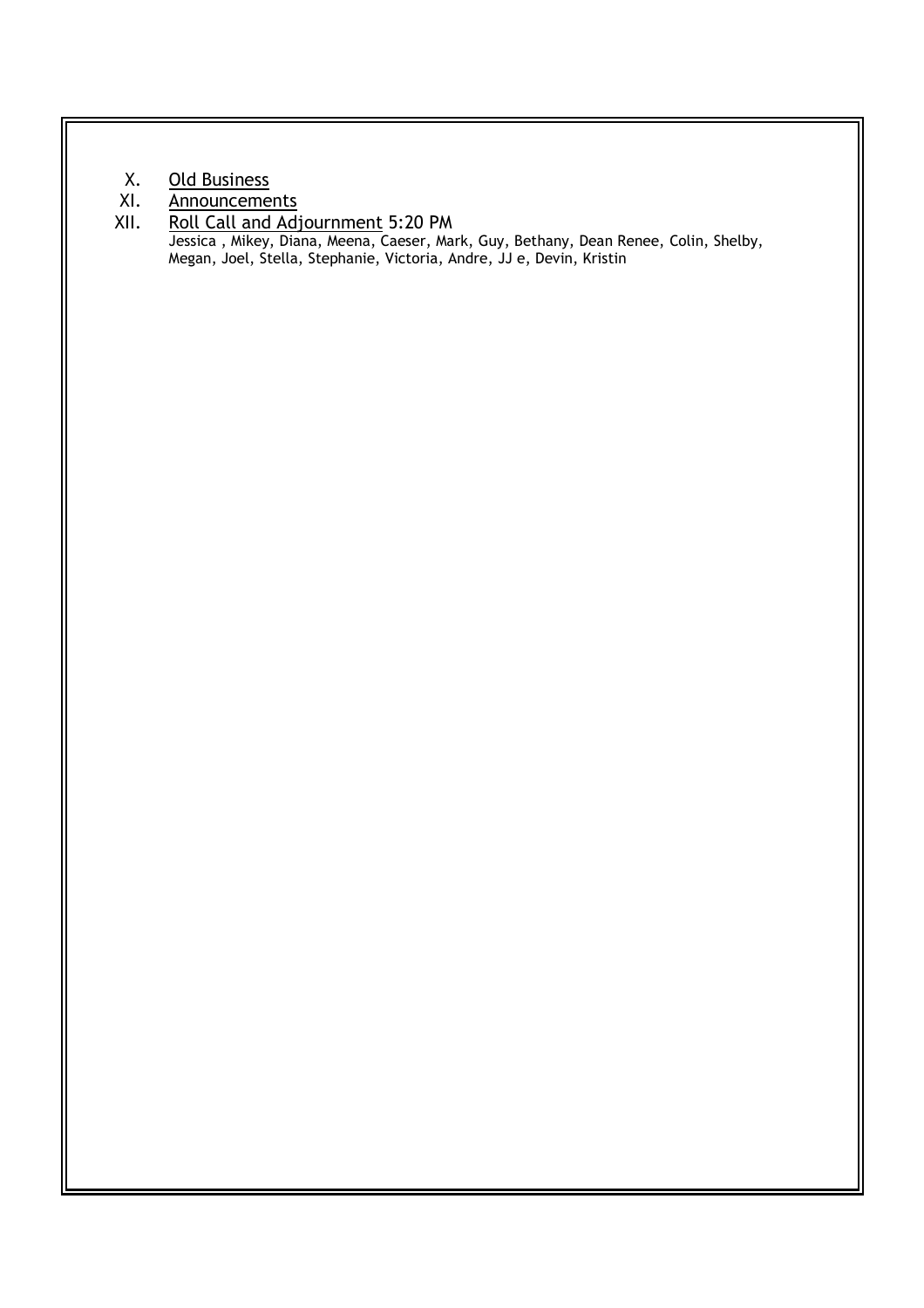

### Revelle College Council 2011-2012 Meeting #19 Agenda Tuesday, January 24, 2012

- I. Call to Order 4:04pm
- II. Roll Call
	- Excused: Mark Park, Victoria Banuelos, Kristin Miller, Joel Smith Present: Jessica Choi, Mikey Yamane, Diana Laranang, Meena Kaushik, Caeser Feng, Stephanie Sayegh, Stella Chen, Guy Elezra, JJ Magallon, Andre Mota, Bethany Chan, Devin Knece, Dean Renee, Colin King, Shelby Yeung, Megan Tran
- III. Approval of Minutes Move to approve minutes. Second. PBC.

- IV. Announcements:
	- A. Semi-Formal Tickets on sale now at the WNHL \$15 and transportation is included; dates are optional!
	- B. A.S. Yellow Ribbon Campaign to show solidarity for positive campus climate
	- C. Bear Garden this Friday
	- D. Lip Dub Auditions
- V. Public Input and Introduction
	- A. Sonya, WCSAB Rep
		- Trying to make smoke-free campus, in effect 2012, by creating designated smoke areas
		- UCOP Suicide Prevention Rep mental health awareness, developing websites for anonymous help for mental illnesses… if you have ideas for an URL name that emphasizes the anonymity of the site (ucsd.\_\_\_\_\_.org), send e-mail to smrhee@ucsd.edu
	- B. Alex Vu, UCOP Student Health Insurance Committee
		- Pricing: see about 12% increase in premium, perhaps due to higher utilization
		- Caps (pharmacy, lifetime maximum): remove oral contraceptive co-pay to make it more accessible but also increases prices
			- Pharmacy cap: ~\$10,000
			- Lifetime: \$450,000
		- By 2014, removing pharmacy and lifetime maximum caps
		- Several students are close to exceeding the cap; UC-wide SHIP (not UCSD specific)
		- Gradual increase cost effective or based off cancer students OR go all-the-way?
		- \$64.88/qr for dental insurance, 50% coverage
			- $\div$  OPTIONS: 1) Keep plan as is, 2) remove program entirely, 3) increase \$8.49/qr for 70% coverage
	- C. Andrew Ang, SFAC Rep:
		- Meets every Friday, working on survey to send out by end of quarter
		- With the budget cuts, working on budgeting and cutting ("watch-dog reduction") rather than allocating funds towards new initiatives
		- Advise VC Student Affairs, Penny Rue, as to what to cut
		- Innovation fund: set criteria for different clusters to start new programs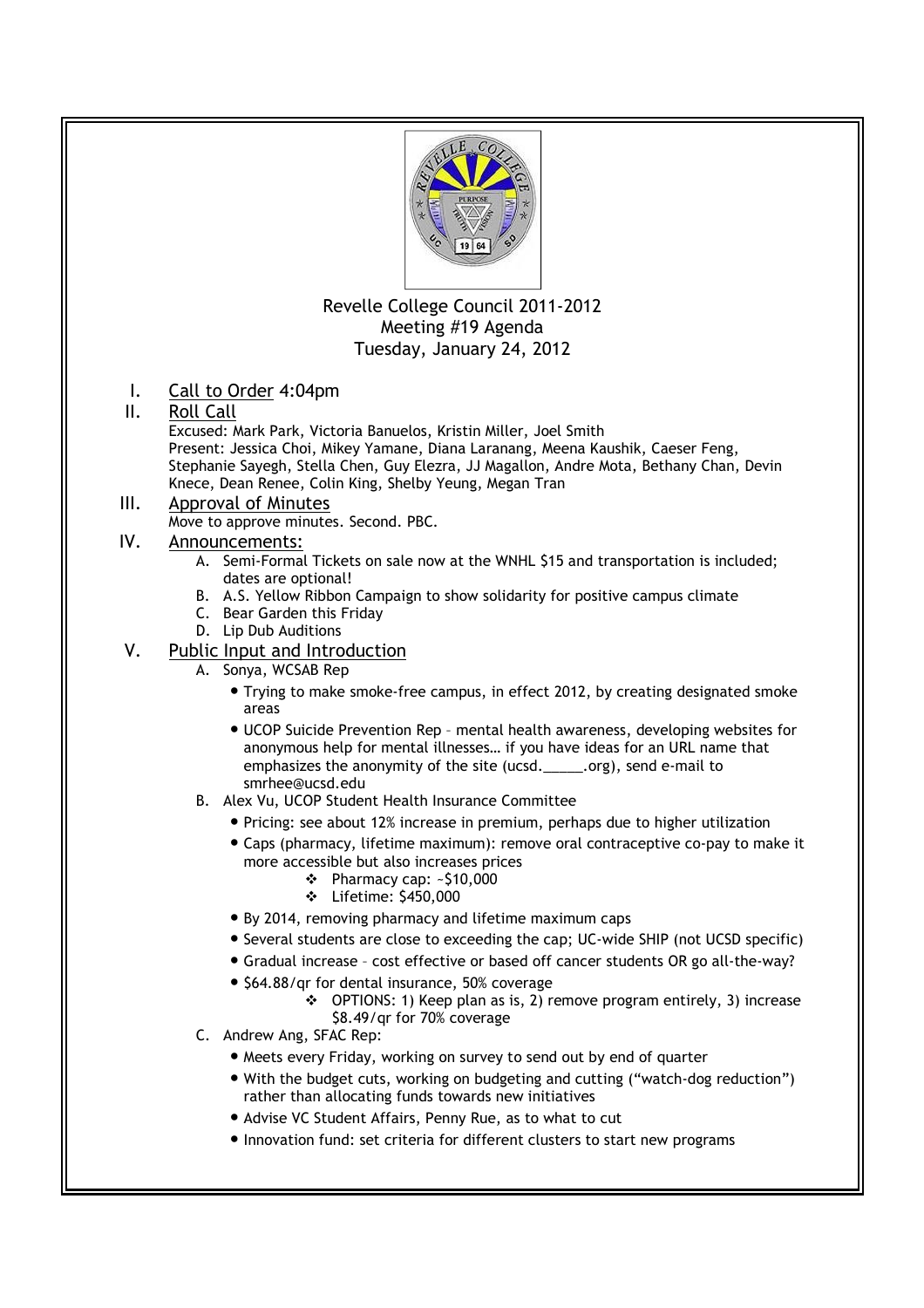| • SNAPS survey: rate satisfaction and importance of various issues/programs<br>❖ Rank programs, prioritize                                                                                               |
|----------------------------------------------------------------------------------------------------------------------------------------------------------------------------------------------------------|
| • Minutes are confidential, working on publishing on website with less information                                                                                                                       |
| • 26 million dollar budget, pay approx. 1200/qr                                                                                                                                                          |
| • Chair, Brian McCuen drafted letter on behalf of SFAC in regard to D1 referendum                                                                                                                        |
| and AS's oversight                                                                                                                                                                                       |
| ❖ Committee is advocating for politically neutral committee, similar to<br>structure of SFAC (shadow position, familiar with operation)<br>Voiced concerns with current Memorandum of Understanding<br>❖ |
| • EMAIL: aaang@ucsd.edu                                                                                                                                                                                  |
| D. Prasad, SFAC Rep (shadow)                                                                                                                                                                             |
| VI.<br>Items of Immediate Consideration                                                                                                                                                                  |
| VII.<br>Reports                                                                                                                                                                                          |
| A. Finance Committee [Jessica Choi]                                                                                                                                                                      |
| HUM Survival Packs- \$245.65<br>Finance recommended to fund in full (concerned that b/c the first HUM                                                                                                    |
| essay was already due, not every student needs a folder)- \$245.65                                                                                                                                       |
| Move to table request for one week. Second. Pass 12-0-3.<br>$\circ$                                                                                                                                      |
| RCC Next Step Winter Quarter Mixer- \$112.74                                                                                                                                                             |
| Finance made no recommendations, no representative was present                                                                                                                                           |
| Move to transfer \$132.74 from extra 15% to GU to fund the Next Step<br>$\circ$<br>Winter Quarter Mixer. Second. Pass 12-0-2.                                                                            |
| B. Chairperson [Mikey Yamane]                                                                                                                                                                            |
| • Reports Due Sundays at 10pm                                                                                                                                                                            |
| • CCP Update                                                                                                                                                                                             |
| ❖ Lip Dub: all of RCC will be featured.                                                                                                                                                                  |
| ◆ College Council Mixer: tentative date, plan for $7th$ , $8th$ , or $9th$ week                                                                                                                          |
| ❖ Week 9: RCC scheduled to attend A.S. during Public Input to say                                                                                                                                        |
| hello! $\circledcirc$<br>❖ A.S. Exec board will be visiting all college councils                                                                                                                         |
| * College race/run happening after Spirit Night to maintain spirit level                                                                                                                                 |
| on campus                                                                                                                                                                                                |
| * Any other ideas for collaboration - let Mikey know!                                                                                                                                                    |
| C. Vice-Chairperson [Diana Laranang]                                                                                                                                                                     |
| . What is your RCC goal for this quarter and what are you doing to achieve it?                                                                                                                           |
| ❖ JJ and Andre are super presh <3<br>And everyone has incredible goals. Good luck, everyone! RCC's doing                                                                                                 |
| work this quarterrr! :D                                                                                                                                                                                  |
| D. Associated Students Revelle College Senators                                                                                                                                                          |
| • [Meena Kaushik]                                                                                                                                                                                        |
| ❖ Plaza Cafe Renovation                                                                                                                                                                                  |
| a. Working with Mark Cunningham to plan forum to gather                                                                                                                                                  |
| student suggestions for the renovation.<br>Galbraith Hall update: study rooms will accommodate approx. 150                                                                                               |
| students. If you have any ideas for amenities in the study rooms or                                                                                                                                      |
| have any concerns, let me know! Also will be working on a forum to                                                                                                                                       |
| hear more student input and inform students of the current plans.                                                                                                                                        |
| Constitutions & bylaws: revised editions will be sent soon! Review,<br>❖                                                                                                                                 |
| and be prepared to discuss.<br>Hum tutoring: will work on editing the bylaws and numbers for the<br>❖                                                                                                    |
| proposal. Please read through the document sent through e-mail and                                                                                                                                       |

think of any potential questions/concerns.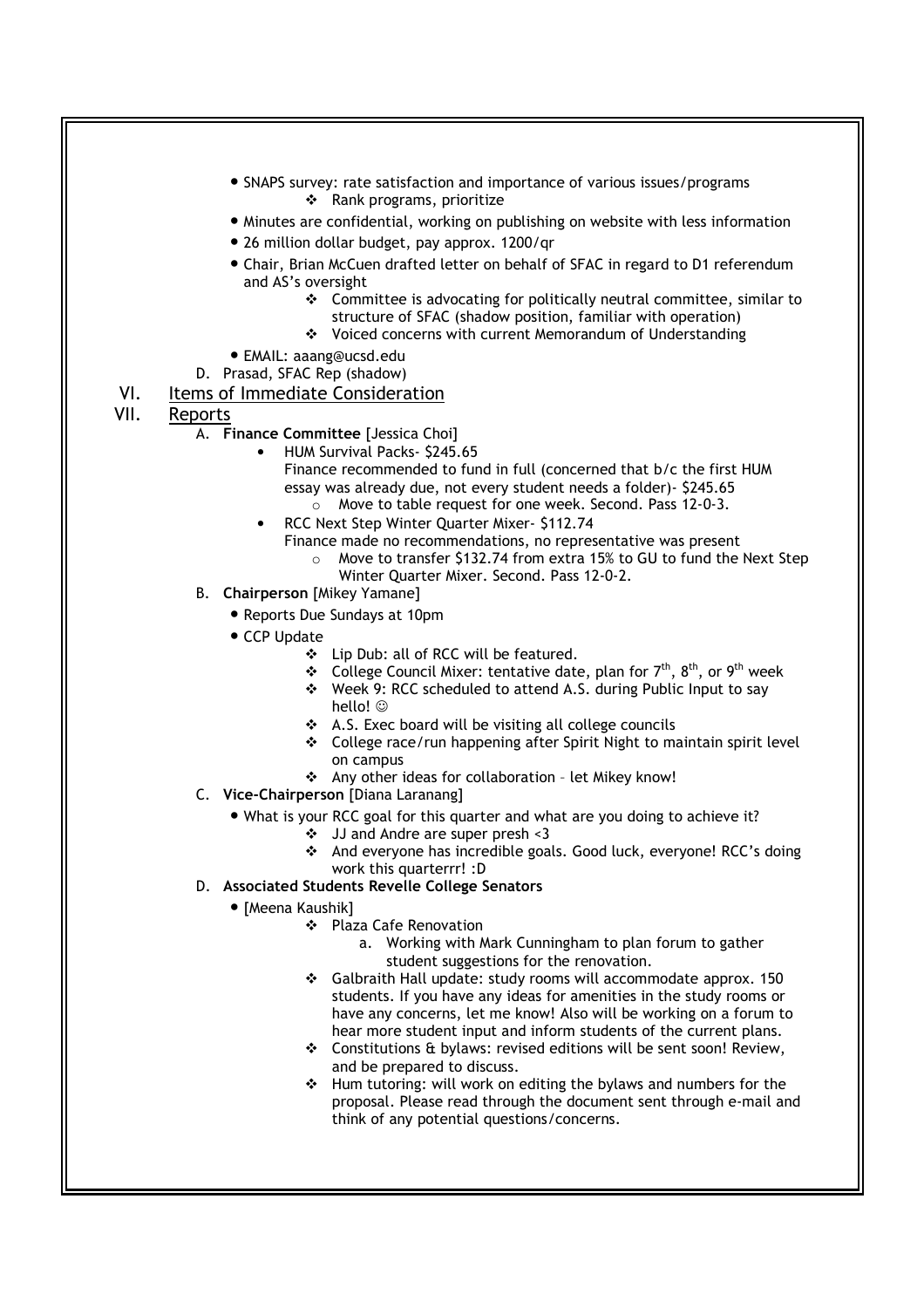- [Caeser Feng]
	- Volunteer Expo Jan. 27 9:00am to 1:00pm
	- Explore Experience Jan. 27 10:00am to 12:00pm
	- Bear Gardens Jan. 27 3:00pm to 6:00pm
	- Excel Leadership Conference 2012 Feb 12 9:00am to 3:00pm
	- UC San Diego Lip Dup Auditions Sign up @ Price Center Fourth Floor
	- Senator Project: CAPE Awareness Campaign
- E. Speaker of the Assembly [Stephanie Sayegh]
	- Parking initiative: 20 questions for Revelle survey
		- ❖ Concerned about safety
	- Appointed new transfer rep, Morgan Cohn
	- Spirit Night: 2<sup>nd</sup> place overall, 3 points behind Warren
		- Decorating Revelle res halls, plaza, Ridge Walk, Plaza Café this weekend
		- ❖ Please come by for at least 1 hour!
		- $\div$  Spirit Rally body paint basketball player  $\rightarrow$  SUPERHERO theme
		- Spirit Committee meeting this Friday at 4p to cut table cloths for window decorations
		- ❖ Providing fleet RAs with window markers to decorate lounges
- F. Director of Administration [Mark Park]
- G. Class Representatives
	- Senior Class Representative [Victoria Banuelos]
		- PDF newsletter for seniors
		- Possible WNH?L promotion
	- Junior Class Representative [Stella Chen]
		- ❖ Michael Jackson event was amazing!
		- ❖ Visit and help the community garden
	- Sophomore Class Representative [Guy Elezra]
		- Revellution update: sent in list of artists to AS, will send out blurb to attract student artists/DJs
		- Brainstorming on project to meet more sophomores
		- \* Working on complaints made by sophomores on the Facebook group (more furniture, bike racks, etc.)
	- Freshman Class Representative [JJ Magallon]
		- Will work on revising budget for HUM survival packs
	- Freshman Class Representative [Andre Mota]
	- FC: working T-shirt design, Freshman mobile event later in quarter
- H. Commuter Representative [Bethany Chan]
	- Still working with intern, creating newsletter
- I. Transfer Representative [Devin Knece]
	- Met with and collaborating with 3 other transfer reps and ACTA on project
- J. Resident Advisor Ex-Officio [Vacant]
- K. Revelle College Assembly Ex-Officio [Kristin Miller]
- L. Revelle College Dean of Student Affairs [Dean Renee Barnett-Terry]
	- Lunch with Dean Renee at 12:15p
	- Campus wide celebration, Friday at 4-5:30p at the Faculty Club
	- Send-off on plaza from 11:30 12:30p this Friday
	- Community garden: can be adopted by the council
	- RAs working on memorial service for passing of Argo student.

A. Revelle Organizations Committee [Colin King]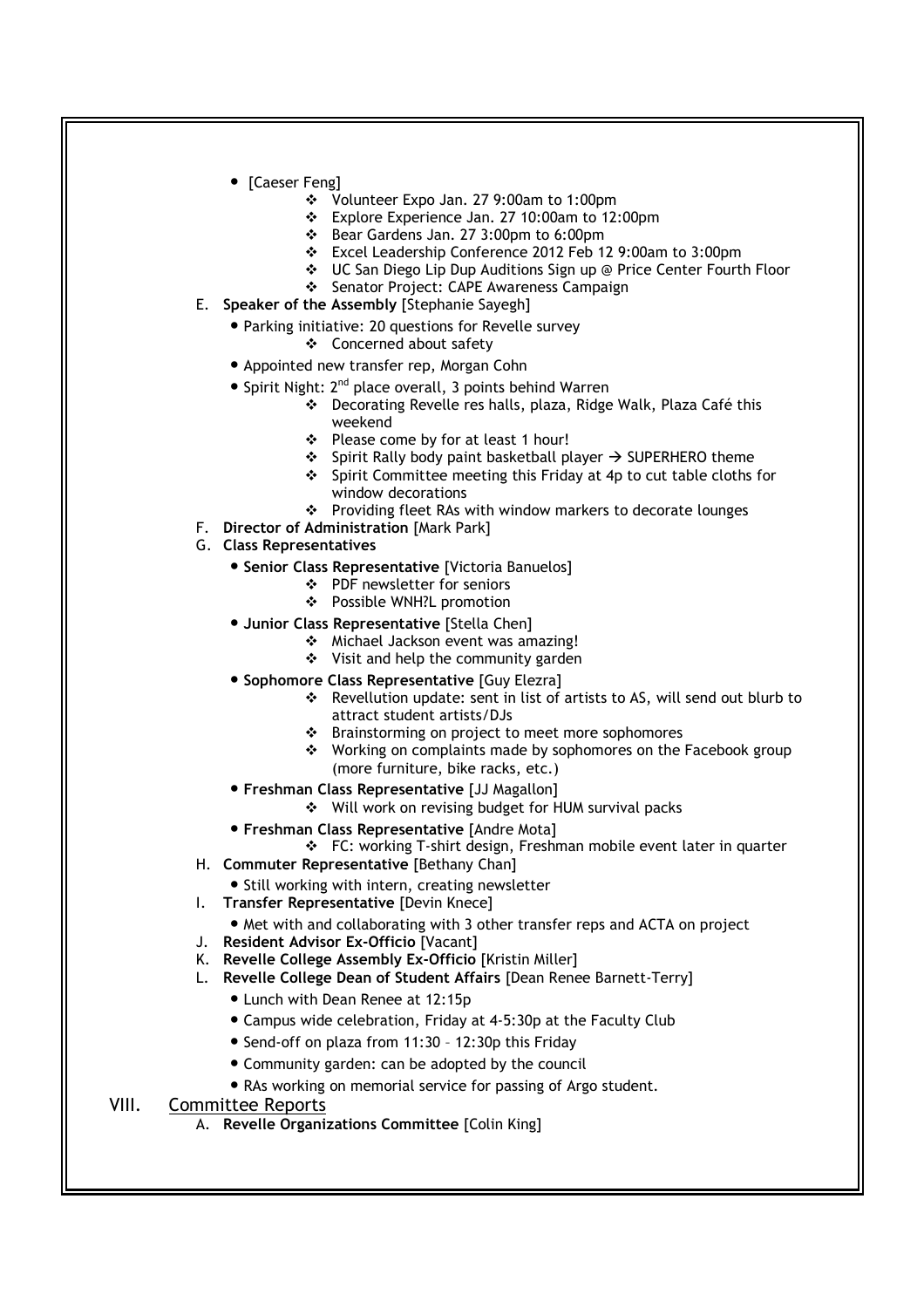| • ROC buddies: almost finalized list                                                                          |                                                                                     |
|---------------------------------------------------------------------------------------------------------------|-------------------------------------------------------------------------------------|
| • Roger Revelle's birthday will be on the same day as 10 <sup>th</sup> week barbecue                          |                                                                                     |
| • SAO Intern office hours: stop by, they are a resource to you too!<br>B. Visibility Committee [Shelby Yeung] |                                                                                     |
| Cookie Service guy                                                                                            | • Council hopping: secret cookies with basket of Revelle gear, dress up with Secret |
| • Looking for banner<br>C. Special Events Committee [Megan Tran]                                              |                                                                                     |
| · Mac Miller is \$13000! ADDITIONAL FUNDING. PLZ.                                                             |                                                                                     |
| • Committees: (names in bold are leads)                                                                       |                                                                                     |
| Victoria                                                                                                      | 1. Entertainment/Hospitality (artists): Meena & Guy, Stephanie,                     |
| Joel, Mikey                                                                                                   | 2. Production/Logistics (stage, lights, line-up, agenda): JJ & Stella,              |
| Andre, Bethany, Shelby, Mark, Devin                                                                           | 3. Marketing & Publicity (step by step, detailed marketing plan): Colin,            |
| is within budget): Caeser, Diana                                                                              | 4. Finances (take in receipts, record expenditures, make sure everyone              |
| everyone                                                                                                      | 5. Sponsorships (make google doc with companies, sign up): Jessica &                |
| • Headliner will perform for 1-1.5 hrs                                                                        |                                                                                     |
| save receipts                                                                                                 | If any committee has any expenditures/funding, contact Finance committee $\hat{a}$  |
| money, etc.)                                                                                                  | • Everyone contact at least 2 companies for sponsorships (raffle prizes, food,      |
| • Date: MAY 4, 6-11PM, end of week 5                                                                          |                                                                                     |
| D. Enterprise Committee [Joel Smith]                                                                          |                                                                                     |
| E. Appointments Committee [Diana Laranang]<br>F. Rules Committee [Mikey Yamane]                               |                                                                                     |
| G. Elections Committee [Diana Laranang]                                                                       |                                                                                     |
| • SOVAC Rep: Paloma Contreras                                                                                 |                                                                                     |
| ❖                                                                                                             | Move to appoint Paloma Contreras as SOVAC Rep. Second. Pass 14-0-                   |
| 1.                                                                                                            |                                                                                     |
| • Need an AS Elections Rep.                                                                                   | Move to appoint Mikey Yamane as the Revelle A.S. Elections Rep.                     |
| Second. Pass 14-0-1.                                                                                          |                                                                                     |
| H. Campus-Wide Representatives                                                                                |                                                                                     |
| IX.<br><b>New Business</b>                                                                                    |                                                                                     |
| A. HUM Tutoring                                                                                               |                                                                                     |
| • Daniel Storage, coordinator, will be presenting next week                                                   |                                                                                     |
| <b>Old Business</b><br>Χ.<br>A. Revellution                                                                   |                                                                                     |
| XI.<br>Announcements                                                                                          |                                                                                     |
|                                                                                                               | A. Student Health Advocates: applications coming out soon, must attend              |
|                                                                                                               | an informational session; outreach across campus to inform students                 |
| B. Revelle Pep Rally: 1 hr before Spirit Night, must put paint on self to                                     |                                                                                     |
| receive spirit gear; pizza and shirts will be distributed                                                     |                                                                                     |
| C. Happy last meeting Dean Renee! <3                                                                          |                                                                                     |
| XII.<br>Roll Call and Adjournment 6:45p                                                                       |                                                                                     |
|                                                                                                               |                                                                                     |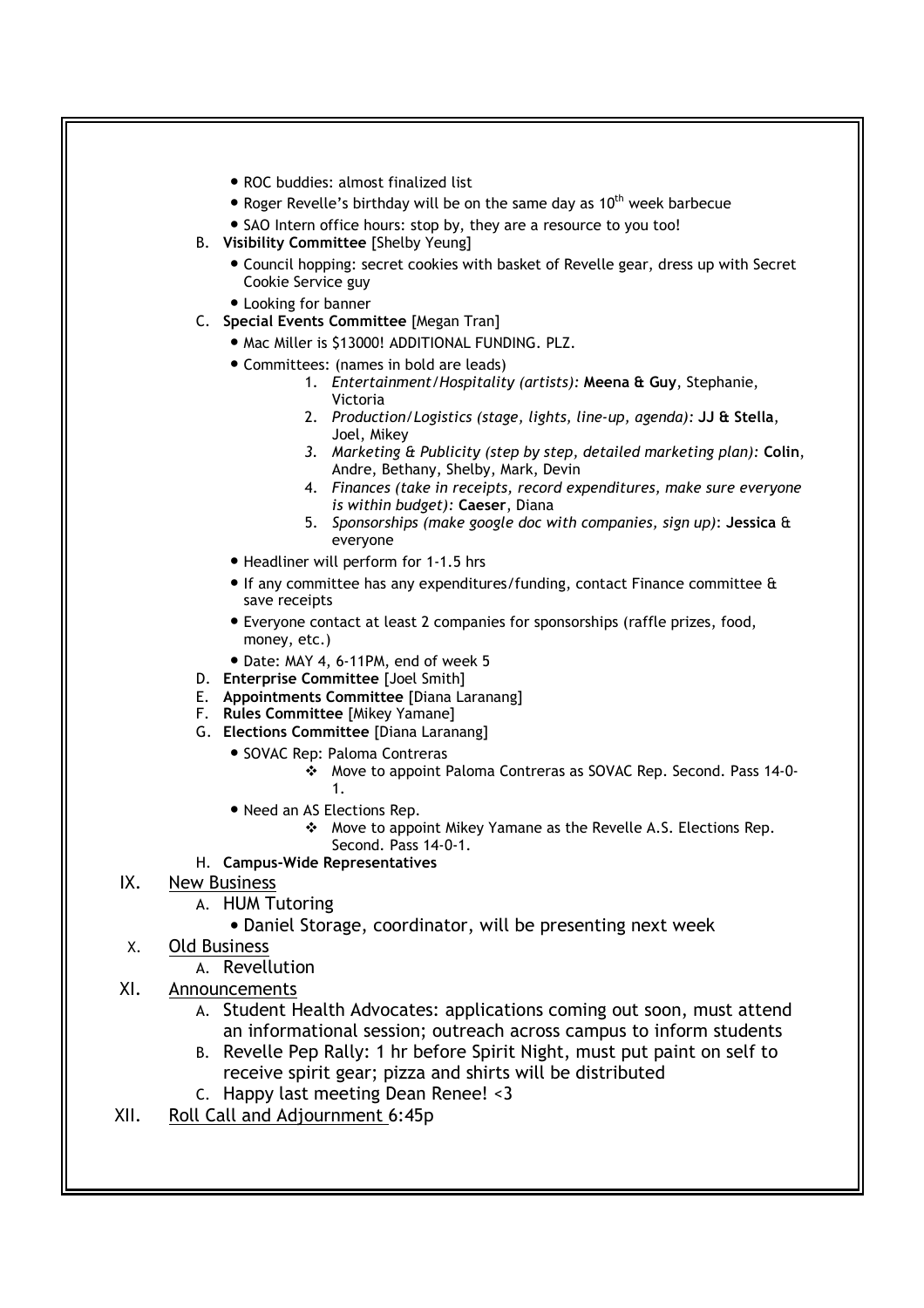Quote of the Day "We must rediscover the distinction between hope and expectation." Ivan Illich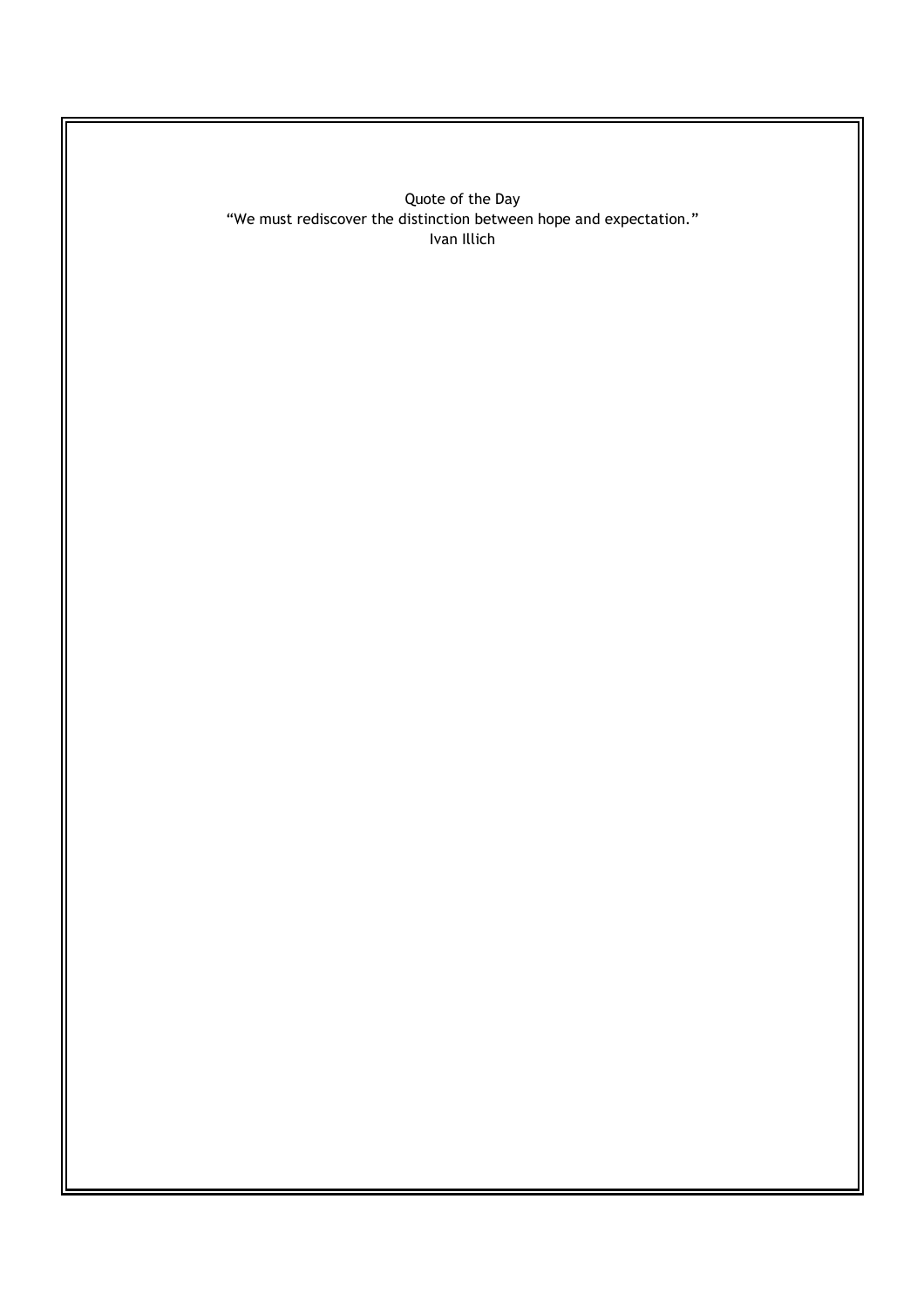

- B. Chairperson [Mikey Yamane]
	- Quarterly Reports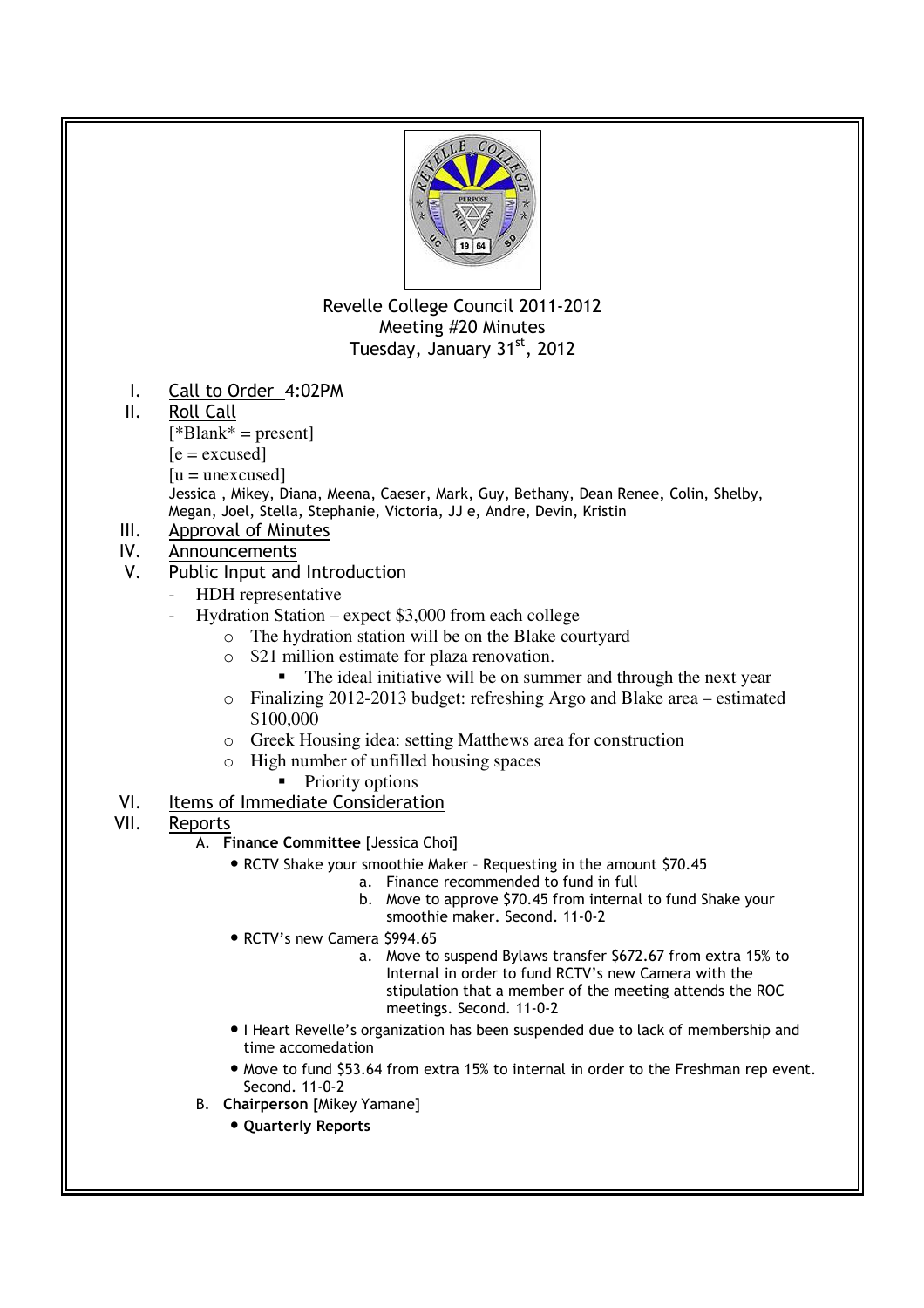- Good Luck on Miterms
- Keep up on the Project
- C. Vice-Chairperson [Diana Laranang]
	- Check in question
- D. Associated Students Revelle College Senators
	- [Meena Kaushik]
		- a. The voting for the Division 1 will be on Feb  $27<sup>th</sup>$  March 9<sup>th</sup>
		- b. PC Bear Room and CLICS
		- c. Sun God charity component idea
	- [Caeser Feng]
- a. Visibility campaign for CAPE will be going on
- b. Referendum for the Division 1 has been tweeked
- E. Speaker of the Assembly [Stephanie Sayegh]
	- Thank you for the people who showed up to help out with decoration
	- Second place for Spirit Points, right behind Warren
	- 11 to 4pm decoration Fridav
	- Flash Mob right before the Spirit Night
- F. Director of Administration [Mark Park]
	- Nothing to Report
- G. Class Representatives
	- Senior Class Representative [Victoria Banuelos]
		- a. First next Step-event last week insight about program
			- b. Planning another event for mid-quarter, more details to
		- come
	- Junior Class Representative [Stella Chen]
		- a. Nothing report
	- Sophomore Class Representative [Guy Elezra] a. Nothing to Report
	- Freshman Class Representative [JJ Magallon]
		- a. Picnic with the Provost
	- Freshman Class Representative [André Mota]
		- a. Freshman Council meeting this weekend
- H. Commuter Representative [Bethany Chan]
	- Sent out the newsletters for commuters
	- CAB collaboration for further events
- I. Transfer Representative [Devin Knece]
	- Transfer student event budget has been finalized
- J. Resident Advisor Ex-Officio [Kristin Miller]
	- Come to Spirit night Feb 3<sup>rd</sup>!
- K. Revelle College Assembly Ex-Officio [Vacant]
- L. Revelle College Dean of Student Affairs [Liora Gutierrez]
	- Patience with the student affairs staff with the transition of the advisors and the different committees – please support us for about a week and a half
	- Personal family emergency will be away for a week

- A. Revelle Organizations Committee [Colin King]
	- ROC buddies finalized
	- Bible Study at Revelle under the idea of standing organization outside of Revelle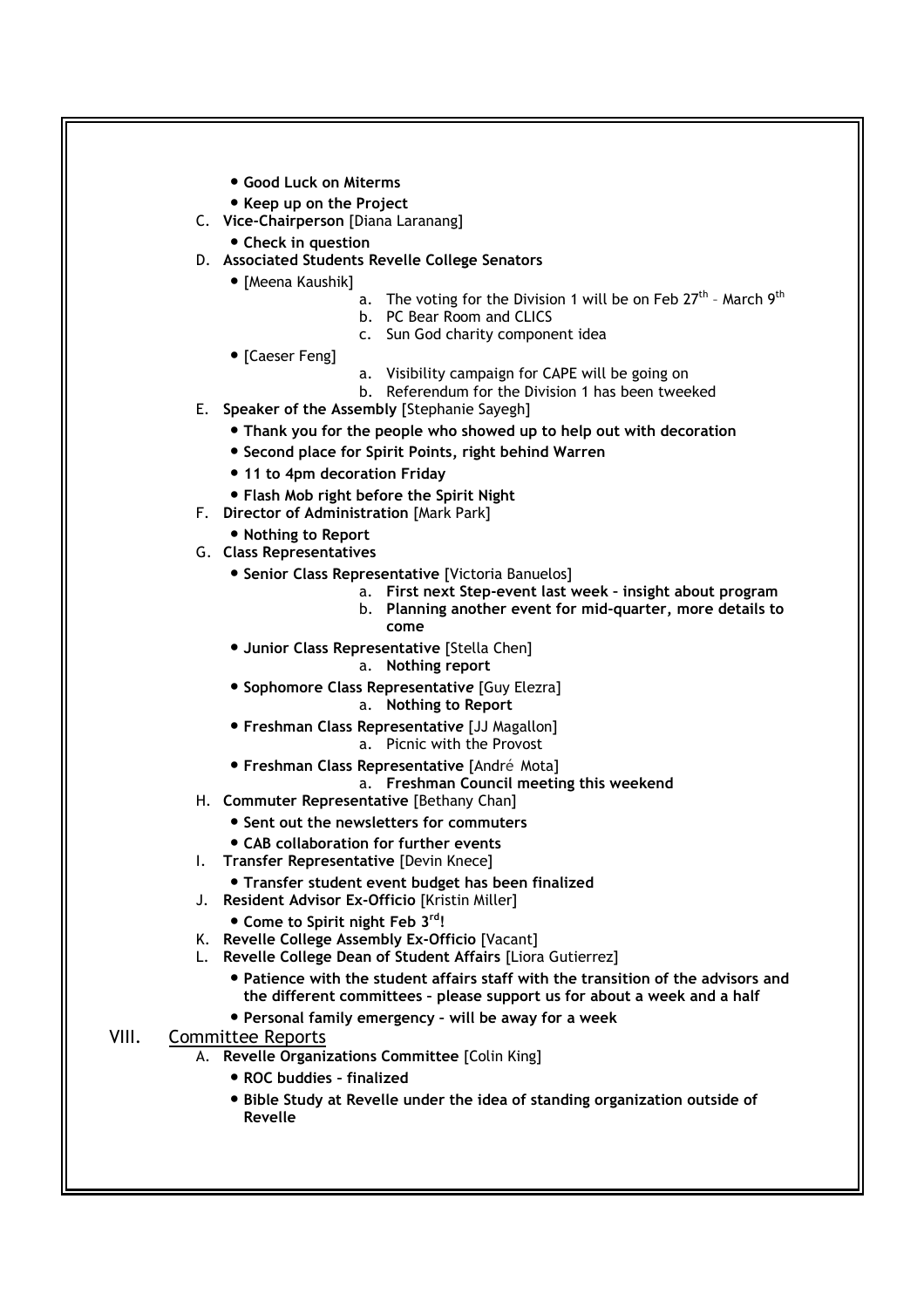|     | . I Heart Revelle Mission statement changes; further discussion needed on the<br>changes                                                        |
|-----|-------------------------------------------------------------------------------------------------------------------------------------------------|
|     | B. Visibility Committee [Shelby Yeung]                                                                                                          |
|     | • Will be working with the Secret Cookie Service in the near future                                                                             |
|     | C. Special Events Committee [Megan Tran]                                                                                                        |
|     | • The main genre focus was on hip hop, however due to time constraints we'll be<br>taking in any available headliners i.e Shwayze, Blue Scholar |
|     | • E-mail Jessica 5 names for sponsorships                                                                                                       |
|     | D. Enterprise Committee [Joel Smith]                                                                                                            |
|     | • Nothing Report                                                                                                                                |
|     | E. Appointments Committee [Diana Laranang]                                                                                                      |
|     | F. Rules Committee [Mikey Yamane]                                                                                                               |
|     | • HUM tutoring pricing for the payments                                                                                                         |
|     | G. Elections Committee [Vacant]                                                                                                                 |
|     | H. Campus-Wide Representatives                                                                                                                  |
| IX. | New Business                                                                                                                                    |
| Χ.  | <b>Old Business</b>                                                                                                                             |
| XI. | Announcements                                                                                                                                   |
| ΧIJ | Roll Call and Adjournment 6:15 PM                                                                                                               |

XII. Roll Call and Adjournment 6:15 PM Jessica , Mikey, Diana e, Meena, Caeser, Mark, Guy, Bethany e, Liora, Colin, Shelby, Megan e, Joel, Stella e, Stephanie, Victoria, Andre, JJ, Devin, Kristin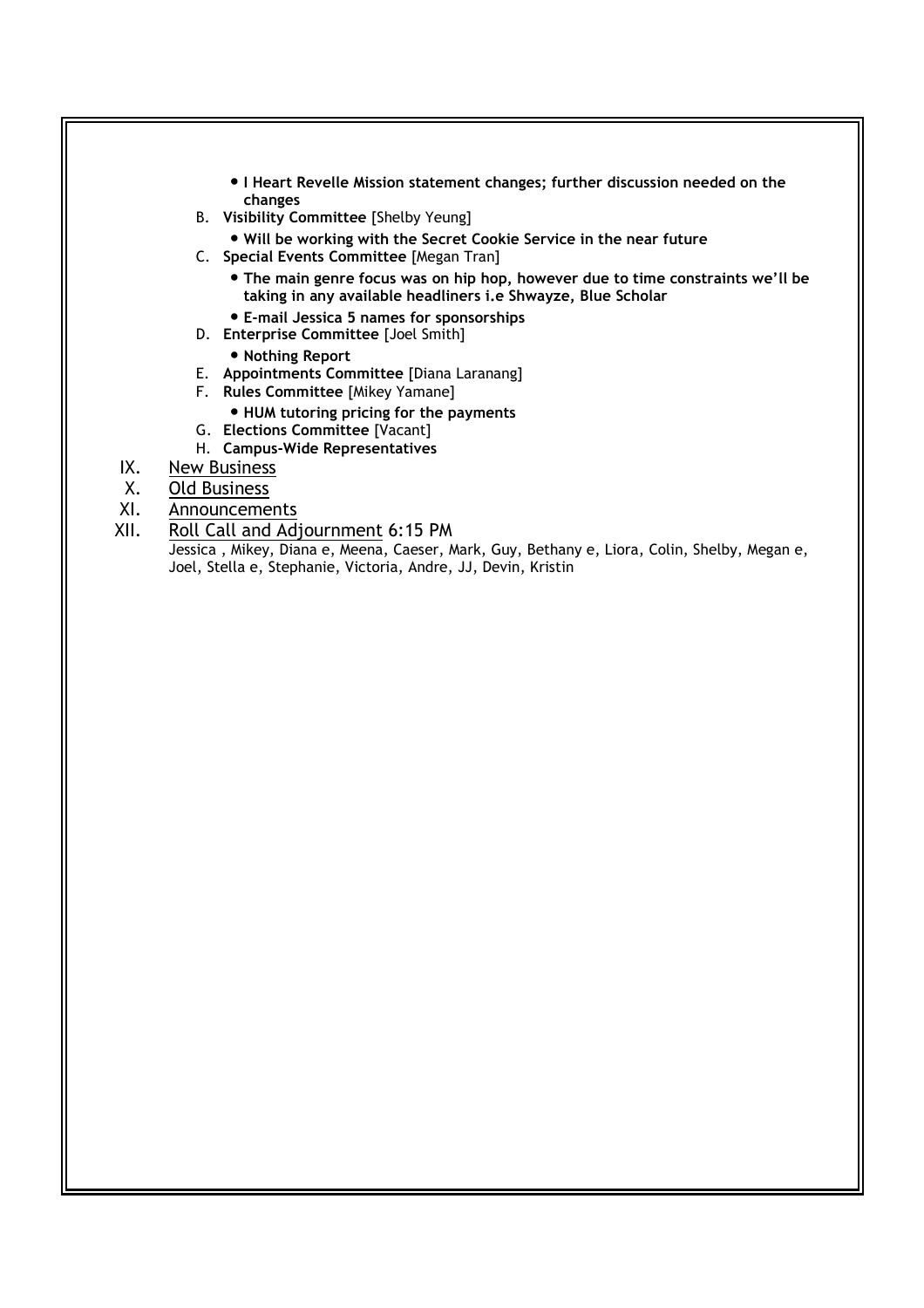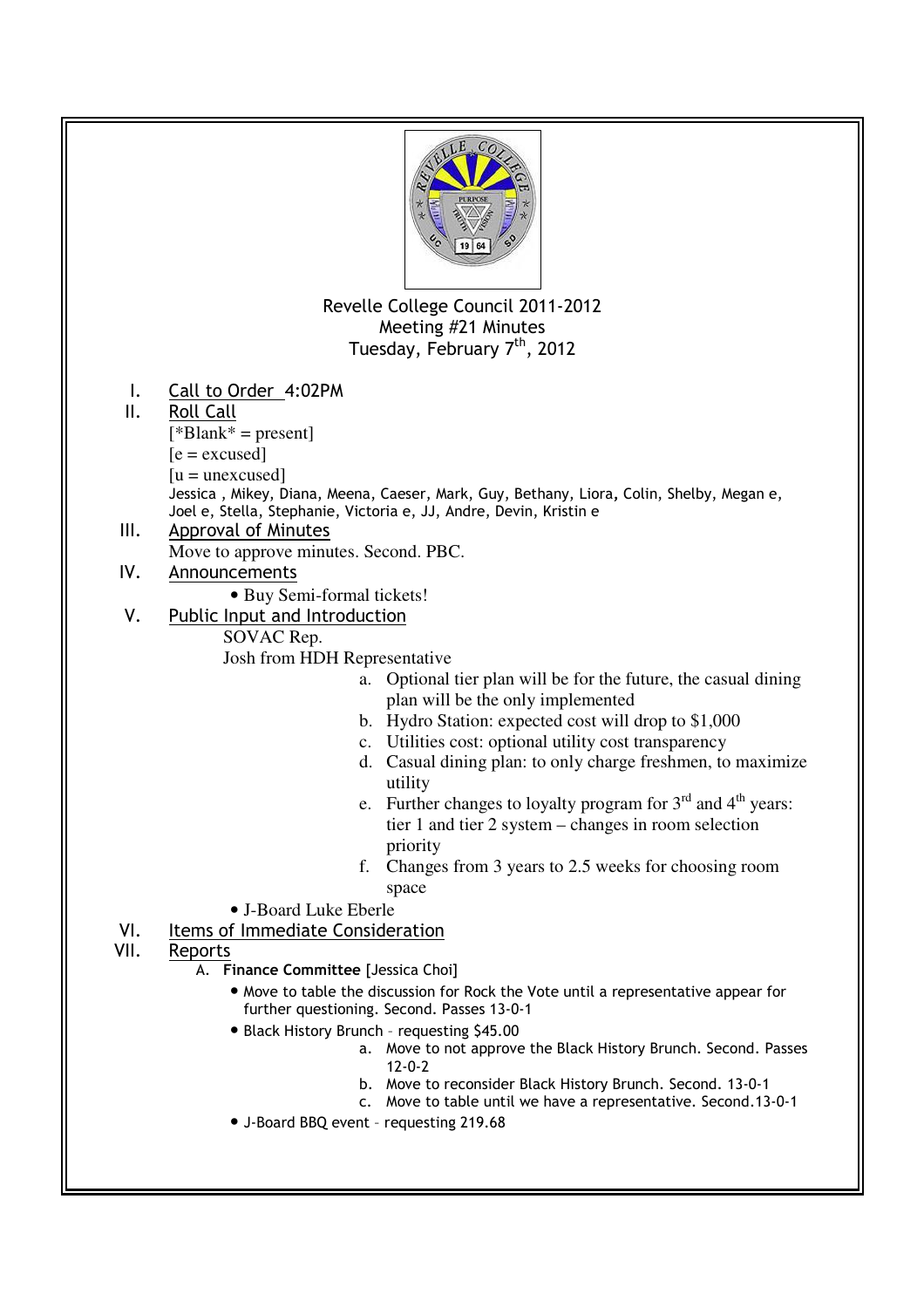- a. Move to table JBoards event until further information has been presented. Second. 13-0-1
- Please send in your post-event reports
- Extra student fees decreased in \$81
- February 15<sup>th</sup> Revellations launch event requesting \$52.47
	- a. Move to approve \$52.47 from internal to fund Revellations issue launch. Second. 13-0-1
- B. Chairperson [Mikey Yamane]
	- Quarterly report
	- Projects
	- Goals
	- College Chair meeting update:
		- a. Stressed the importance of taking the neutral stance in D1 referendum
		- b. Reclaim CLICS committee: Marshall has wanted RCC to make a resolution for CLICS, however, for now we should take a neutral stance because we are unsure of what is going on
		- c. Student fees special allocations information for students
	- I Heart Revelle scholarship idea
- C. Vice-Chairperson [Diana Laranang]
	- Elections are coming up, will be going through the process
- D. Associated Students Revelle College Senators
	- [Meena Kaushik]
		- a. Working with AS to put up neutral information for the D1 referendum
		- b. HUM tutors will be working with Profesor Cox
		- c. CLICS hall constructive feedback, need for increased number of student space.
	- [Caeser Feng]
- a. ID number over the name to minimize unfair grading system
- b. Transportation committee
- c. Division 1 speed dating is today
- d. Projects: awareness campaign for CAPE
- E. Speaker of the Assembly [Stephanie Sayegh]
	- We won spirit night!
	- Project: working on parkings
- F. Director of Administration [Mark Park]
	- Nothing to report
- G. Class Representatives
	- Senior Class Representative [Victoria Banuelos]
	- Junior Class Representative [Stella Chen]
		- a. Porters pub working with Next-step
	- Sophomore Class Representative [Guy Elezra]
		- a. Project: Plaza renovation survey
	- Freshman Class Representative [JJ Magallon]
		- a. Project: Picnic with the Provost
	- Freshman Class Representative [André Mota]
		- a. Project: Plaza Survey, Blue Books distribution
		- b. Freshman Council meeting at the  $8<sup>th</sup>$  week
- H. Commuter Representative [Bethany Chan]
	- Project: Commuter care packages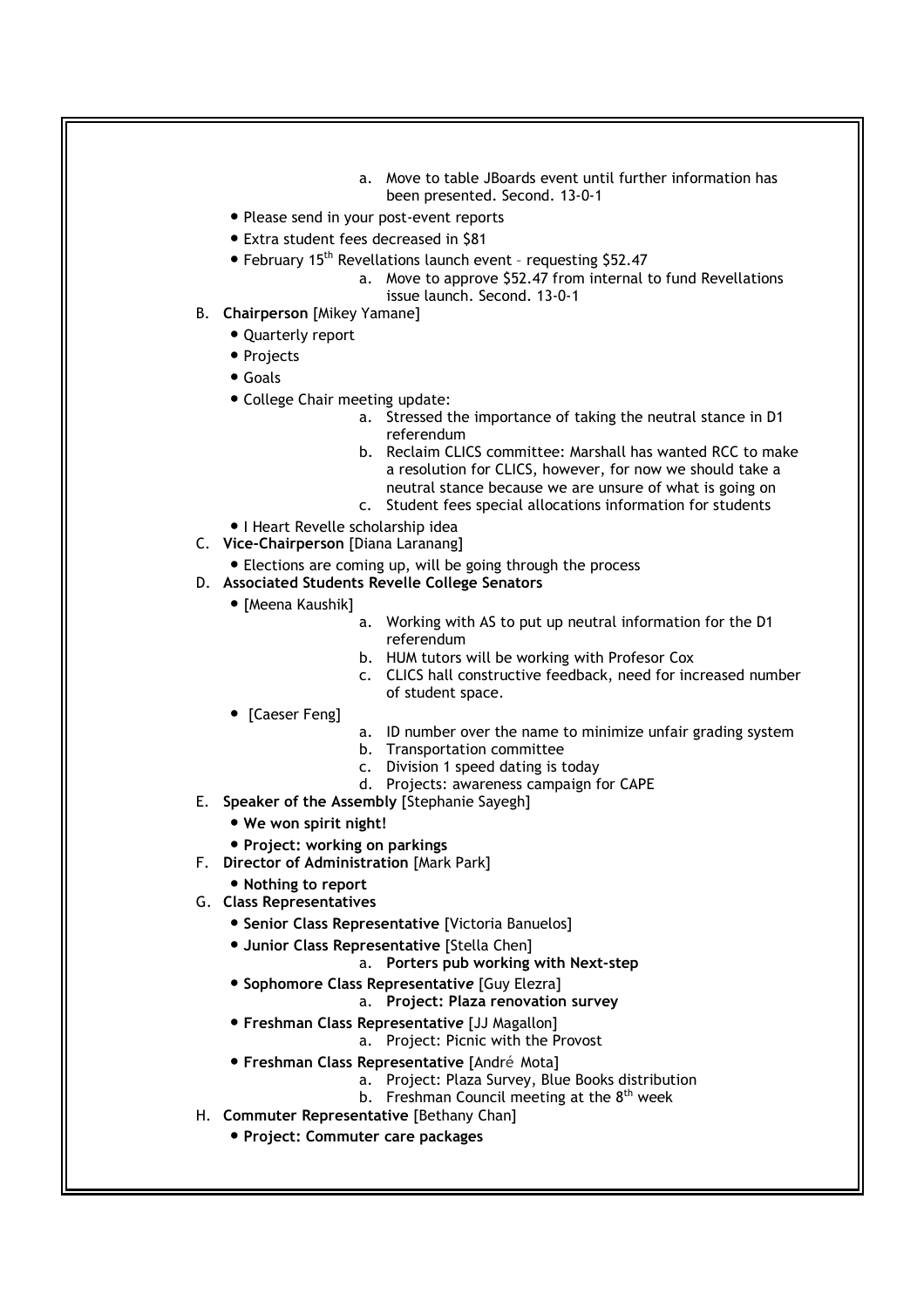|       | Transfer Representative [Devin Knece]<br>L.                                                                                                            |
|-------|--------------------------------------------------------------------------------------------------------------------------------------------------------|
|       | • Project: Transfer student event being solidified, budgets                                                                                            |
|       | J. Resident Advisor Ex-Officio [Kristin Miller]<br>• Spirit Night                                                                                      |
|       | K. Revelle College Assembly Ex-Officio [Vacant]                                                                                                        |
|       | L. Revelle College Dean of Student Affairs [Liora Gutierrez]                                                                                           |
|       | • Congratulations on the Spirit Night WIN!                                                                                                             |
|       | • Attend semi-formal                                                                                                                                   |
|       | • Next leader retreat will be a conference style                                                                                                       |
|       | • Admit Day -> Triton Day, will be soliciting volunteers. Sat. april 7 <sup>th</sup> Easter<br>Weekend.                                                |
|       | · Please Add Dwayne@ucsd.edu Mismail@ucsd.edu to listserver                                                                                            |
| VIII. | <b>Committee Reports</b>                                                                                                                               |
|       | A. Revelle Organizations Committee [Colin King]                                                                                                        |
|       | • Roger Revelle's Birthday, tabling for organizations                                                                                                  |
|       | • Meeting time will solidify to counter apathy within in ROC chairs<br>B. Visibility Committee [Shelby Yeung]                                          |
|       | • Project: Council hopping gifts                                                                                                                       |
|       | C. Special Events Committee [Megan Tran]                                                                                                               |
|       | . Will be having auditions for student performers. Upcoming information<br>D. Enterprise Committee [Joel Smith]                                        |
|       | · Met Frieda, update: Past enterprise purchases date base update                                                                                       |
|       | E. Appointments Committee [Diana Laranang]                                                                                                             |
|       | • Nothing to report<br>F. Rules Committee [Mikey Yamane]                                                                                               |
|       | • Nothing to report                                                                                                                                    |
|       | G. Elections Committee [Vacant]                                                                                                                        |
|       | H. Campus-Wide Representatives                                                                                                                         |
| IX.   | <b>New Business</b>                                                                                                                                    |
| Χ.    | <b>Old Business</b>                                                                                                                                    |
|       | A. Revellutions                                                                                                                                        |
|       | • In contact with the set-up technicians                                                                                                               |
|       | Going to start looking up T-shirts and rave cards and logos                                                                                            |
|       | • List for headliners                                                                                                                                  |
|       | • Budget solidifying                                                                                                                                   |
|       | • Sponsorship names                                                                                                                                    |
|       | Announcements                                                                                                                                          |
| XI.   |                                                                                                                                                        |
| XII.  | Roll Call and Adjournment 6:15 PM                                                                                                                      |
|       | Jessica, Mikey, Diana, Meena, Caeser, Mark, Guy, Bethany, Liora, Colin, Shelby, Megan, Joel,<br>Stella, Stephanie, Victoria, Andre, JJ, Devin, Kristin |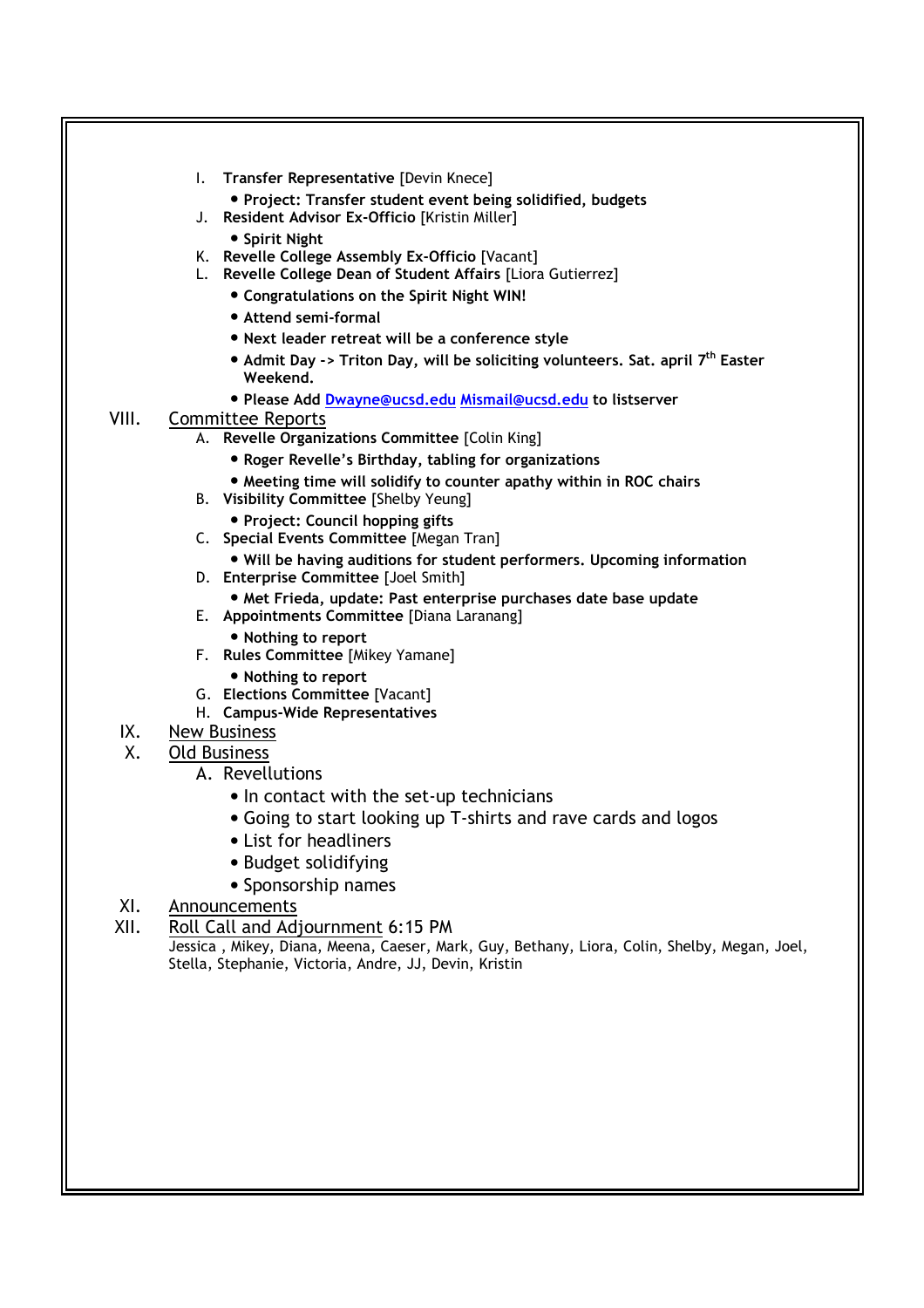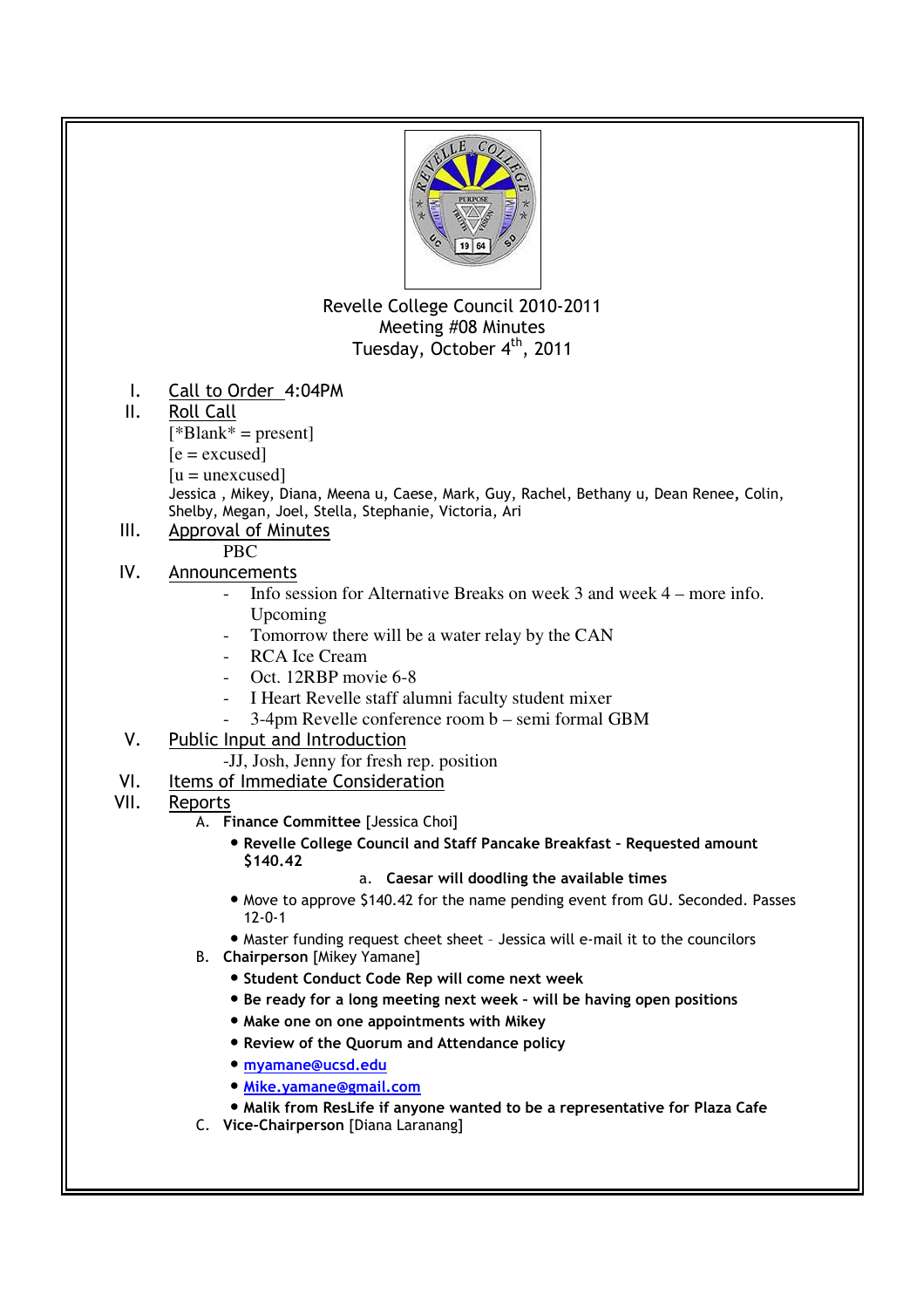- D. Associated Students Revelle College Senators
	- [Meena Kaushik]
	- [Caeser Feng]
- a. King Corn youtube video in discussion of health
- b. Irvine 11 and Irvine 19 has been arrested
- c. No Code 22 Student conduct code revision and its talks about a new revision – more information next week
- d. Presidential Shadow Program, AVP student services under her office, a lot of involvement oppertunities
- e. Dine with the Professor program is back
- f. Dean Lunches is going according to plan!
- g. Bear Gardens Oct.  $14^{th}$  Matthews Quad, go an enjoy the free stuff
- h. Senator infolink session idea ongoing
- i. Elections committee has been discharged by AS
- E. Speaker of the Assembly [Stephanie Sayegh]
	- Root beer float info session applications are still available for RCA
- F. Director of Administration [Mark Park]
- G. Class Representatives
	- Senior Class Representative [Victoria Banuelos]
		- a. Most of her time has been focused on Next Step
	- Junior Class Representative [Stella Chen]
		- a. Still looking for Professors as Mentors
	- Sophomore Class Representative [Guy Elezra]
		- a. Nothing to Report
	- Freshman Class Representative [Rachel Yoo]
		- a. Will meet will Ari to brainstorm for the Fresh. event
- H. Freshman Class Representative [Ari Ananda]
- I. Commuter Representative [Bethany Chan]
- J. Transfer Representative [Vacant]
- K. Resident Advisor Ex-Officio [Vacant]
- L. Revelle College Assembly Ex-Officio [Vacant]
- M. Revelle College Dean of Student Affairs [Dean Renee Barnett-Terry]
	- Nothing to Report

- A. Revelle Organizations Committee [Colin King]
	- New idea for organization bonding
	- RHA new position appointment is on discussion
	- Met with Diane for the Marquee
- B. Visibility Committee [Shelby Yeung]
	- Collected money throughout the sweatshirt for the week, but the designs will be postponed.
- C. Special Events Committee [Megan Tran]
	- No report
- D. Enterprise Committee [Joel Smith]
	- Thanks RCC for the new Care Package ideas approval
- E. Appointments Committee [Diana Laranang]
	- Read through the applications to have a deep understanding what position we are appointing
- F. Rules Committee [Mikey Yamane]
- G. Elections Committee [Vacant]
- H. Campus-Wide Representatives